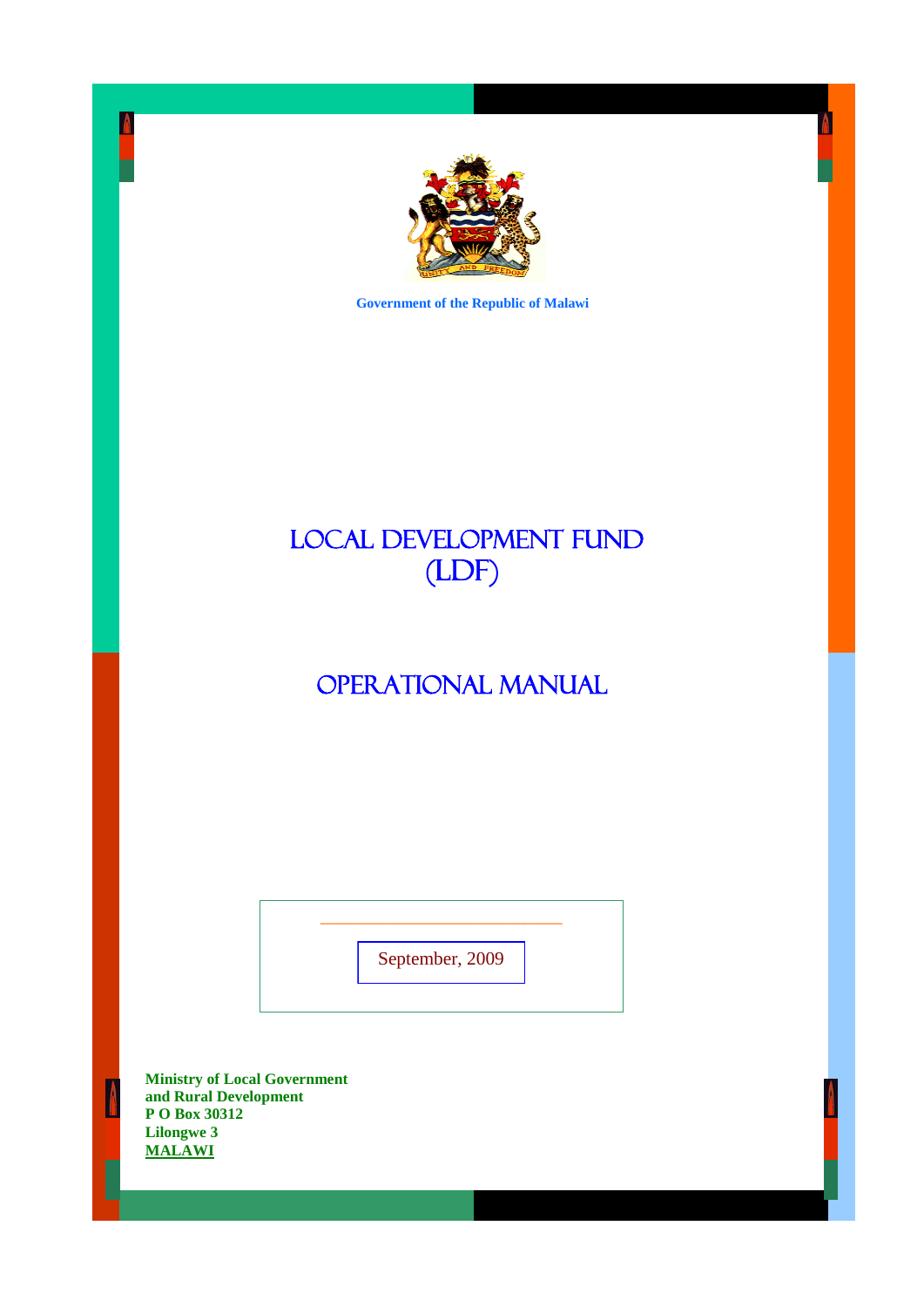# **Table of Contents LDF Operational Manual**

|            |                                                                    | Page |
|------------|--------------------------------------------------------------------|------|
|            |                                                                    |      |
|            |                                                                    |      |
|            |                                                                    |      |
| 1.1        |                                                                    |      |
| 1.2        |                                                                    |      |
| 1.3        |                                                                    |      |
|            |                                                                    |      |
|            |                                                                    |      |
|            |                                                                    |      |
| 2.1        |                                                                    |      |
| 2.2<br>2.3 | CHALLENGES OF MULTIPLE FINANCING OF LOCAL DEVELOPMENT INITIATIVES3 |      |
| 2.4        |                                                                    |      |
|            |                                                                    |      |
|            |                                                                    |      |
|            |                                                                    |      |
|            |                                                                    |      |
| 3.1        |                                                                    |      |
| 3.2<br>3.3 |                                                                    |      |
| 3.3.1      |                                                                    |      |
|            |                                                                    |      |
|            |                                                                    |      |
|            |                                                                    |      |
| 3.3.2      |                                                                    |      |
|            |                                                                    |      |
|            |                                                                    |      |
|            |                                                                    |      |
| 3.3.3      |                                                                    |      |
|            |                                                                    |      |
|            |                                                                    |      |
|            |                                                                    |      |
|            |                                                                    |      |
|            |                                                                    |      |
|            |                                                                    |      |
|            |                                                                    |      |
|            |                                                                    |      |
|            |                                                                    |      |
|            |                                                                    |      |
|            |                                                                    |      |
|            |                                                                    |      |
| 4.2        |                                                                    |      |
| 4.3<br>4.4 |                                                                    |      |
| 4.5        |                                                                    |      |
| 4.6        |                                                                    |      |
| 4.7        | THE MINISTRY OF DEVELOPMENT PLANNING AND COOPERATION (MDPC)  13    |      |
| 4.8        | THE NATIONAL LOCAL GOVERNMENT FINANCE COMMITTEE (NLGFC)  13        |      |
| 4.9        |                                                                    |      |
| 4.10       |                                                                    |      |
| 4.10.2     |                                                                    |      |
| 4.11       |                                                                    |      |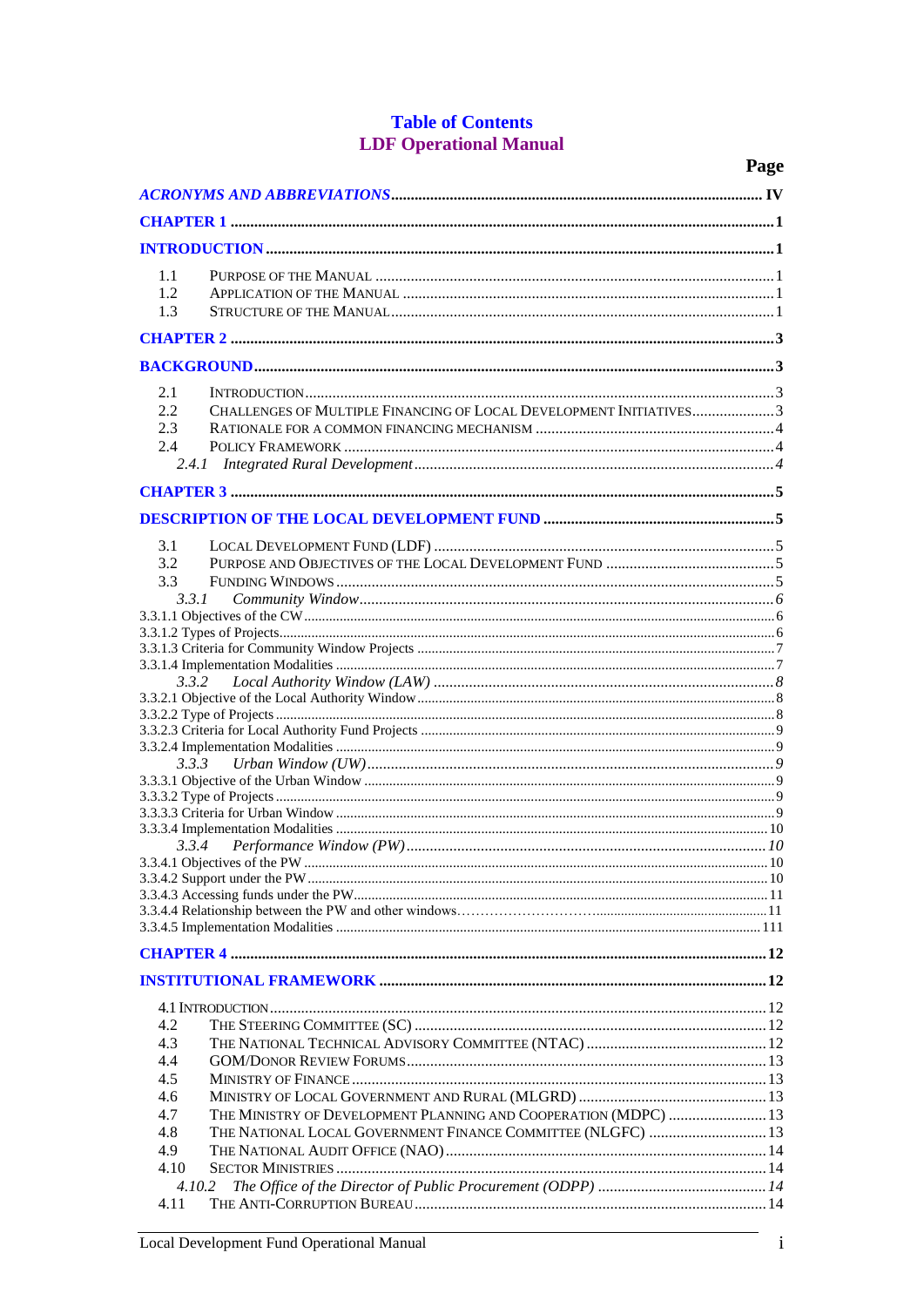| 4.13  |                                                                   |  |
|-------|-------------------------------------------------------------------|--|
|       |                                                                   |  |
|       |                                                                   |  |
| 4.15  | VILLAGE DEVELOPMENT COMMITTEE AND NEIGHBOURHOOD COMMITTEES 15     |  |
|       |                                                                   |  |
| 4.17  |                                                                   |  |
|       |                                                                   |  |
|       |                                                                   |  |
|       |                                                                   |  |
|       |                                                                   |  |
| 5.1   |                                                                   |  |
| 5.2   |                                                                   |  |
| 5.2.1 |                                                                   |  |
| 5.2.2 |                                                                   |  |
| 5.2.3 |                                                                   |  |
|       |                                                                   |  |
|       |                                                                   |  |
|       |                                                                   |  |
| 5.2.5 |                                                                   |  |
| 5.4   |                                                                   |  |
| 5.5   |                                                                   |  |
|       |                                                                   |  |
|       |                                                                   |  |
|       |                                                                   |  |
|       |                                                                   |  |
|       |                                                                   |  |
| 6.1   |                                                                   |  |
| 6.2   |                                                                   |  |
|       |                                                                   |  |
|       |                                                                   |  |
|       |                                                                   |  |
|       |                                                                   |  |
|       |                                                                   |  |
|       |                                                                   |  |
| 6.5   |                                                                   |  |
| 6.6   |                                                                   |  |
| 6.7   |                                                                   |  |
| 6.8   |                                                                   |  |
| 6.9   |                                                                   |  |
| 6.10  |                                                                   |  |
|       |                                                                   |  |
|       |                                                                   |  |
|       |                                                                   |  |
|       |                                                                   |  |
|       |                                                                   |  |
| 7.1   |                                                                   |  |
| 7.2.  |                                                                   |  |
|       |                                                                   |  |
| 7.2.3 |                                                                   |  |
| 7.3   |                                                                   |  |
|       |                                                                   |  |
|       |                                                                   |  |
| 7.4   |                                                                   |  |
| 7.5   |                                                                   |  |
|       |                                                                   |  |
|       |                                                                   |  |
|       | CROSS CUTTING ISSUES: HIV AND AIDS, GENDER, ENVIRONMENT AND OTHER |  |
|       |                                                                   |  |
|       |                                                                   |  |
| 8.1   |                                                                   |  |
| 8.2   |                                                                   |  |
|       |                                                                   |  |
| 8.4   |                                                                   |  |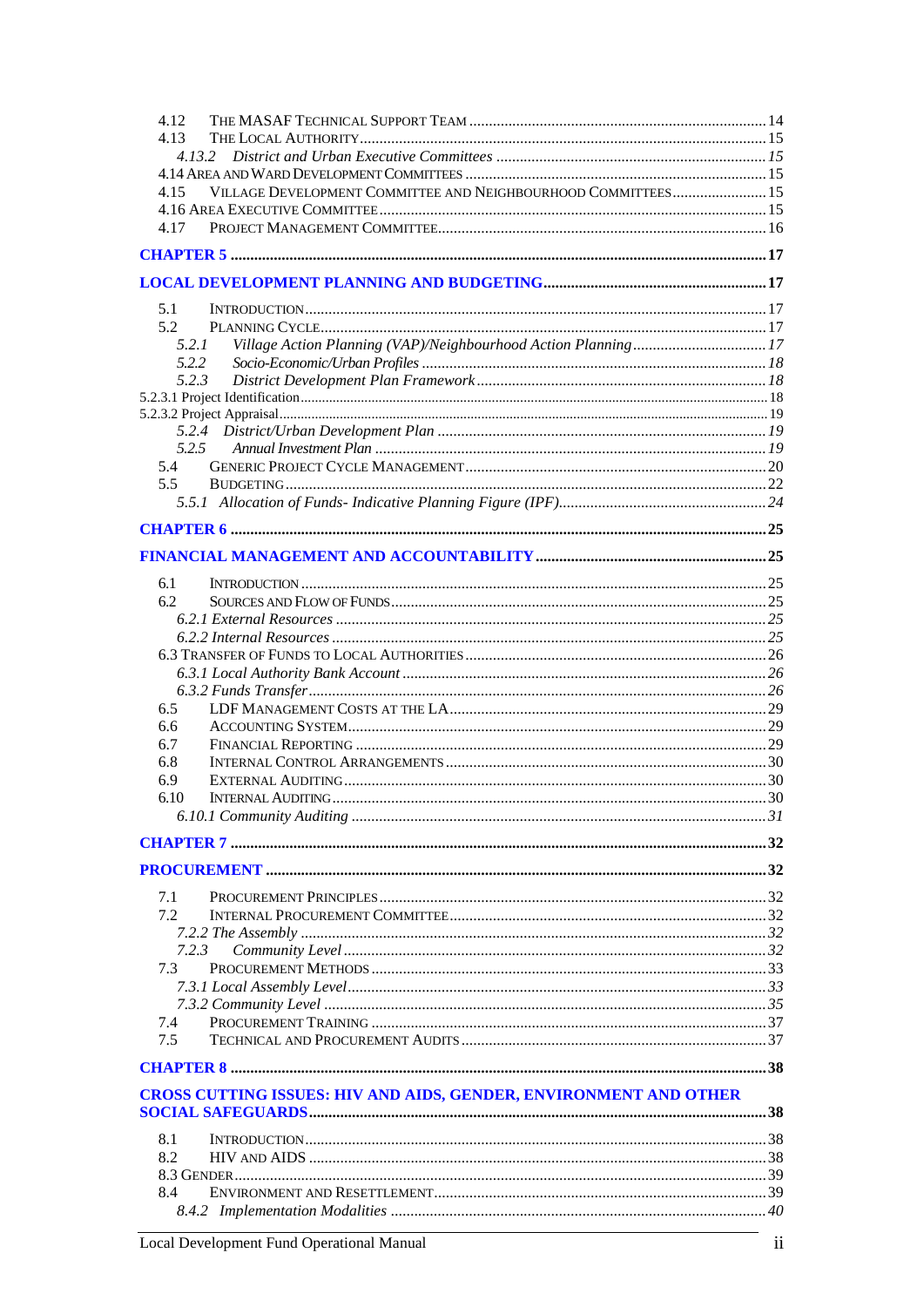| 9.1 |  |
|-----|--|
| 9.2 |  |
|     |  |
|     |  |
|     |  |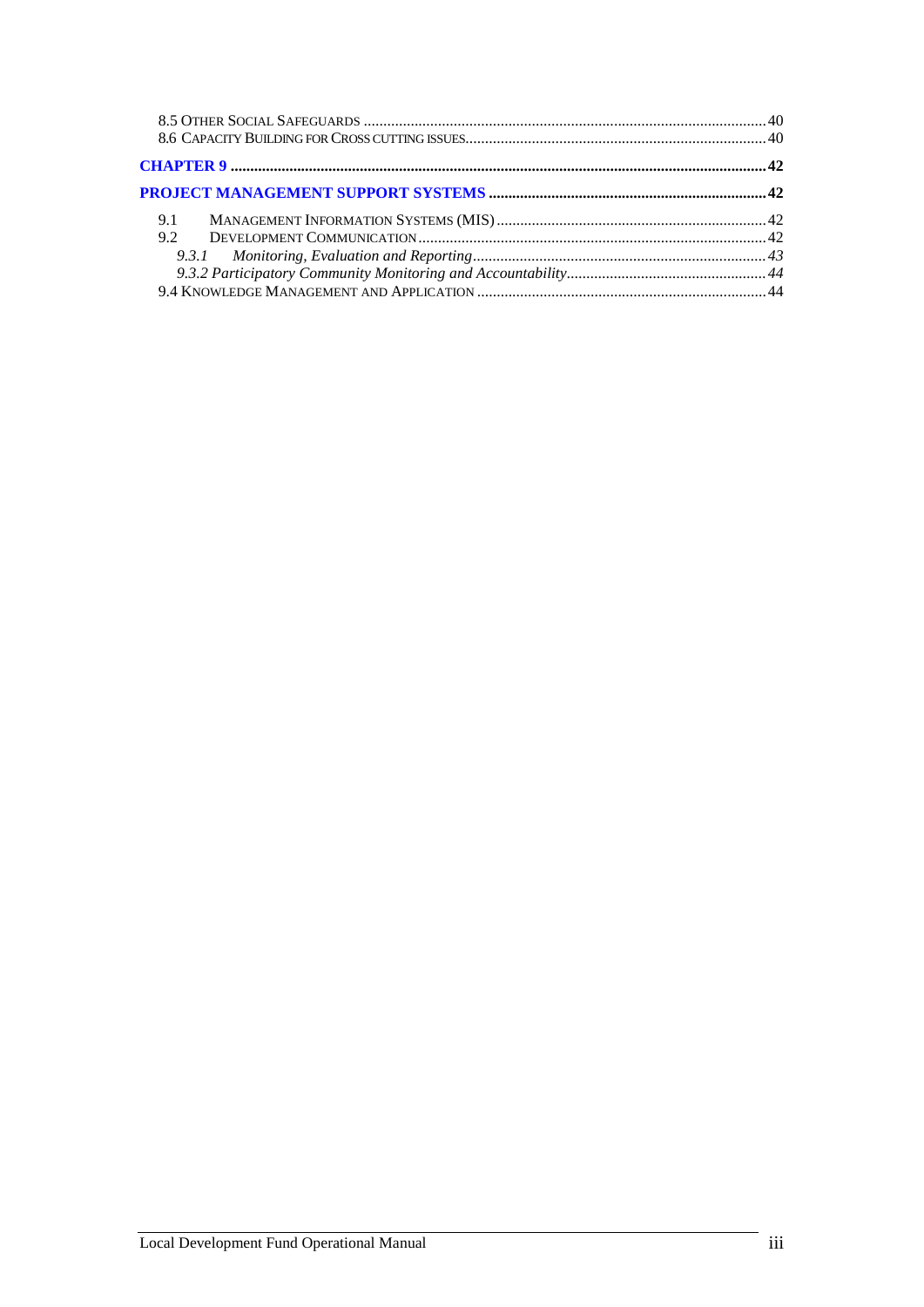# *Acronyms and Abbreviations*

| ABB         | <b>Activity Based Budgeting</b>                   |
|-------------|---------------------------------------------------|
| <b>ADC</b>  | Area Development Committee                        |
| <b>AEC</b>  | Area Executive Committee                          |
| <b>AIDS</b> | <b>Acquired Immune Deficiency Syndrome</b>        |
| AIP         | <b>Annual Investment Plan</b>                     |
| <b>AMC</b>  | <b>Assets Maintenance Committee</b>               |
| <b>CBO</b>  | <b>Community Based Organisation</b>               |
| <b>CDC</b>  | <b>Community Development Committee</b>            |
| <b>CEO</b>  | <b>Chief Executive Officer</b>                    |
|             | CONGOMA Council for Non Governmental Organisation |
| CW          | <b>Community Window</b>                           |
| <b>CMP</b>  | <b>Community Managed Projects</b>                 |
| <b>CSO</b>  | Civil Society Organisation                        |
| DA          | <b>District Assembly</b>                          |
| <b>DACC</b> | <b>District AIDS Coordinating Committee</b>       |
| <b>DAIP</b> | <b>District Annual Investment Plan</b>            |
| <b>DAT</b>  | <b>District Advisory Team</b>                     |
| DC          | <b>District Commissioner</b>                      |
| DDF         | District Development Fund                         |
| <b>DDP</b>  | District Development Plan                         |
| <b>DDPF</b> | <b>District Development Planning Framework</b>    |
| <b>DEC</b>  | <b>District Executive Committee</b>               |
| <b>DFID</b> | Department for International Development          |
| DoF         | Director of Finance                               |
|             |                                                   |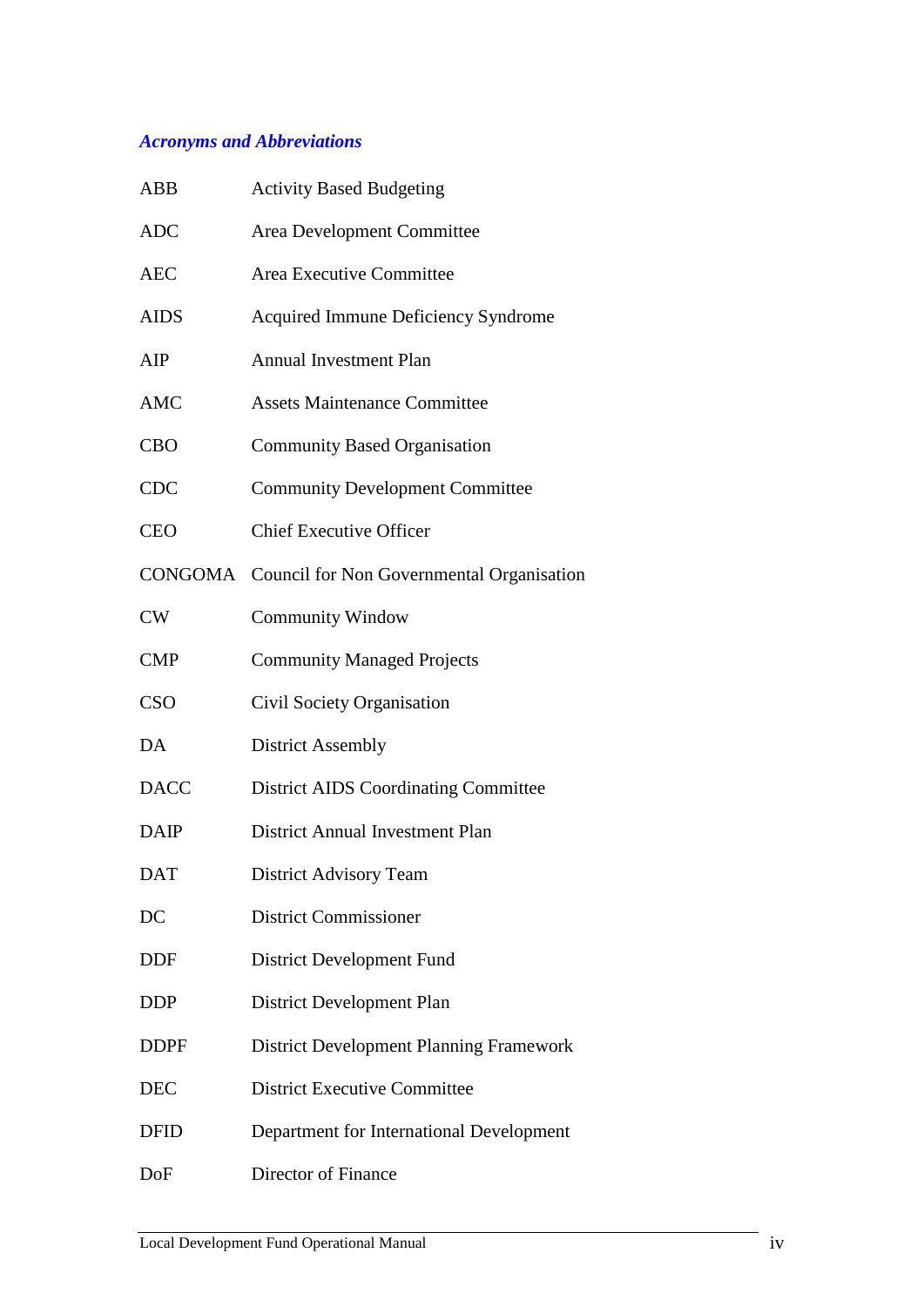| DPD          | Director of Planning and Development                      |
|--------------|-----------------------------------------------------------|
| <b>DPW</b>   | Director of Public Works                                  |
| DIS          | <b>District Information System</b>                        |
| DSP          | Development Strategic Plan                                |
| <b>FMRs</b>  | <b>Financial Monitoring Reports</b>                       |
| GoM          | Government of Malawi                                      |
| HIV          | Human Immune Virus                                        |
| <b>ICB</b>   | <b>International Competitive Bidding</b>                  |
| IGFT         | <b>Inter Governmental Fiscal Transfer</b>                 |
| <b>IFMIS</b> | <b>Integrated Financial Management Information System</b> |
| IT           | <b>Information Technology</b>                             |
| KfW          | Kreditanstalt für Wiederaufbau                            |
| LA           | <b>Local Authority</b>                                    |
| LAW          | <b>Local Authority Window</b>                             |
| LAMIS        | Local Authority Management Information System             |
| LAN          | <b>Local Area Network</b>                                 |
| LDF          | Local Development Fund                                    |
| LGA          | <b>Local Government Act</b>                               |
| MALGA        | Malawi Local Government Association                       |
| <b>MASAF</b> | Malawi Social Action Fund                                 |
| MDG          | Millennium Development Goals                              |
| <b>MGDS</b>  | Malawi Growth and Development Strategy                    |
| M&E          | Monitoring and Evaluation                                 |
| MEPD         | Ministry of Economic Planning and Development             |
| MIS          | <b>Management Information System</b>                      |
| MLGRD        | Ministry of Local Government and Rural Development        |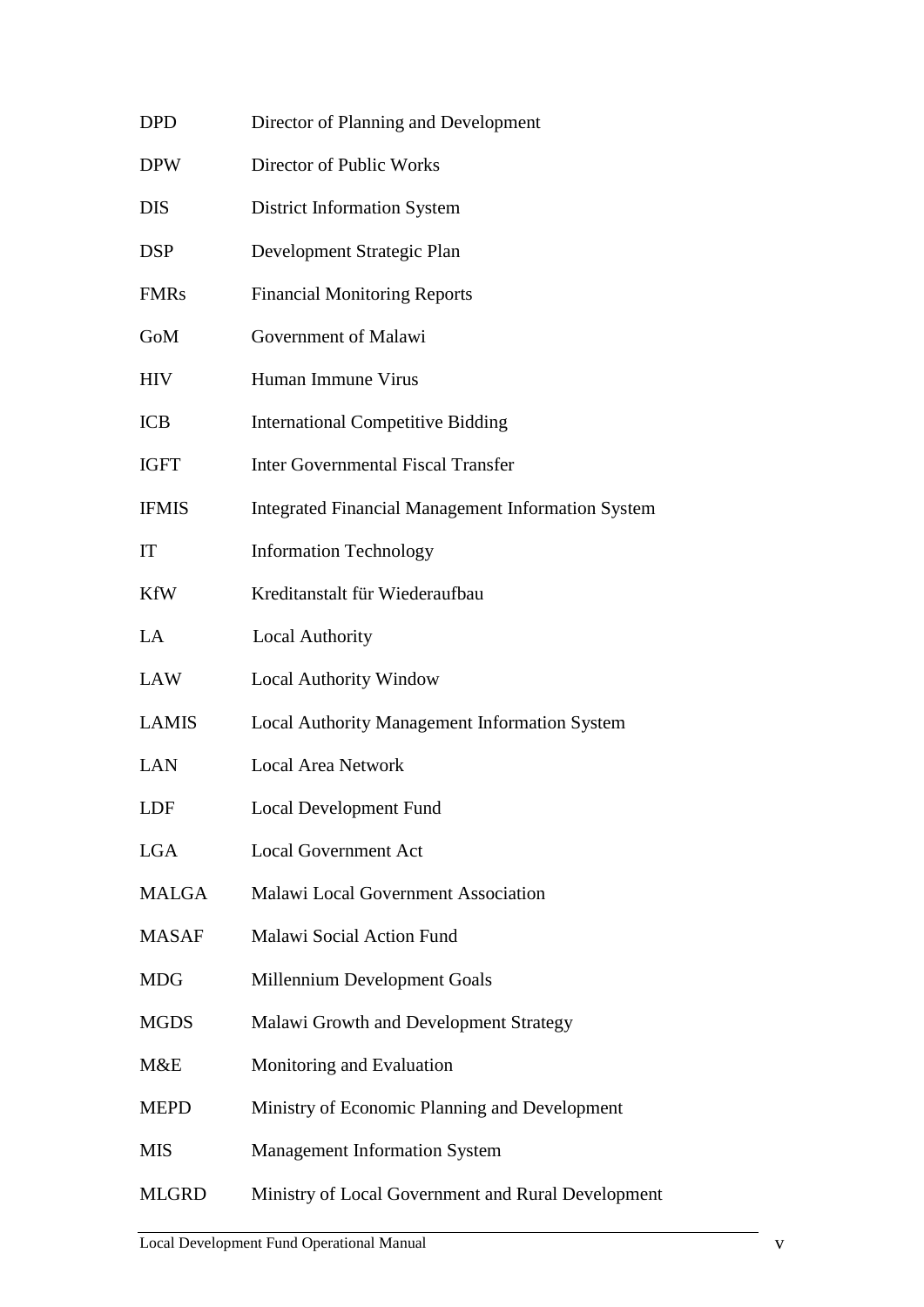| MoF          | Ministry of Finance                                |
|--------------|----------------------------------------------------|
| MoU          | Memorandum of Understanding                        |
| <b>MTEF</b>  | Medium Term Expenditure Framework                  |
| <b>NAO</b>   | <b>National Audit Office</b>                       |
| NDP          | <b>National Decentralisation Programme</b>         |
| <b>NGOs</b>  | Non Governmental Organization                      |
| <b>NLGFC</b> | <b>National Local Government Finance Committee</b> |
| <b>ODPP</b>  | Office of the Director of Public Procurement       |
| <b>OVC</b>   | Orphans & Vulnerable Children                      |
| PC           | <b>Procurement Committee</b>                       |
| PF           | Performance Fund                                   |
| <b>PFMA</b>  | <b>Public Finance Management Act</b>               |
| <b>PMC</b>   | <b>Project Management Committee</b>                |
| <b>PRA</b>   | <b>Participatory Rural Appraisals</b>              |
| PRSP         | <b>Poverty Reduction Strategy Paper</b>            |
| <b>PSRP</b>  | <b>Public Sector Reform Programmes</b>             |
| PSIP         | <b>Public Sector Investment Programme</b>          |
| <b>PWP</b>   | <b>Public Works Programme</b>                      |
| <b>SCDP</b>  | <b>Secondary Centres Development Programme</b>     |
| <b>SDP</b>   | <b>Strategic Development Plan</b>                  |
| SEP          | Social Economic Profile                            |
| TA           | <b>Traditional Authority</b>                       |
| TS           | <b>Technical Supervisor</b>                        |
| UA           | <b>Urban Assembly</b>                              |
| <b>UAP</b>   | <b>Urban Assembly Plan</b>                         |
| <b>UDSP</b>  | Urban Development Strategic Plan                   |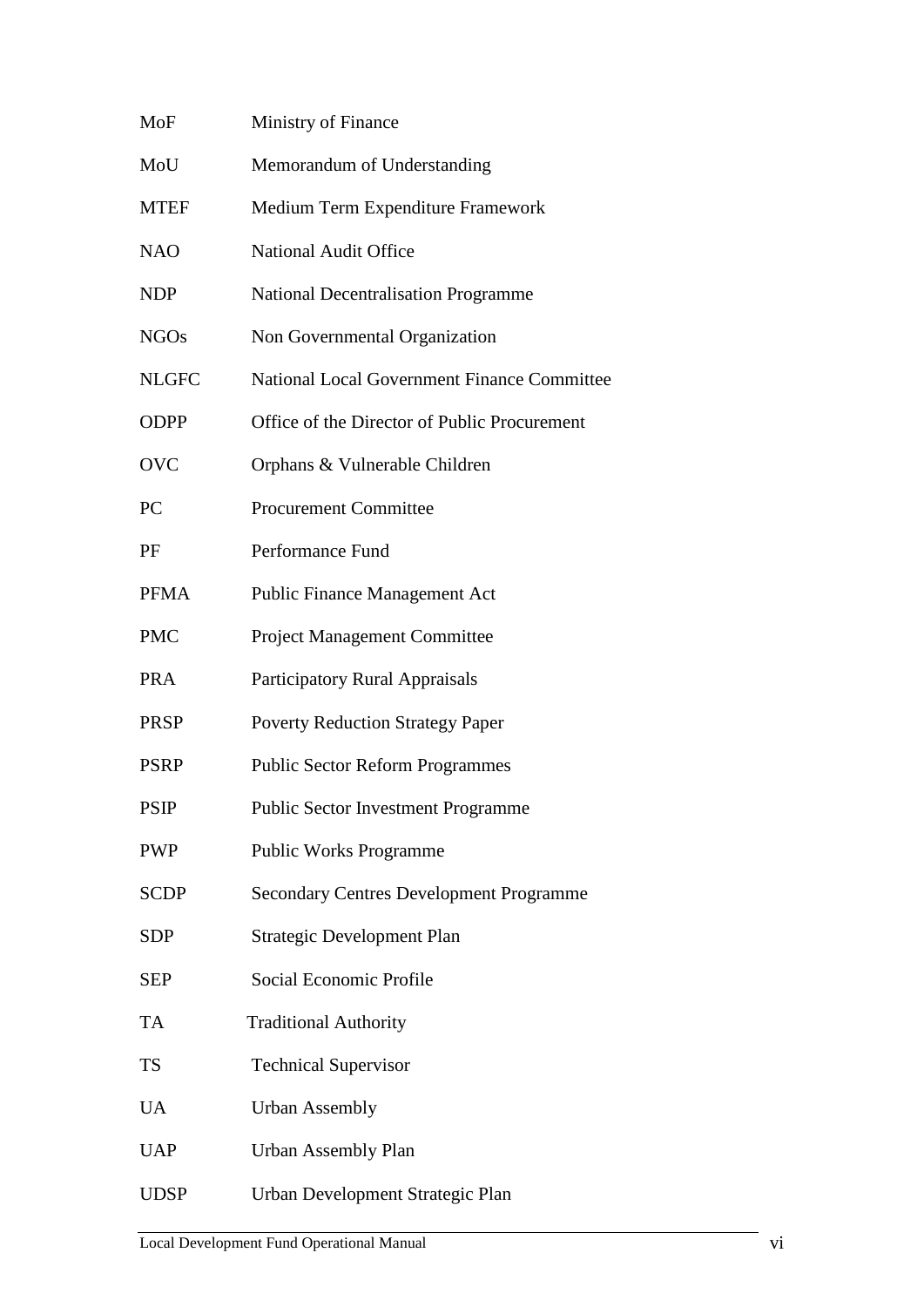| <b>UEC</b>  | Urban Executive Committee                  |
|-------------|--------------------------------------------|
| <b>UW</b>   | <b>Urban Window</b>                        |
| <b>UTHA</b> | <b>Unplanned Traditional Housing Areas</b> |
| <b>VAP</b>  | Village Action Plan                        |
| <b>VDC</b>  | <b>Village Development Committee</b>       |
| <b>WDC</b>  | <b>Ward Development Committee</b>          |
| <b>WEC</b>  | <b>Ward Executive Committee</b>            |
| WS          | <b>Works Supervisor</b>                    |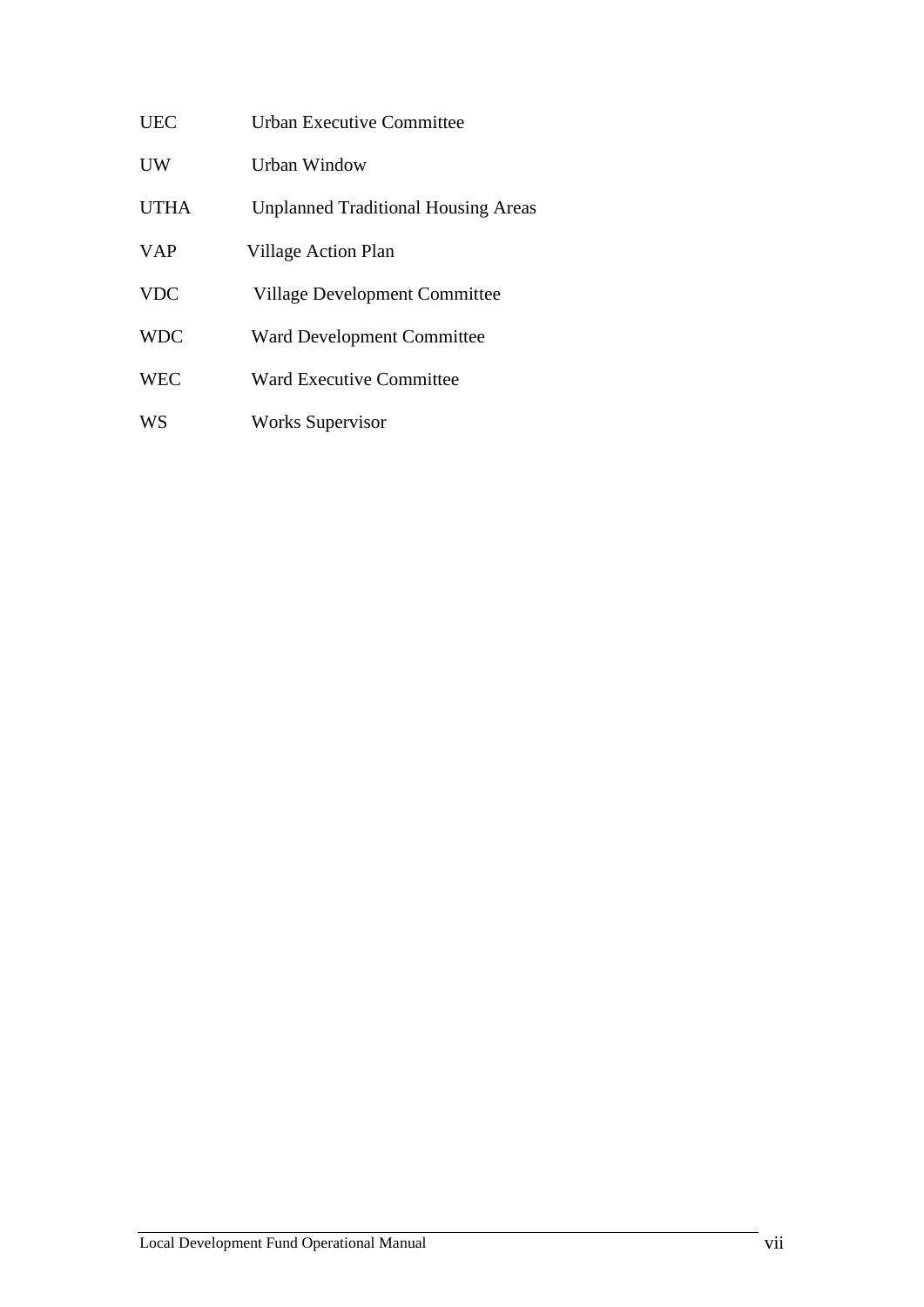# **1.1 Purpose of the Manual**

This Operational Manual (OM) provides guidelines and procedures intended for the smooth, efficient and effective operations of the LDF funded activities at the Local Assembly and Community levels. The manual will also guide service providers, NGOs and CBOs that will use resources from the LDF.

The Manual aims at ensuring consistency, transparency and accountability on the part of those involved in managing LDF financed activities.

The Manual is a summary of guidelines and procedures intended for the smooth operation of the LDF as detailed in specific LDF Manuals, Handbooks and Frameworks.

# **1.2 Application of the Manual**

This Manual will be used by Local Authorities in the day to day operation of projects / activities financed from the LDF. The Manual will also act as reference material to all stakeholders of the LDF. While the provisions of this manual are generic guidelines, specific operational guidelines are provided in handbooks.

#### **1.3 Structure of the Manual**

The Operational Manual contains the following major chapters:

**Chapter 1, Introduction:** provides introductory information on the purpose of and outline of the Manual.

**Chapter 2, Background:** presents information that relate to the genesis of the LDF.

**Chapter 3, Description of the LDF:** describes the Objectives of the LDF and provides a detailed description of the Funding Windows available. This includes objectives of each window, the funding criteria, suggested project types and implementation modalities.

**Chapter 4, Institutional Framework:** provides the set up of the major players in the management of the LDF operations.

**Chapter 5, Local Development Planning and Budgeting**: provides an overview of Local Development Planning (Programming) and budgeting process within the context of the Medium Term Expenditure Framework (MTEF)

**Chapter 6, Financial Management and Accountability**: presents the interface between the national and local set-ups of the inter-governmental fiscal transfer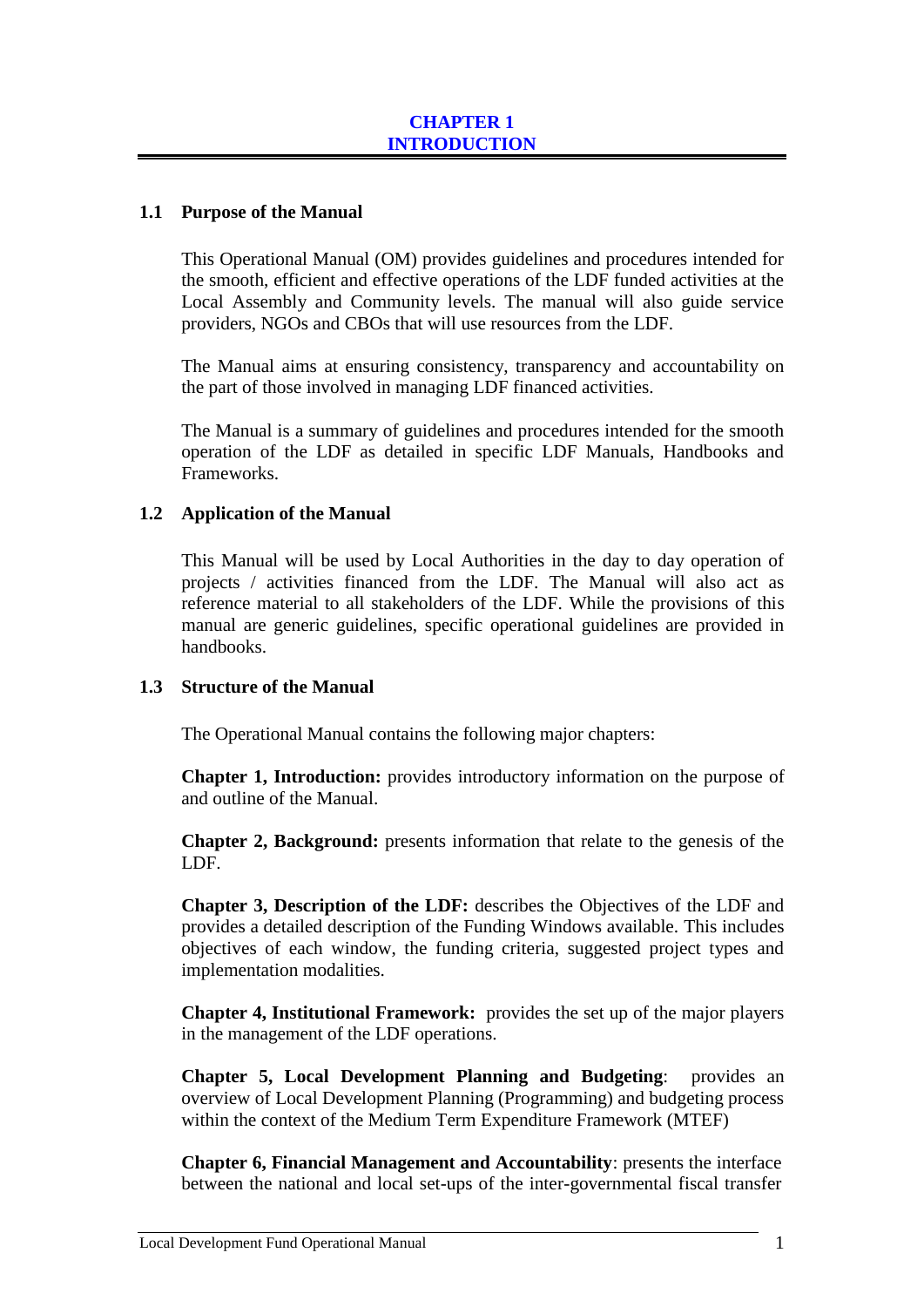system. It includes a summary on the financial management and accountability, audit aspects in the context of LDF management. Finance management and accountability issues are detailed in the Finance Management Manual.

**Chapter 7, Procurement:** presents the procurement procedures prescribed under the Public Procurement Act, 2003, which apply to all public procurements. The procurement processes are detailed in the LDF *Procurement Handbook.*

**Chapter 8, Cross-Cutting Issues – HIV and AIDS Gender, Environment and other Social concerns:** provides guidelines for use by the Local Authorities, beneficiaries and other stakeholders in the mainstreaming of crosscutting issues in the implementation of the LDF. Government recognizes the importance of mainstreaming cross cutting issues of HIV/AIDS, Gender and Environment in the implementation of the LDF in order to foster sustainable development.

**Chapter 9, Project Management Support Systems:** provides a description of project management systems that are critical for ensuring quality and effective delivery of LDF activities.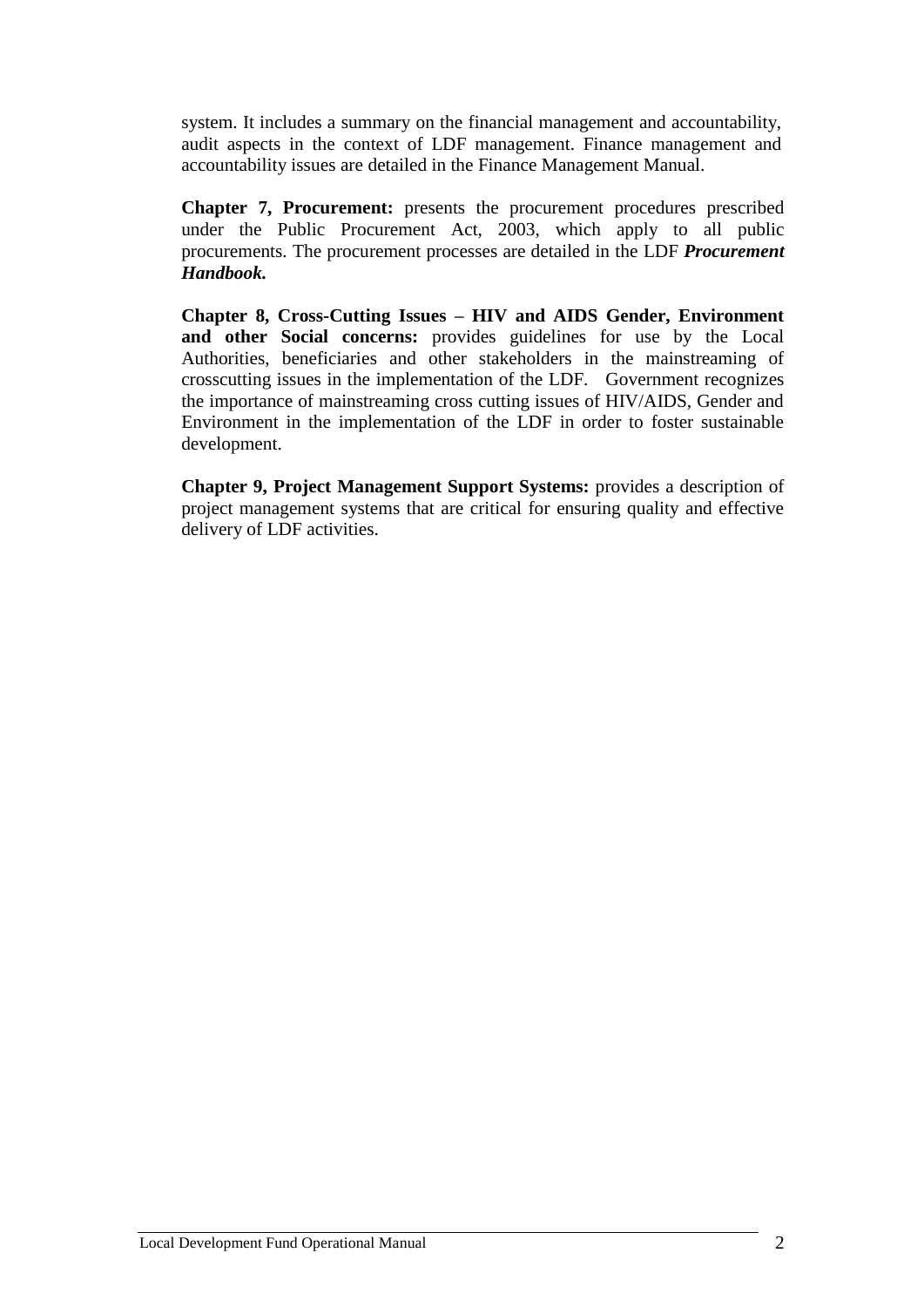#### **2.1 Introduction**

The Government of Malawi (GoM) has established the Local Development Fund (LDF) as a nationwide, standardized and transparent development financing mechanism for local governments. As part of the inter government fiscal transfer system, the LDF will be the only source of discretionary public development grant financing to local governments. The establishment of the LDF follows a study commissioned by GoM and its Cooperating Partners on the Review and Improvement of Local Government Financing Mechanisms in 2005.

The Establishment of the LDF is in tandem with the Paris Declaration on Aid Effectiveness of  $2<sup>nd</sup>$  March, 2005 and strengthened by the Accra Agenda for Action (AAA) of September, 2008, which advocate for the harmonization of Development Aid approaches and alignment of such towards the beneficiary country's own policy and implementation frameworks.

# **2.2 Challenges of Multiple Financing of Local Development Initiatives**

The GoM has been providing resources for local development through sector ministries. Similarly there are several Government projects that have been contributing to local service delivery funded by development partners. The implementation of these projects and programmes has faced challenges that have limited their effectiveness in contributing towards improved service delivery. Some of the major challenges are:

- i. Poor alignment between the National Planning System and the Local Development Planning System;
- ii. Uncoordinated budgeting of resources available for service delivery reduced the effectiveness of government and donor support towards poverty reduction;
- iii. Multiple monitoring systems in each sector in response to multi-donor demands resulted in counter-productive deliverables
- iv. Difficulties in identifying areas where more resources could produce results emanating from allocative efficient competencies of development service providers or facilitators;
- v. Weak expenditure management systems;
- vi. Overstretching of capacities at the LA level due to demands from multiple projects funding sources and reporting procedures resulting in underperformance;
- vii. Lack of ownership of projects at the LA level due to poor synchronization of priorities between funding agencies, the LA and sectors leading to sustainability problems; and
- viii. Slow pace of devolution inhibiting evolution of viable LA entities.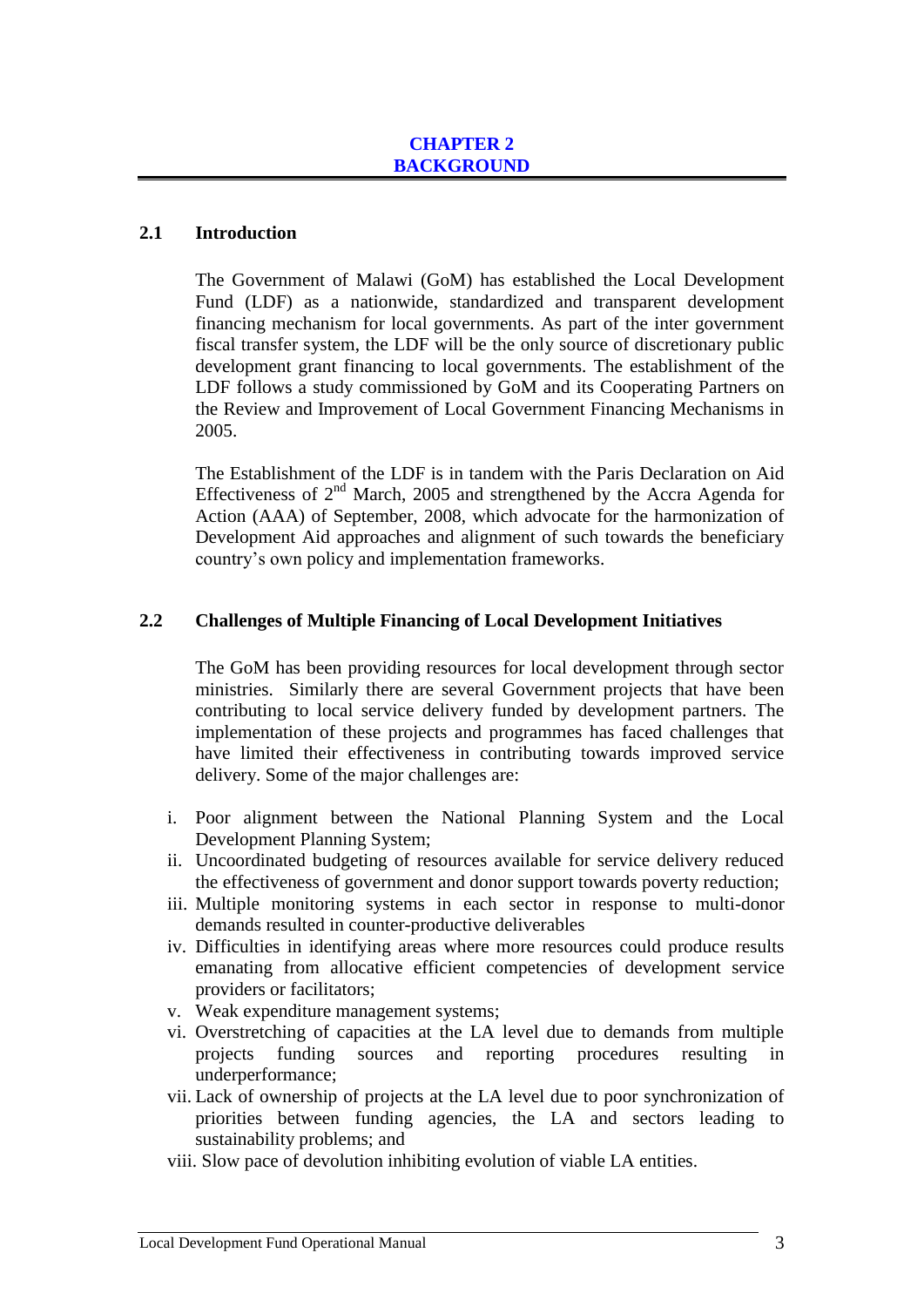#### **2.3 Rationale for a common financing mechanism**

In the wake of the challenges above and the limited availability of resources for development, Government has been working on an approach that would lead to the harmonization of budgeting efforts with service delivery by developing a single budgeting system for delivering predictable results. It is the hope of Government that through this harmonization, better development outcomes would be realized, largely arising from better alignment between local and national development priorities, focusing on achievement of results and reduction of transaction costs associated with the current disjointed efforts.

The establishment of the LDF will promote harmonization and achieve fiscal discipline, improve pro-poor resource allocation, implement development as prioritized in the District/Urban Development Plans, strengthen budget execution for results, and enhance budget public accountability. Resources raised through the LDF will be transferred directly to local authorities and communities. This is consistent with a devolved local government system as proposed in the Decentralization Policy and Programme.

# **2.4 Policy Framework**

The Malawi Growth and Development Strategy (MGDS) provides the overarching policy framework for the LDF. The MGDS has prioritized key areas of:

- i. Agriculture and food security;
- ii. Irrigation and water development;
- iii. Transport infrastructure development;
- iv. Energy generation and supply;
- v. Integrated rural development, and
- vi. Prevention and management of nutritional disorders, HIV and AIDS.

# **2.4.1 Integrated Rural Development**

Integrated Rural Development in particular aims at transforming rural areas into socially, politically and economically viable enclaves that contribute positively and significantly to growth and overall sustainable development of Malawi. The major activities include the development of infrastructure and Local Economic Growth Points (Community Production centres) in order to create a conducive environment for investment to stimulate sustainable economic growth and support the vulnerable groups in society with access to basic needs of life including local initiatives such as community based organizations to support HIV and AIDS victims.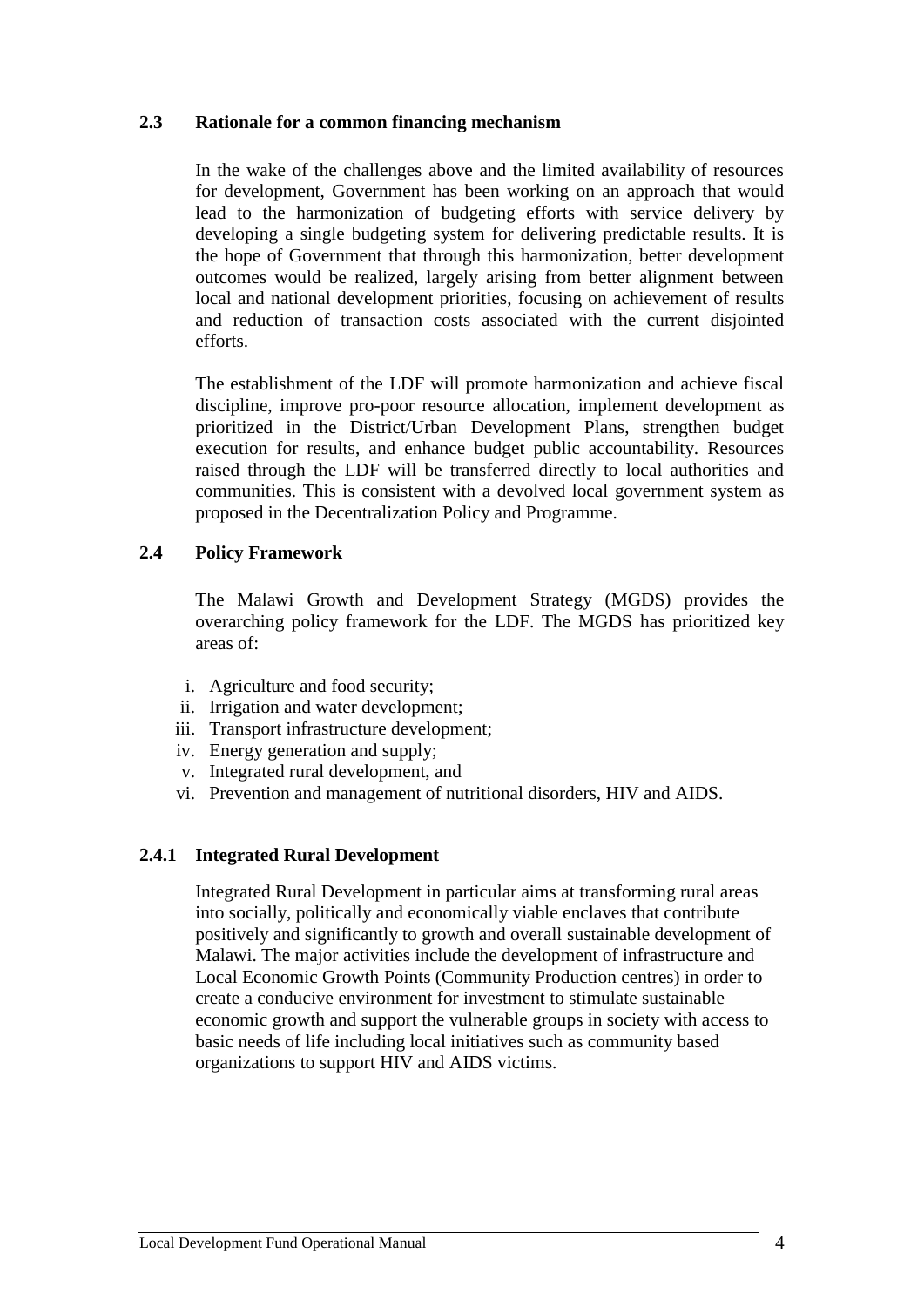# **CHAPTER 3**

# **DESCRIPTION OF THE LOCAL DEVELOPMENT FUND**

# **3.1 Local Development Fund (LDF)**

The Local Development Fund (LDF) is an Inter-governmental Fiscal Transfer mechanism established under the Public Finance Management Act, 2003 under the Ministry of Finance. The LDF will be used to support and strengthen the decentralisation process in Malawi in order to devolve political and administrative powers, and responsibilities to Local Authorities. The project planning, implementation, management and operations will be managed in ways that are appropriate to the level and type of development. The LDF will use the principle of subsidiarity (which ensures that the best possible appropriate services are delivered at the lowest possible cost at the most appropriate level by the most appropriate institutions), to ensure that the development activities are effective and efficient.

# **3.2 Purpose and Objectives of the Local Development Fund**

The purpose of the LDF is to establish and provide a nation-wide, sustainable, standardized and transparent financing mechanism which is open for financing by Government and Cooperating Partners, so that Local Authorities (LAs) in Malawi can support decentralized and sustained development.

The overall objective is to mobilise financial resources for equitable economic growth and development in order to reduce poverty and improve service delivery in line with the development aspirations of the country.

The specific **objectives** are:

- i. To support planning and management of development resources at the assembly and community levels
- ii. To facilitate the implementation of the Integrated Rural Development Strategy
- iii. To provide resources which ensure that development investments respond to prioritised community development needs;
- iv. To protect financial resources for pro-poor development activities and service delivery at LA and Community levels:
- v. To enhance the accountability of Local Authorities to their constituents.
- vi. To finance capacity enhancement of local governance institutions at National, LA and Community levels

# **3.3 Funding Windows**

In order to facilitate the implementation of the National Decentralisation policy; and to enhance the accountability of Local Authorities to their constituents funding windows will be used by Local Authorities in the management of different types of investments. The LDF will have four funding windows: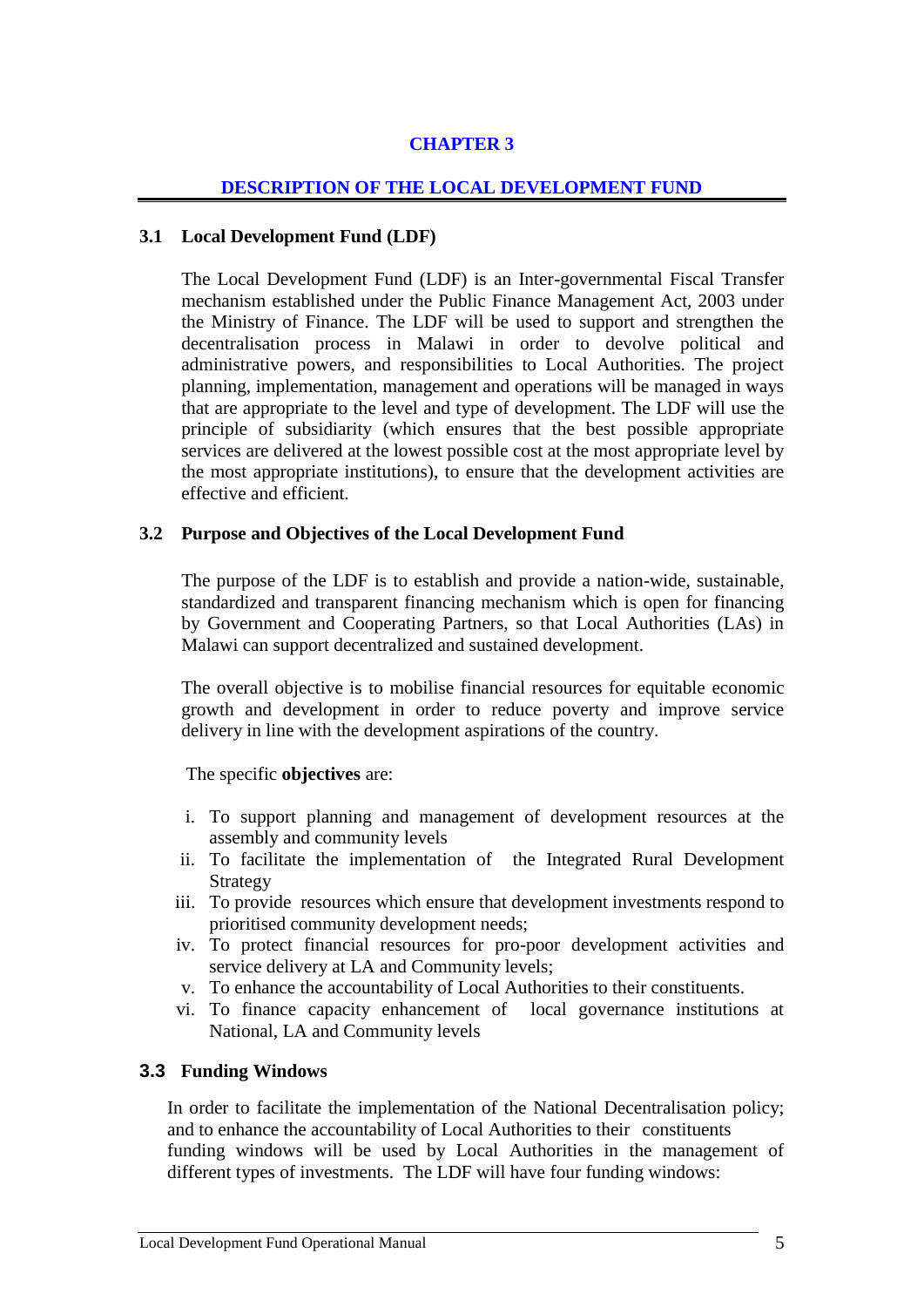- i. The **Community Window** to finance demand-driven community socio-economic infrastructure investments and services directly managed by communities.
- ii. The **Local Authority Window** to finance capital investments, labourintensive public works programmes and local development initiatives contained in Local Authority Plans through projects managed by Local Authorities;
- iii. The **Urban Window** to finance socio-economic infrastructure in urban areas 1 (including growth centres) which are both labour and capital intensive as prioritised in the District Development Plans or Urban Development Plans.
- **iv.** The **Performance Window** to finance capacity development requirements of Local Authorities in the management of their core functional areas and to reward good performance through annual performance assessments.

The windows are described briefly below:

# **3.3.1 Community Window**

#### **3.3.1.1 Objectives of the CW**

The Community Window will use the principle of direct financing. The objectives of the CW are:

- i) To enhance the capacity of communities to plan, manage and sustain their own development.
- ii) To contribute to the improvement of the welfare of poor communities by increasing the availability, access and use to quality social and economic infrastructure.

# **3.3.1.2 Types of Projects**

The CW will finance a variety of community managed projects intended to close service gaps and other sector specific interventions in Health, Education, Water and Sanitation, Transport and Communication and Food Security. The respective service gaps will reflect community priority needs in any of the following sectors:

- *i. Health*: Under Five clinic and Community Essential Health Package (i.e. anti-malarial, family planning etc), HIV and AIDS interventions;
- *ii. Education:* Teachers houses, school sanitation projects, desks, classroom blocks, skills centres;
- *iii. Water and Sanitation:* protected shallow wells, sanitation platforms, drainage systems;
- *iv. Transport and Communication :* foot bridge, single span bridges, drifts, culverts, telecenters;
- v. *Economic empowerment – skills training,* IGA related projects for vulnerables; enterprise development; and
- vi. *Food security –* irrigation, community markets

 $\overline{a}$  $1$  Urban areas include cities, towns, municipalities, district centres (Boma) rural growth centres and all human settlements as classified in the National Physical Development Plan (NPDP)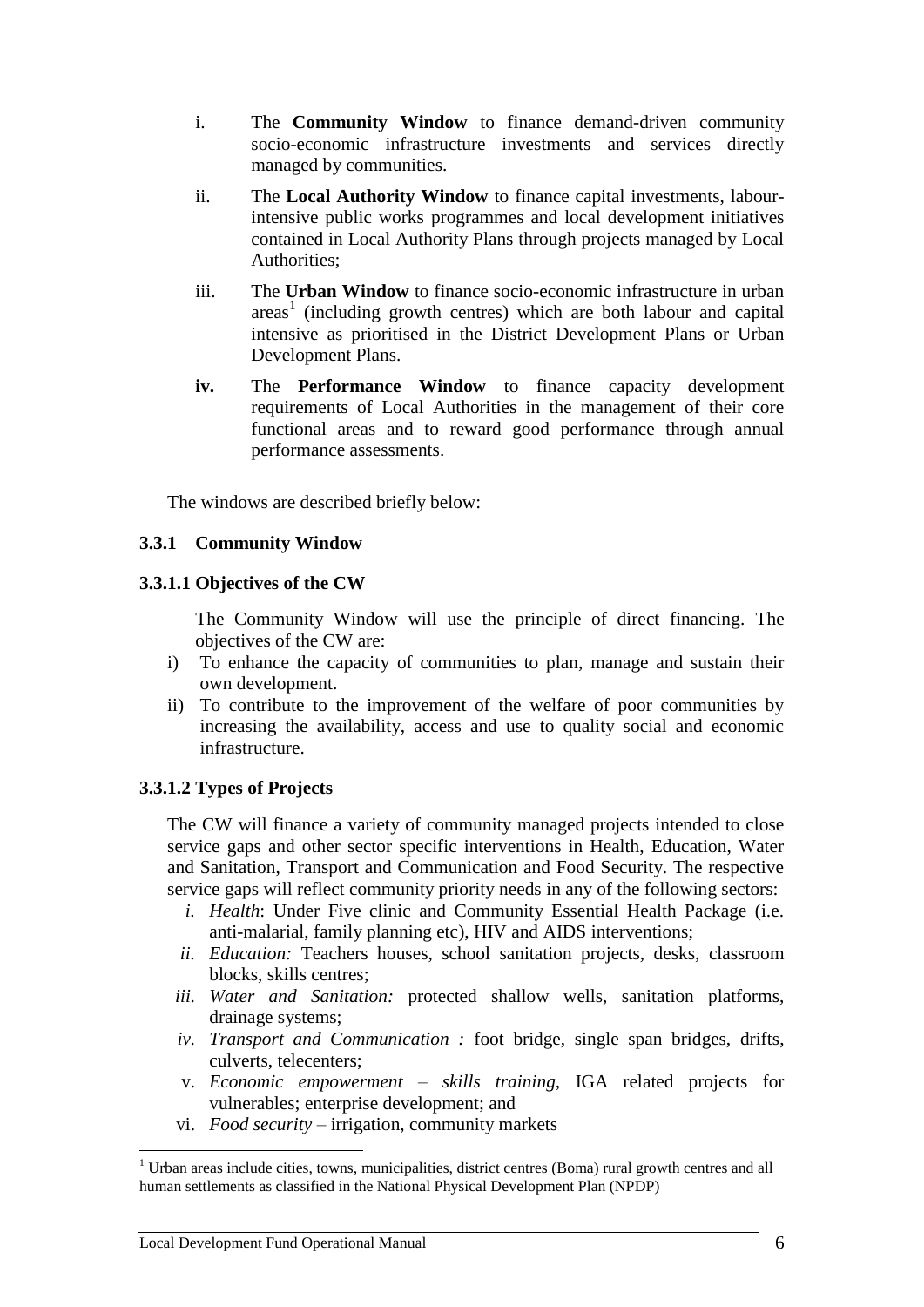Under Enterprise Development, eligible proposals/projects would include:-

- i. Association building and savings mobilisation;
- ii. Skills enhancement (technological / business);
- iii. Facilitating market linkages;
- iv. Business development services for local entrepreneurs;
- v. Matching grants;
- vi. Knowledge exchange and study tours for business services provision; and
- vii. Capacity building for business development service providers.

Gender, HIV and AIDS, and the environment will be mainstreamed in all CW investments.

#### **3.3.1.3 Criteria for Community Window Projects**

The CW will finance two types of interventions:

- i. Sub-projects managed by communities
- ii. Enterprise Development activities managed by finance service providers, CBOs and NGOs.

These projects would be characterized by different management structures and financing thresholds.

For projects to be funded by the CW but directly managed by communities, the following criteria should be met:

- i. Projects must be included in the approved LA Annual Investment Plan;
- ii. Minimum Community contribution of 10% of the total project cost, except for capital intensive sub-projects such as a borehole, where the minimum contribution would be 5%;
- iii. Projects must be simple enough for the community to manage and maintain;
- iv. Projects must use either standard or specific designs;
- v. The cost of a project will not exceed US\$40,000;
- vi. For Enterprise Development projects managed by finance service providers and NGOs, the following initiatives will be demonstrated:
- vii. Promotion of formation of local business organisations or economic clusters of enterprises and value chains;
- viii. Mobilising community assets and putting them into productive use;
- ix. Promoting economic development partnerships and alliances between Government, business entities and communities; and
- x. At least 80% of the resources should go towards capacity building of members.

#### **3.3.1.4 Implementation Modalities**

The beneficiary communities and Local Assemblies will have direct responsibility for identification, preparation, implementation, management and maintenance of the projects funded under this window. Details are provided in the Community Window Handbook.

Officials from Ministries responsible for the Gender, the Youth, and Trade, Finance Service Providers, NGOs and individual experts, will manage contracts for enterprise development against signed contracts with Local Assemblies.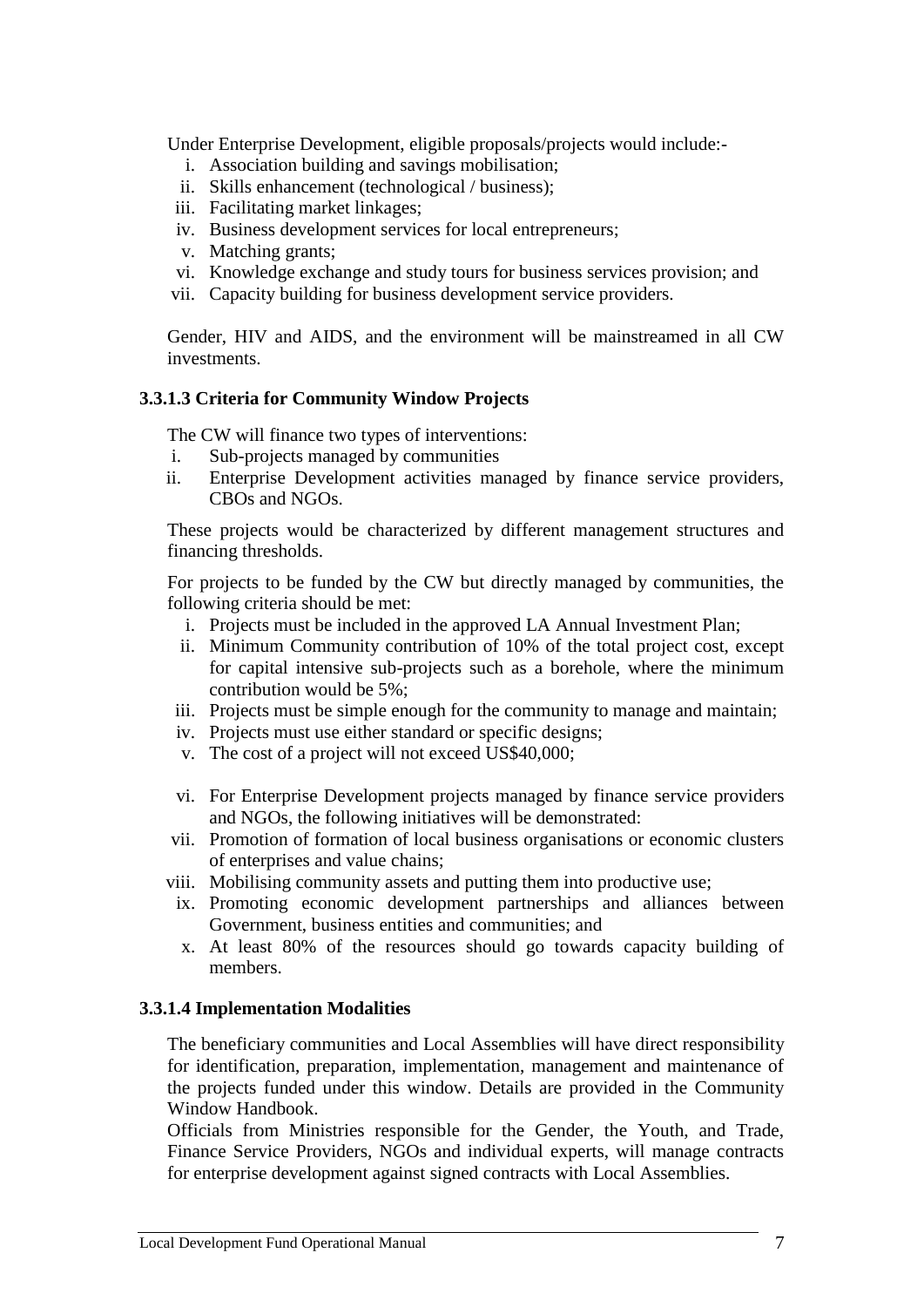#### **3.3.2 Local Authority Window (LAW)**

#### **3.3.2.1 Objective of the Local Authority Window**

The objectives of the Local Authority Window are:

- i. To improve incomes and reduce food insecurity among the poor households through investment projects which use labour intensive methods of implementation;
- ii. To contribute to the improvement for the welfare of communities by increasing the availability, access and use to quality social and economic infrastructure of public goods.

#### **3.3.2.2 Type of Projects**

The LAW will support projects of public investment nature for raising incomes such as *public works activities* and other *socio-economic activities* that cannot be managed at community level. The types of projects to be supported by the LAW will be those that enhance revenue generation of Local Authorities, improve the urban environment, and are within their mandate and are operated and maintained by Local Authorities (or subcontracted).

Examples of socio economic projects include low cost urban roads, street lighting, community concrete deck bridges (maximum of 2 span), drifts, markets, improvements / extension to public water supply and sanitation systems, shelters for bus stations, boreholes, low cost housing for rental purposes and slaughter houses.

For Public Works activities, the following criteria will apply:

- i. The projects shall be labour intensive with not less than 40% of the project costs going into cash transfers.
- ii. The projects shall address food security related shocks that affect households.
- iii. The projects shall assist the vulnerable and mitigate the socio-economic impact of disasters;
- iv. Beneficiaries shall work for a defined period in line with the specific objective of the activity.

Eligible projects would include:-

- i. Afforestation projects
- ii. Village access roads
- iii. Small gravity irrigation projects
- iv. Water harvesting structures
- v. Soil conservation,
- vi. Agroforestry projects
- vii. Solid waste disposal
- viii. Water drainage systems
	- ix. Small scale irrigation projects; and
	- x. Farmer field schools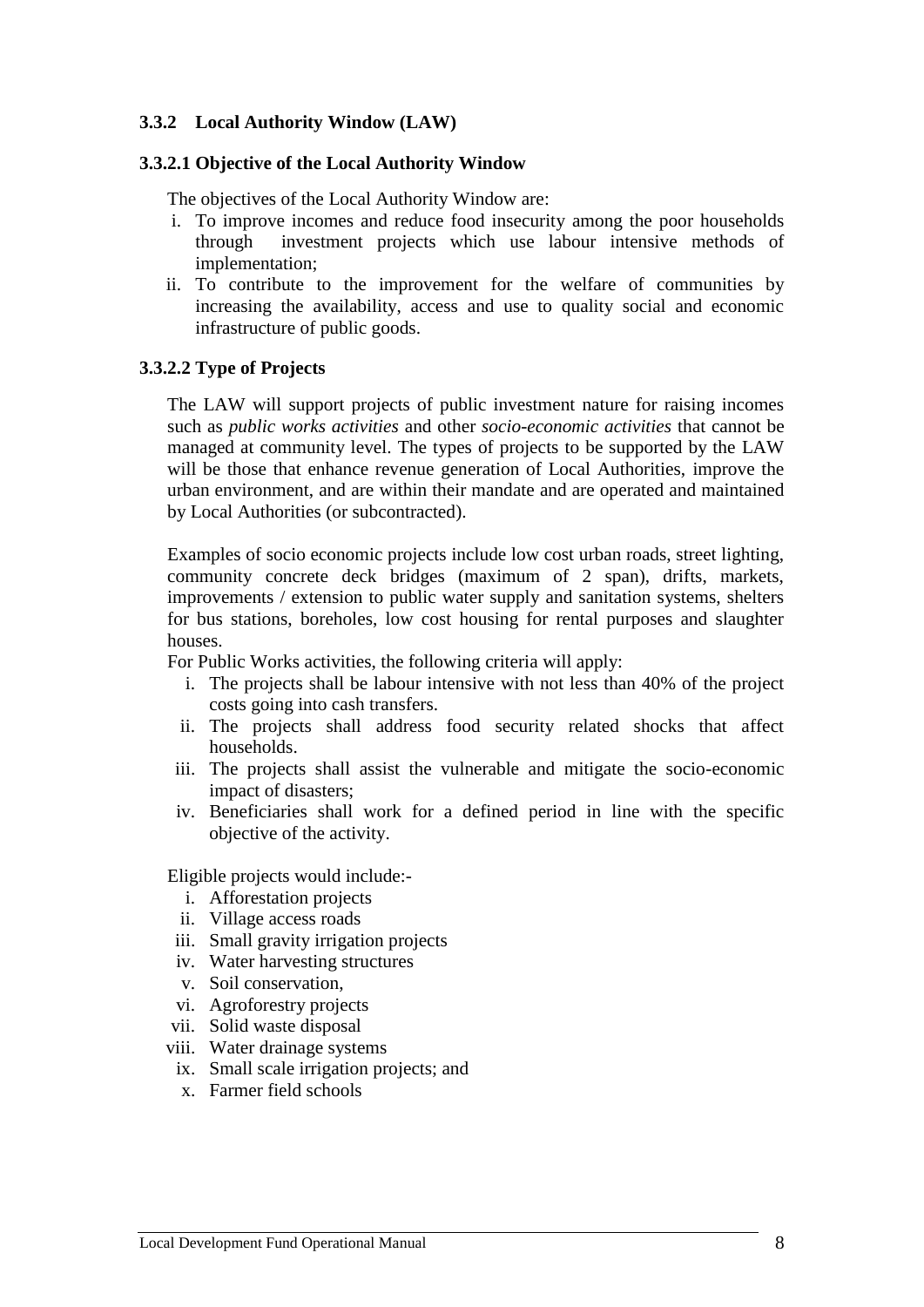# **3.3.2.3 Criteria for Local Authority Fund Projects**

The LAW will be available to Local Assemblies. To qualify for the LAW, the following criteria will apply:

- i. Projects will benefit multiple communities;
- ii. Project components whose value will not exceed US\$60,000;
- iii. Projects must be financially sustainable and economically viable and provision for operations and maintenance assured;
- iv. Infrastructure projects which will enhance the opportunities for revenue collection for the Local Authority;
- v. Where the structures will be in urban centres, the development must comply with provisions of the Outlining Zoning Plan (OZP); and
- vi. Availability of land without any incumberances.

# **3.3.2.4 Implementation Modalities**

The Local Authority will manage implementation of the projects. LAs will ensure that the assets created are operational and being maintained. The LA will hire contractors and supervisors to help with the implementation of LAW projects, where necessary.

#### **3.3.3 Urban Window (UW)**

#### **3.3.3.1 Objective of the Urban Window**

The objectives of the Urban Window (UW) are:

- i. To develop and improve socio economic infrastructure in urban centres to stimulate local economic development for private investment and especially for low income groups;
- ii. To improve the management capacity of the Local Authority in implementing larger investments

# **3.3.3.2 Type of Projects**

The types of projects to be supported by the UW will be those that can spur local economic development. The identified projects will be prioritised through assessment of Productive Investment Plans formulated by each Local Authorities. The UW will support projects such as dedicated basic socioeconomic infrastructure, human capital development and value chain development for focus commodities. Examples of projects to be funded include markets, public water and sanitation facilities, shelters for bus stations, urban water and sanitation facilities, sewerage systems, abattoirs, recreational / botanical parks, housing estates, shopping kiosks, and agricultural/ livestock processing centres.

# **3.3.3.3 Criteria for Urban Window**

The Urban Window will be available to urban areas within the Districts and Urban Assemblies. To qualify for the UW, the following criteria will apply:

- i. UW projects should benefit more than one community and are likely to benefit multiple communities.
- ii. UW project will have been identified as a priority investment in the AIP;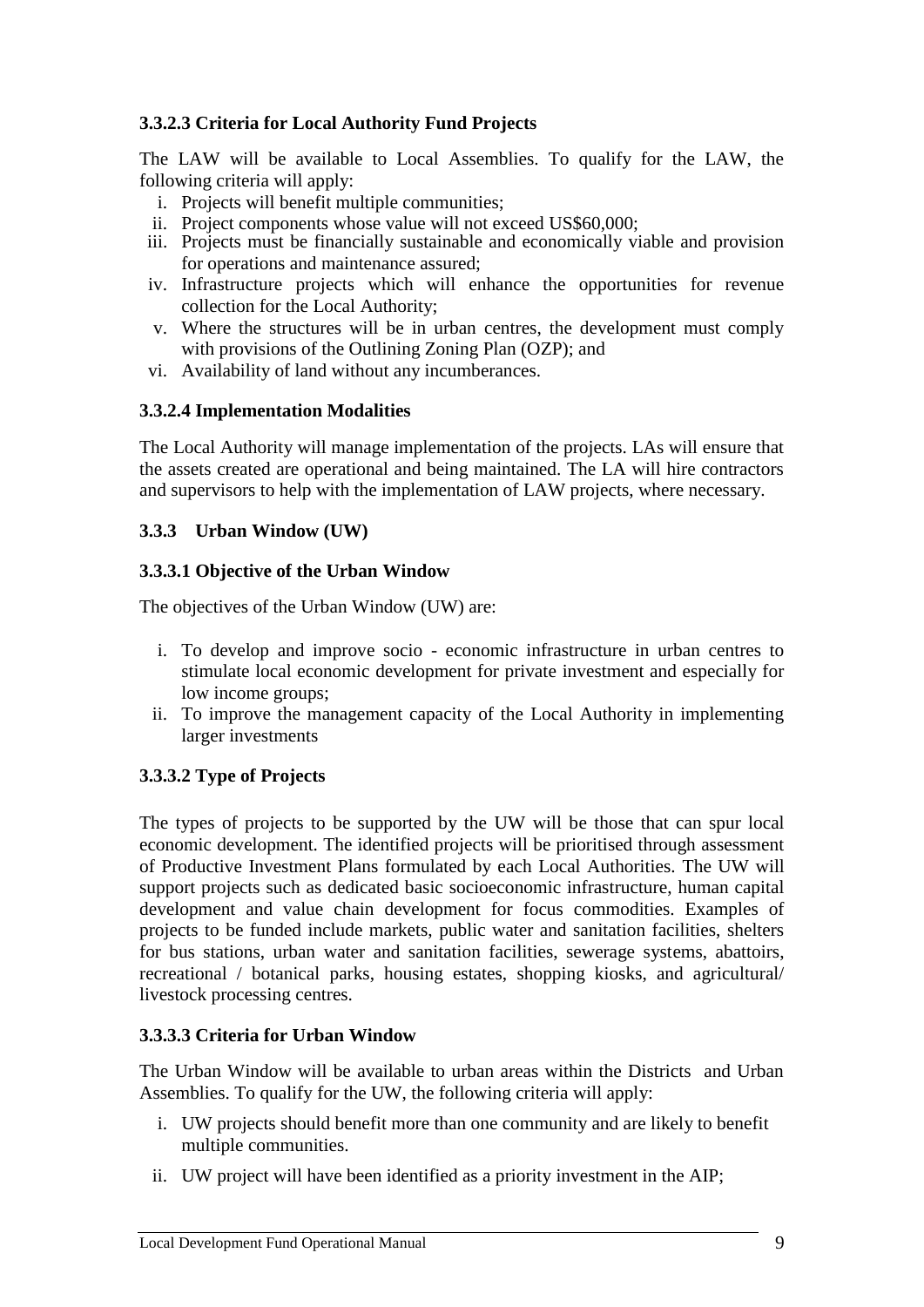- iii. UW projects must be financially sustainable and economically viable and provision for operations and maintenance assured;
- iv. Infrastructure projects which will enhance the opportunities for revenue collection for the Local Authority;
- v. Local Authorities have the capacity to manage the UW project and involve a defined priority beneficiary group and beneficiaries in identification, implementation and subsequent management;
- vi. The Local Authorities must have Urban Development Plan or Urban structure plans in place;
- vii. Master plans<sup>2</sup> for solid waste disposal, drainage, water and sanitation in place if these to be funded;
- viii. Ability to demonstrate that it can operationalise and maintain an investment project.

# **3.3.3.4 Implementation Modalities**

The Local Authorities will be responsible implementation of UW projects. The TST will provide guidance on implementation modalities as well as backstopping support services. Services provided by the TST will include assistance in the hire of contractors and supervisors, and certification of payment to service providers where necessary and processing of direct payments.

# **3.3.3 Performance Window (PW)**

The **Performance Window** will focus on supporting the development of a comprehensive framework for addressing capacity needs of LAs in the effective management of the LDF, performing the functions allocated to them under the fund, and preparing them to perform anticipated responsibilities.

# **3.3.4.1 Objectives of the PW**

The overall purpose of the Performance Window is to strengthen mechanisms for improving service delivery and innovation at the local level.

Specifically, the objectives of Performance Window are:

- To strengthen Local Authorities organizational and institutional capacity for improved and innovative service delivery through the provision of incentives for good performance;
- To provide a mechanism through which capacity development activities at the national, LA, and community levels can be identified, implemented and monitored.

In addition, the PW will provide for rewards of good performance of Local Authorities.

# **3.3.4.2 Support under the Performance Window**

 $\overline{a}$ 

 $2$  MLGRD (NDP II) will support the development of these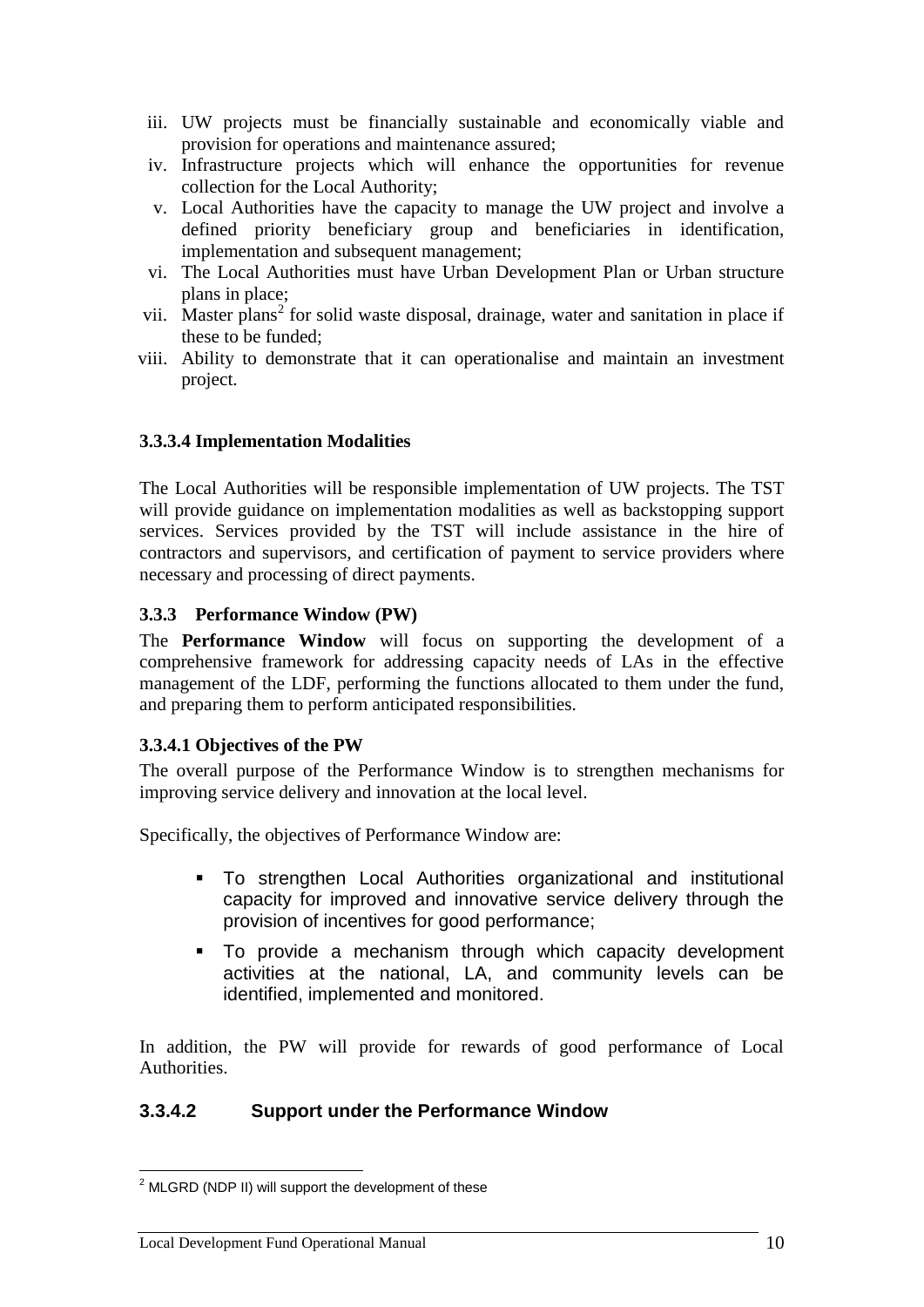The Performance Window will provide financing for:

- Conducting the LA assessments:
- Capacity building; and
- Provision of rewards through the bonus.

# **3.3.4.3 Accessing the Funds under the Performance Window**

The Performance Window will have the supply side and the demand side in terms of accessing the funds.

- Supply Side will involve the centre conducting assessments, capacity building initiatives and provision of rewards;
- Demand Side will involve LAs submitting proposals to the LDF on capacity building.

#### **3.3.4.4 The Relationship between the PW and the other Windows**

The PW will assess LAs on the utilisation of funds in the other 3 windows. Those LAs that perform well will be rewarded. On the other hand, assemblies that perform below the agreed thresholds will be assisted with capacity building funds.

The Performance Window, therefore, can be regarded as a service window to the other 3 windows.

#### 3.3.4.5 Implementation Modalities

A system of Local Authority assessment has been devised to inform decision making on which Local Authority accesses the LDF and other windows, what type of capacity building to undertake and which Local Authority receives rewards.

For these reasons there will be 2 types of assessments:

- The MAC, to determine the minimum safeguards for the assemblies to access the LDF;
- The PAM to determine the level of service delivery.

The MAC will address short term or immediate capacity needs to ensure safe guards are available for the utilization and management of the LDF, whilst the PAM will address medium and long term and strategic capacity gaps. The PAM will also provide the basis for giving incentives to the LAs through bonus in order to improve the overall performance of the assemblies in managing the LDF.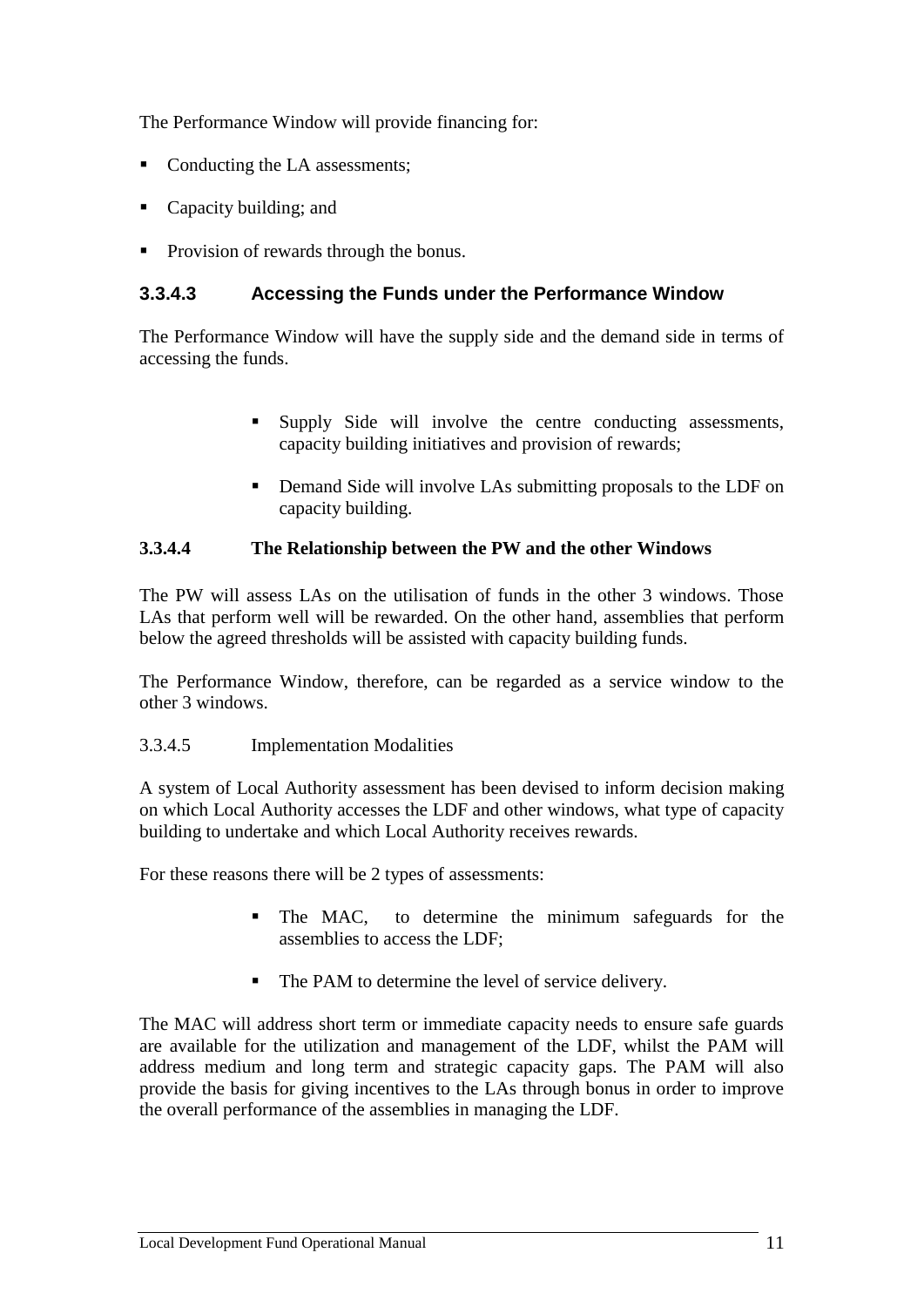#### **CHAPTER 4**

#### **INSTITUTIONAL FRAMEWORK**

#### **4.1 Introduction**

The implementation of the LDF will involve the participation of several players at national and local government levels; each with clear responsibilities to ensure successful delivery and achievement of design objectives. The key institutions are described below.

#### **4.2 The Steering Committee (SC)**

The Steering Committee will be chaired by the Secretary to the Treasury. The other members include: Secretary for Local Government and Rural Development, Secretary for Economic Planning and Development, Principal Secretary responsible for Public Sector Reform in the Office of the President and Cabinet, Executive Director of Malawi Local Government Association (MALGA), Executive Director of the National Local Government Finance Committee (NLGFC), and Executive Director of CONGOMA.

The SC will have policy oversight for the LDF and will be supported by the National Technical Advisory Committee (NTAC). The Steering Committee will ultimately become the LDF Board after 2011. The Secretariat will be from the LDF Technical Support Team (TST). The TST will be a permanent government unit with specific functions of technical advice, quality assurance and providing day to day operational backstopping services to LAs.

#### **4.3 The National Technical Advisory Committee (NTAC)**

This will be a Committee and chaired by MLGRD. The other members include: Ministry of Economic Planning and Development, Ministry of Education, Ministry of Transport and Public Works, Ministry of Health, Ministry of Lands and Natural Resources, Ministry of Irrigation and Water Development, Ministry of Industry, Trade and Private Sector Development, Ministry of Agriculture, Ministry of Women, Child Development and Community Services, The Executive Director for MALGA, The Executive Secretary for NLGFC, The Executive Secretary for CONGOMA, and the President of the Malawi Institute of Physical Planners (MIPP).

- i. The NTAC shall be responsible for the following:
- ii. Reviewing and recommending for approvals of projects to the SC that will access financing from the LDF financing windows.
- iii. Provide advice to the Steering Committee
- iv. Report on the operations and management of the LDF
- v. Ensuring adherence to the sector norms, standards and accountability benchmarks
- vi. Provide monitoring and evaluation reports.
- vii. The Secretariat will be from the LDF Technical Support Team.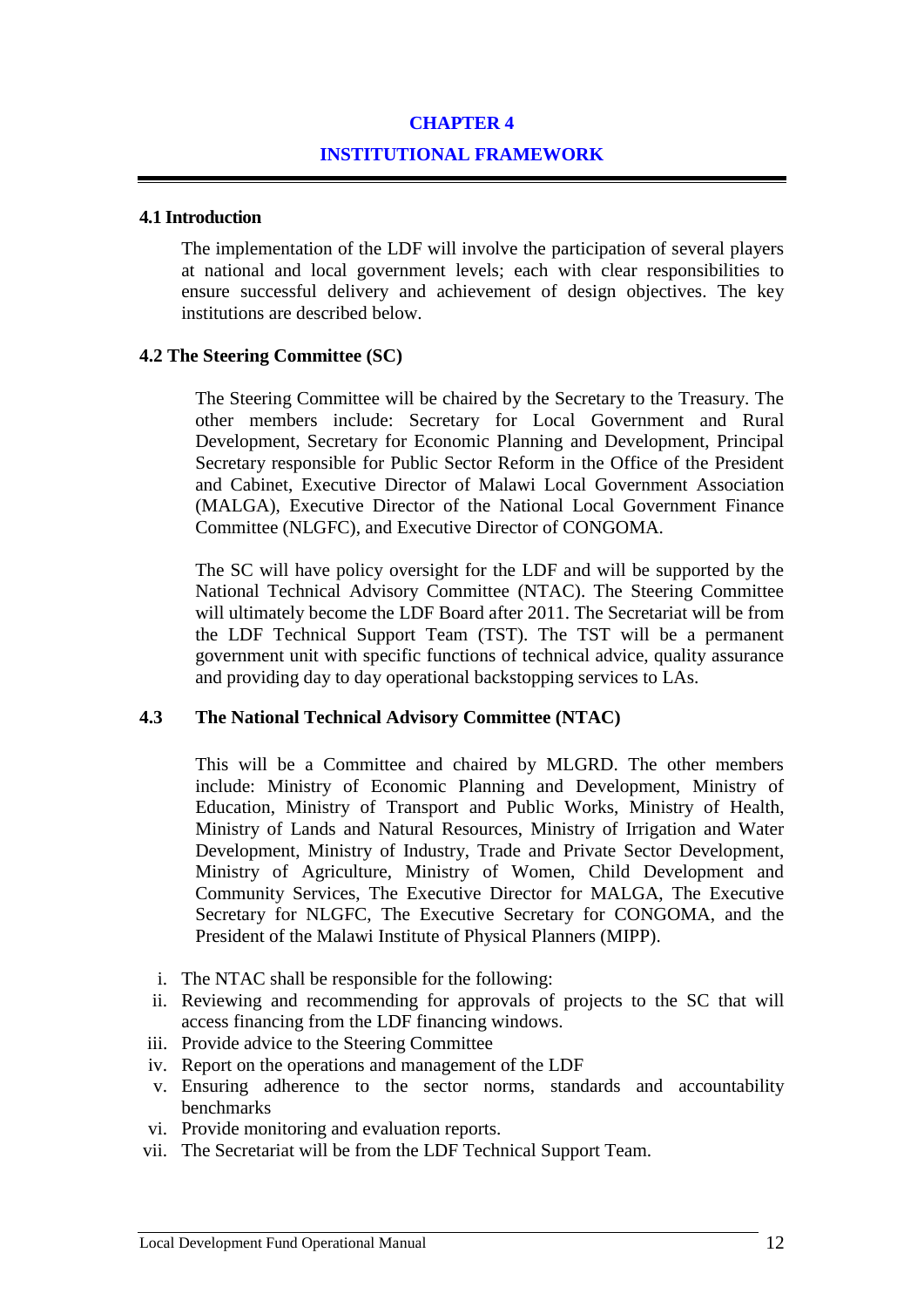# **4.4 GOM/Donor Review Forums**

The GOM/Donor Review Forum will be held biannually to bring together Government and Cooperating Partners aimed at enhancing management and coordination of the implementation of the LDF and serve as a point of close communication and information sharing between the cooperating partners.

Membership will be drawn from GOM and Cooperating Partners. The GOM/Donor Review Forum will be chaired by the Secretary to the Treasury with the TST providing the secretariat.

# **4.5 Ministry of Finance**

The Ministry of Finance (MoF) will responsible for the following:

- i. Resource mobilization from Cooperating Partners and within Government
- ii. Provision of policy guidelines on LDF
- iii. Securing agreements with CPs contributing to the LDF
- iv. Establish and manage the basket fund from which the LDF will draw its resources
- v. Establish and maintain a TST for LDF in managing the implementation of the LDF.

# **4.6 Ministry of Local Government and Rural (MLGRD)**

The MLGRD will have the following functions:

- i. Provision of leadership in the institutionalization of the LDF as a mechanism for local development planning and financing through local governments
- ii. Provide policy directions on sector devolution of functions and resources for better local service delivery.
- iii. Provide a critical linkage between Local Authority Planning process and National Planning process.
- iv. Managing the annual performance assessment of Local Authorities
- v. Coordinate and provide capacity building for better service delivery
- vi. Oversee the implementation of the Performance Window of the LDF.

# **4.7 The Ministry of Development Planning and Cooperation (MDPC)**

The MDPC will monitor and evaluate the outputs and outcomes of the LDF at national level as they relate to achieving the Malawi Growth and Development Strategy.

i. Integrate local development projects into the Public Sector Investment Programme (PSIP).

# **4.8. The National Local Government Finance Committee (NLGFC)**

The NLGFC will be responsible for:

i. Advising MoF on the Inter-Governmental Fiscal Transfer Formula (IGFTF) for allocating financial resources to the Local Authorities in line with the LDF principles and guidelines.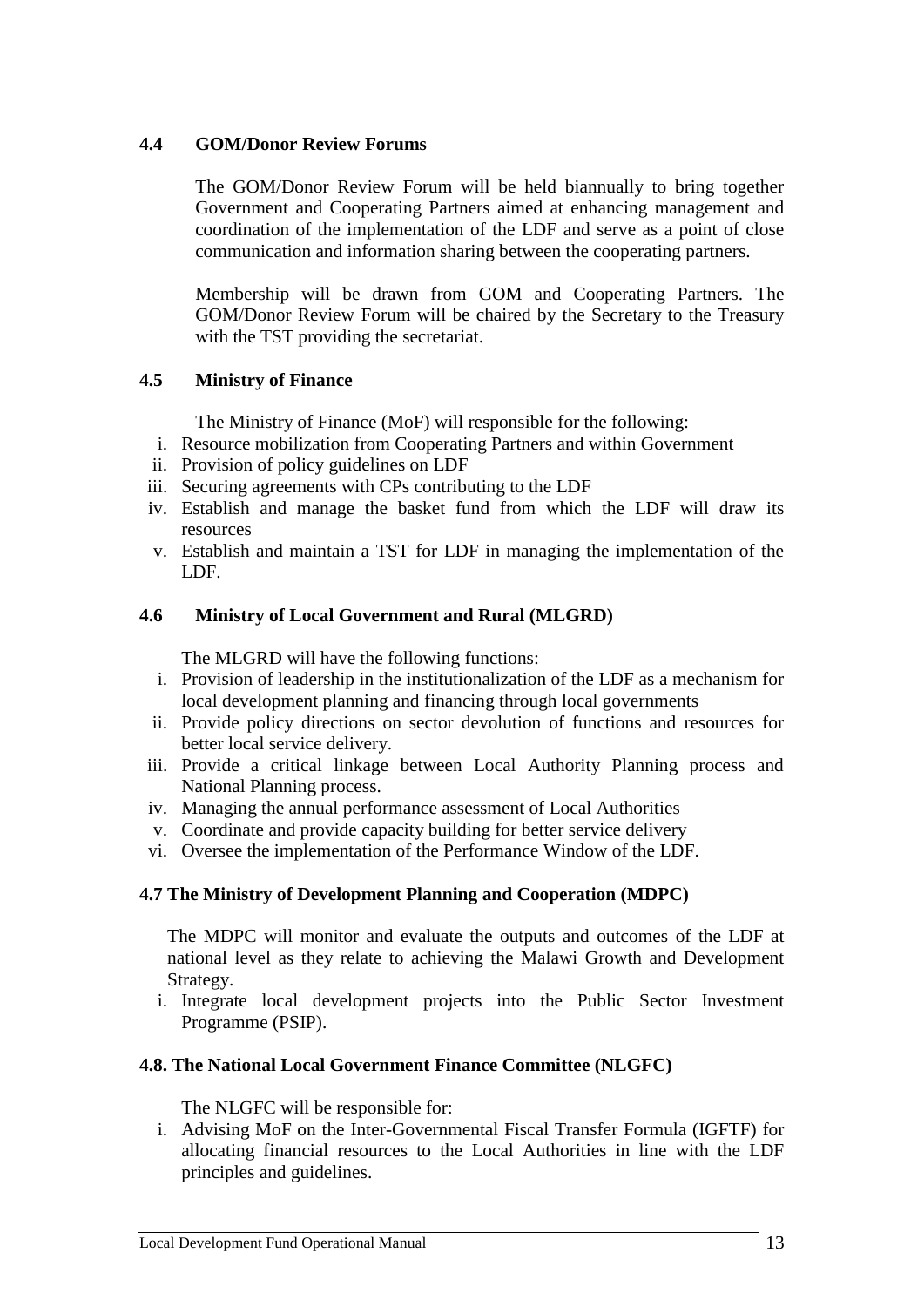- ii. Regulating the functioning of Local Authorities with respect to resource budgeting, mobilization and utilization.
- iii. Ensuring fiscal discipline for LAs in the implementation of the LDF.
- iv. Ensuring the LDF financial management system is incorporated into the Integrated Financial Management Information System (IFMIS) and rolled out to LAs.

#### **4.9 The National Audit Office (NAO)**

The NAO is responsible for providing guidance on external audit functions both at central and Local Authority level. It will therefore be responsible for the external audit of the LDF.

#### **4.10 Sector Ministries**

Sector ministries will be responsible for providing guidance on sector policies and standards for better service delivery at the local level. These will be coordinated through NTAC with respect to implementation of the LDF.

#### **4.10.2 The Office of the Director of Public Procurement (ODPP)**

The ODPP will be responsible for providing guidance on procurement procedures, regulations and desk instructions. Auditor General and procurement Audits will be undertaken by independent agents and the reports will be discussed at NTAC meetings for relevant action to be made as appropriate.

# **4.11 The Anti-Corruption Bureau**

The Anti-Corruption Bureau is responsible for curbing corruption in Malawi. It investigates and prosecutes individuals and/or public bodies engaged in corrupt practices and activities. Its role will be to civic educate and bring public awareness on the negative effects of corruption and help empower people to detect and act on corrupt practices within the LDF.

#### **4.12** The MASAF Technical Support 14

The Technical Support Team will provide advisory services on the operation of the LDF. It will also serve as the Secretariat to LDF activities – this will include servicing the Steering Committee and the NTAC. The TST will be the custodian of all LDF Manuals, Frameworks and Handbooks. Activities facilitated by the TST will trigger fund release. The TST will work with the Anti-Corruption Bureau in ensuring transparency in LDF operations. Specifically the TST will provide backstopping services to Local Authorities.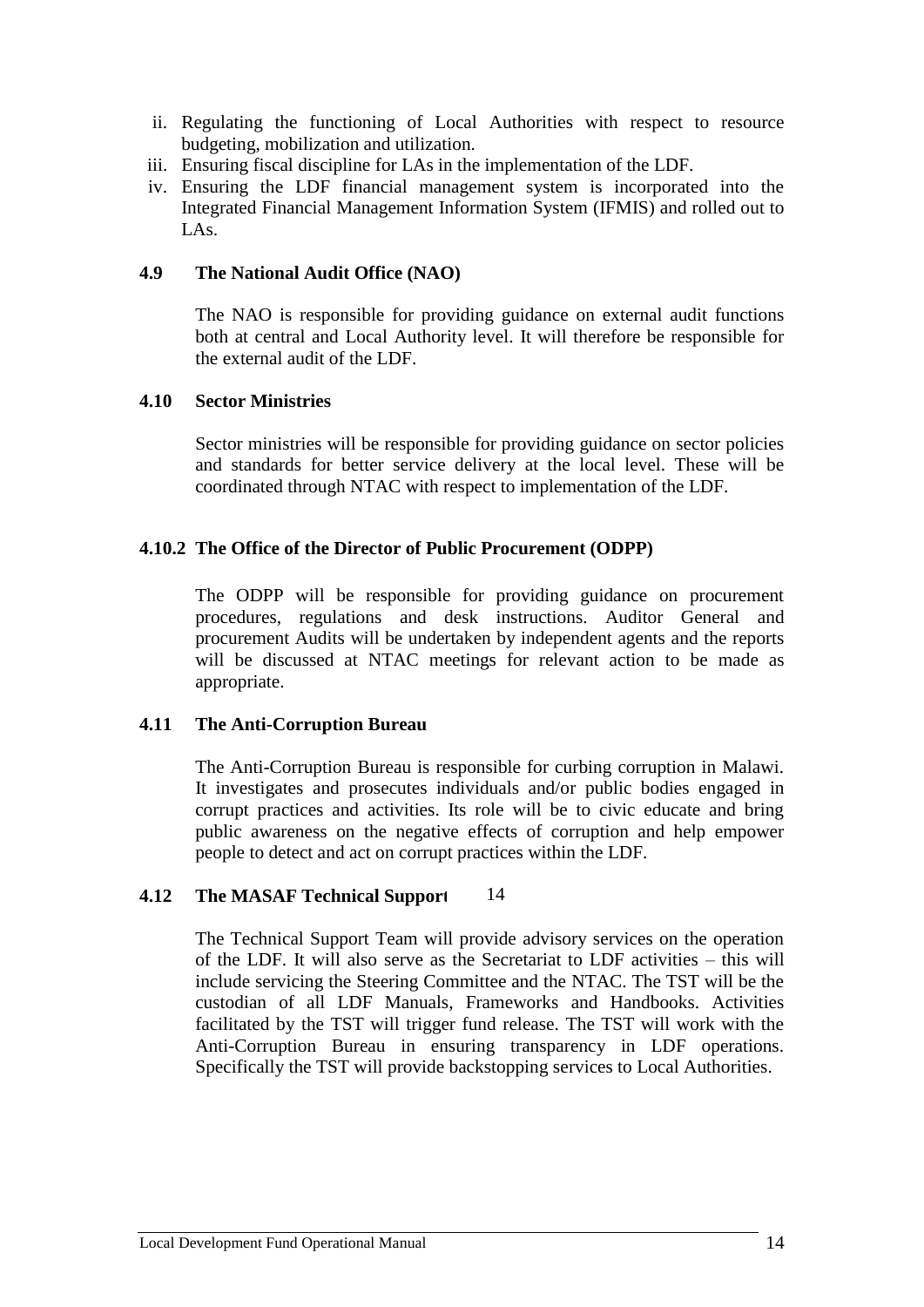# **4.13. The Local Authority**

The Local Authority shall be responsible for:

- i.Approving DDPs/UDPs and all Investment Plans
- ii.Accessing LDF resources
- iii.Manage LDF resources transferred to them
- iv.Monitoring the implementation of projects
- v.Providing financial and physical progress reports on projects implementation.

# **4.13.2 District and Urban Executive Committees**

The Secretariat to the Assembly is the District Executive Committee (DEC) in District Assemblies and Urban Executive Committee (UEC) for Town/Municipal/City Assemblies. They are responsible for giving technical and advisory support to the Assemblies and communities in planning, budgeting and implementation of projects. The Executive Committees are responsible for the implementation of all aspects of the DDP.

The membership of the Executive Committees includes Government heads of departments, representatives of parastatal organisations and NGOs.

# **4.14 Area and Ward Development Committees**

The Area Development Committee (ADC) in District Assemblies and Ward Development Committees (WDC) in Town/Municipal/City Assemblies provide a forum for community participation in decisions related to development. Their main functions are community resource mobilisation, project cycle management and planning. The ADC will submit their consolidated plans to the DEC.

The membership of the ADC/WDC includes representatives from: the Ward, religious faiths, the youth and women's groups and business community.

# **4.15 Village Development Committee and Neighbourhood Committees**

The Village Development Committee (VDC) in District Assemblies and Neighbourhood in Town/Municipal/City Assemblies are institutions representing communities at the lowest level. The VDC and Neighbourhood are to facilitate participation of community members in planning, project identification and supervising implementation processes.

The VDC and Neighbourhood generate project ideas from a group of villages which are consolidated and forwarded to the ADC/WDC.

# **4.16 Area Executive Committee**

The AEC is the advisory and executive wing of the ADC. It comprises all the extension workers representing different sectors and NGOs working in the traditional authorities.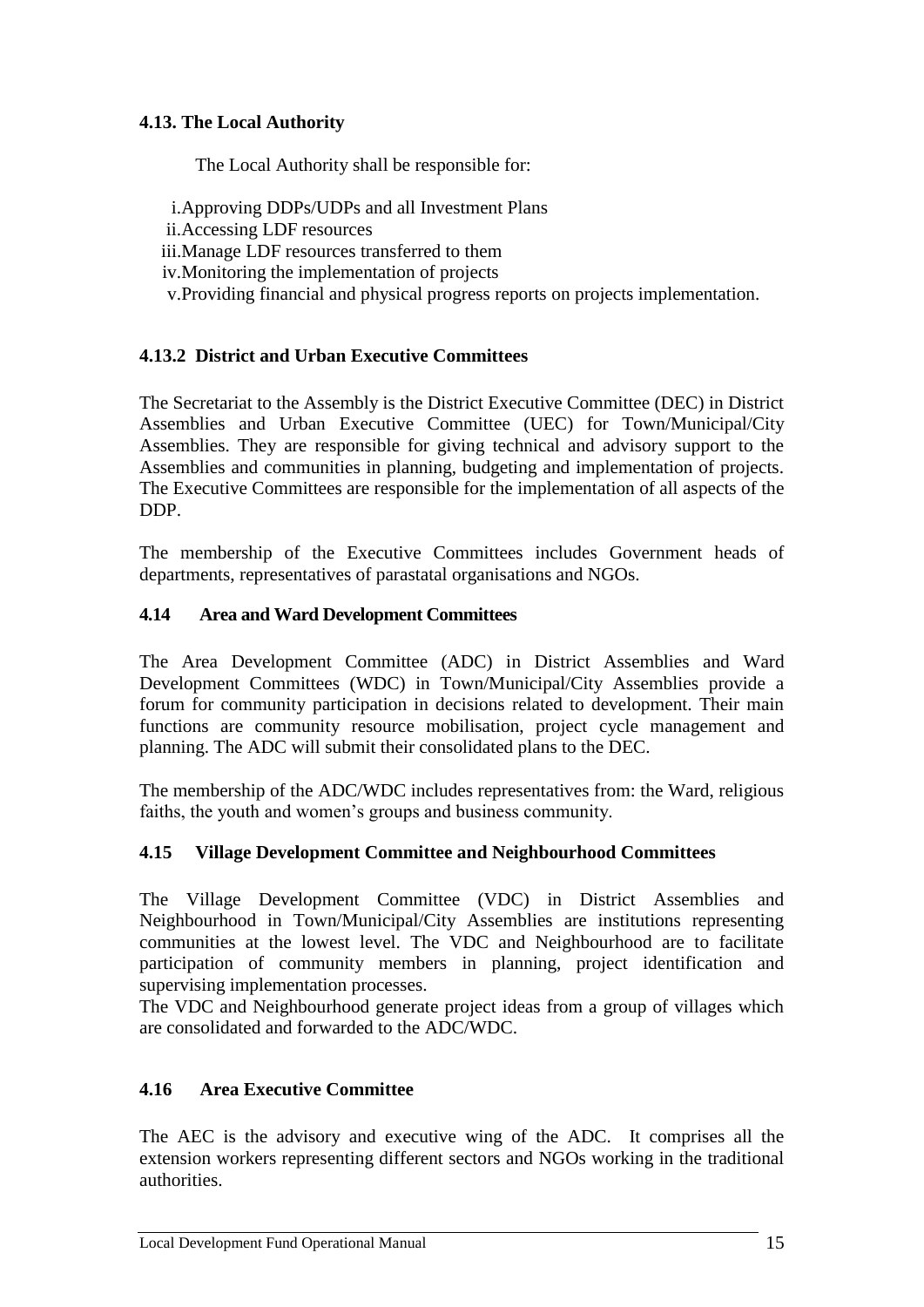The AEC has a facilitation role in the communities. Specifically their functions will be to:

- i. Assist communities to come up with VAPs/CAPs using participatory methodologies;
- ii. Assist the communities, VDCs, and ADCs in the preparation of project proposals;
- iii. Carry out field appraisals of project in the area in liaison with DEC members;
- iv. Assist in project monitoring and supervision in the area; and
- v. Assist the communities and PMCs manage projects during implementation.

#### **4.17 Project Management Committee**

Although Project Management Committees (PMCs) do not form part of the institutional framework below the Assemblies, they are critical for project implementation management. PMCs facilitate the participation of communities in development issues and are effective in implementing community managed projects.

There may be several (or none) PMCs falling under one ADC/WDC depending on the number of projects approved and being implemented. The Project Management Committees (PMCs) will be an existing (functioning) democratically elected committee at VDC level. Examples of such committees are School Management Committees, Village Natural Resource Management Committee, and Village Health and Water Committee.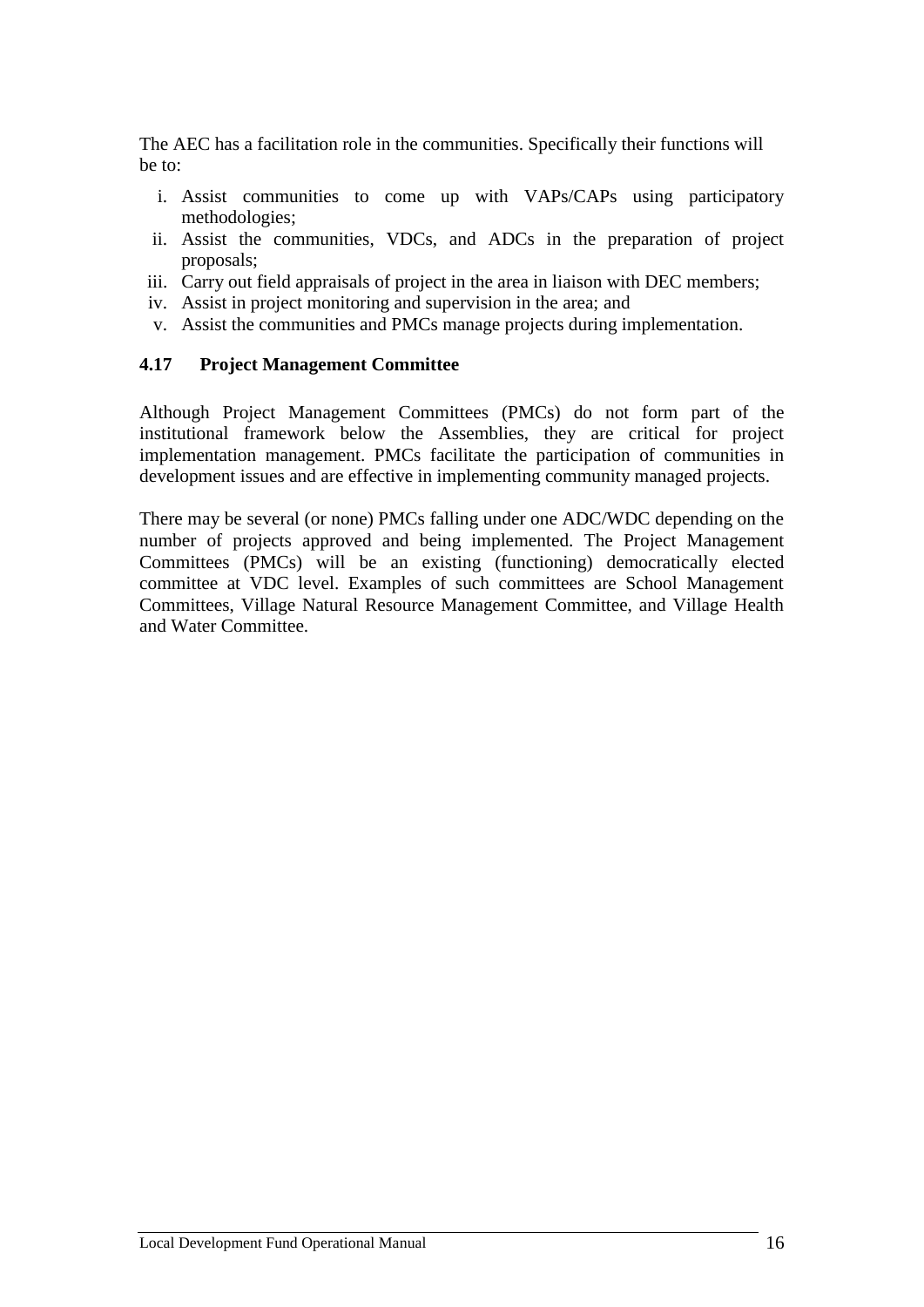# **CHAPTER 5**

# **LOCAL DEVELOPMENT PLANNING AND BUDGETING**

# **5.1 Introduction**

The LDF will use the existing Planning and Budgeting systems and procedures while mainstreaming Community Driven Development (CDD) approaches.

The procedures contained herein are not exhaustive of all the techniques that can be applied in the development planning process. Detailed guidelines on the process to be undertaken in Planning and Budgeting can be found in the following handbooks:

- i. "Development Planning System Handbook for District Assemblies", Department of Local Government, September 2001;
- ii. "Development Planning Systems Handbook for Urban District Assemblies", Department of Local Government August 2003.
- iii. "Village Action Planning Handbook", Ministry of Local Government and Rural, November 2004;
- iv. National Physical Development Planning Policy Document, 2001

The LDF implementation will emphasise the need for local development planning that fully encompasses:

- i. a bottom up planning process;
- ii. the need for community input in the planning process;
- iii. the need to link planning and budgeting within the context of District Planning Framework; and
- iv. the central role of the Local Authority in service delivery and development planning.

The main objective of the Local Development Planning and Budgeting is to derive from the Local Authorities, priorities to be supported by LDF and thus allocate resources objectively for *Integrated Rural Development*. As such the LDF will rely on the District Development Plans (DDP)/Urban Development Plan (UDP), which serves as a point of reference for effective implementation and monitoring activities and utilisation of funds in the Local Authorities area of jurisdiction.

It is acknowledged that there is varied Local Authority capacity for planning. The planning capacity will be strengthened over time through the Performance Window for LAs with in adequate planning capacity.

# **5.2 Planning Cycle**

# **5.2.1 Village Action Planning (VAP)/Neighbourhood Action Planning**

The planning cycle starts at the community level with the development of the Village Action Planning (VAP)/Neighbourhood Action Planning (NAP), which is an integral part of the DDPs / UDP. The members of the community participate in the analysis of the local situation and develop action plans that will form the basis of the DDP,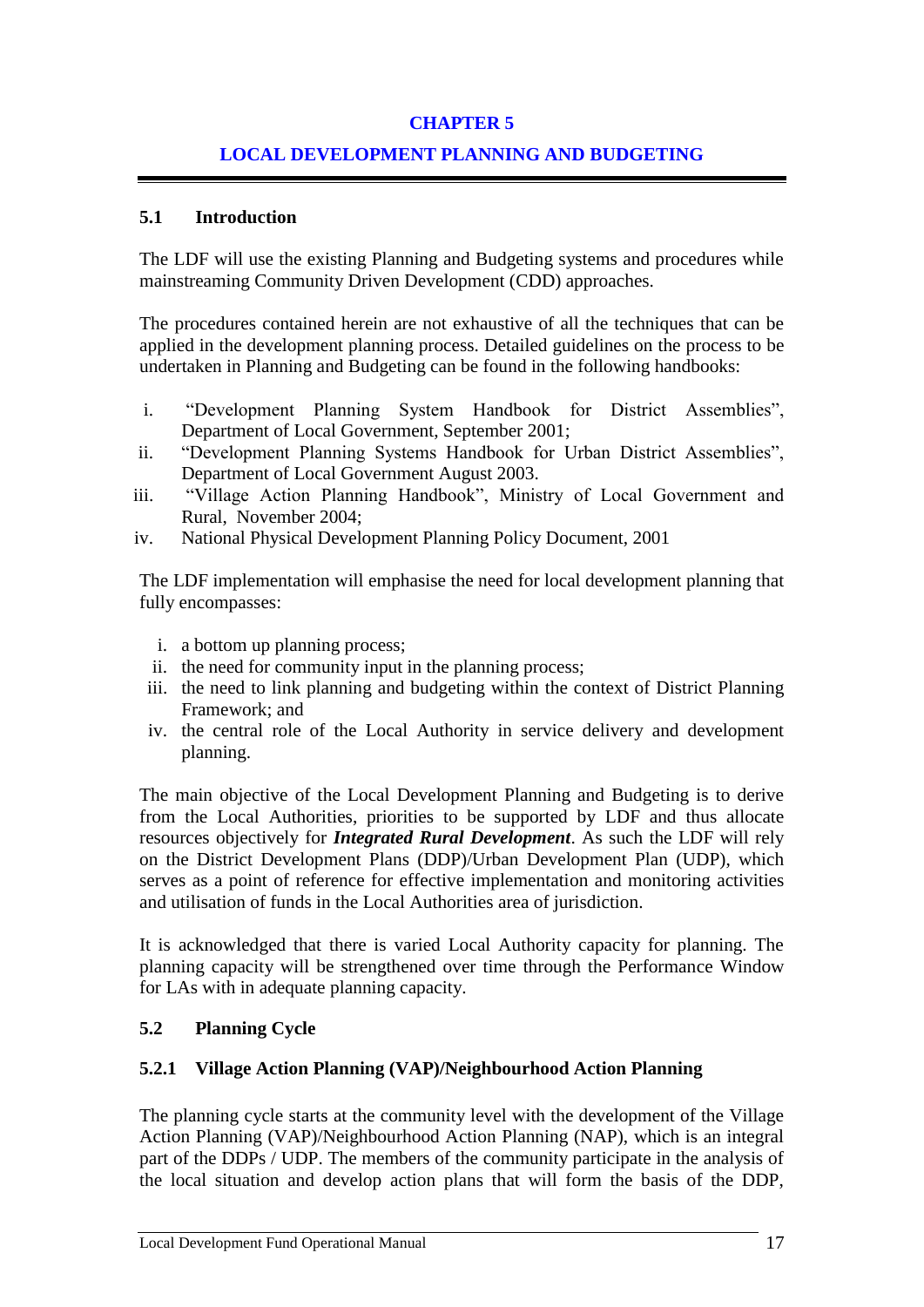facilitated by local facilitation teams (Extension Officers). The VAP/Neighbourhood process employs participatory appraisals and strategic planning exercises to establish the priority constraints and to identify the strengths and weaknesses of the area. The action plan is then forwarded to the Area Development Committee (ADC)/Ward Development Committee (WDC), who in turn consolidates several Village Action Plans/Neighbourhood Plans and submits them to the Local Authority. The output of the VAP is a community situational analysis and action plan, which will feed into the district level production of the Social- Economic Profile (SEP)/Urban Profile (UP) and the DDP/UDP.

# **5.2.2 Socio-Economic/Urban Profiles**

The Socio-Economic Profiles (SEP)/Urban Profiles (UP) are prepared by the DEC/UEC, using information provided by the VAP/NAP and administrative data. The SEP/UP gives an overview of the overall physical, social and economic situation in the district in relation to the National Physical development Plan . It brings together sector reports on district status and sector programmes, an area description, status and location of programmes mapped.

# **5.2.3 District Development Plan Framework**

The VAPs / Neighbourhoods and SEPs / UPs form the foundation of the District Development Plan Framework (DDPF). The DDPF articulates the overall planning objectives, district vision, strategic directions and priorities in the context of current national policy frameworks and priorities as championed by the MDPC. Once the DDPF is approved by the Assembly, it will be a roadmap for all development-related decision making in the district. Programmes and projects will be selected on the basis of the analysis developed within the DDPF. The Local Authority will then have a basis for guiding communities on the approved development framework in the district.

# **5.2.3.1 Project Identification**

The NLGFC will through its collaboration with MoF will provide Indicative Planning Figures (IPF) for each Local Authority before the ensuing fiscal year for the Community, and the Local Authority Windows. Based on the IPF, the Local Authority will invite communities through the ADCs/Neighbourhoods to confirm proposed projects using simple project proposal forms which would state the sector, the beneficiaries, the commitment to contribute and how the project contributes to the DDP. District level projects that involve more than one community can also be identified at this stage by ADC/Ward or DEC/UEC members in their own context and through work with communities. Projects could also have evolved during the preparation of the village/neighbourhood action plans.

The VDC/Neighbourhood Development Committee will discuss, screen and prioritise project ideas based on consensus of the community and compile a final list of proposed projects. These will be submitted to the ADCs/Wards that will consolidate all proposed projects for their area and then submit to the DEC.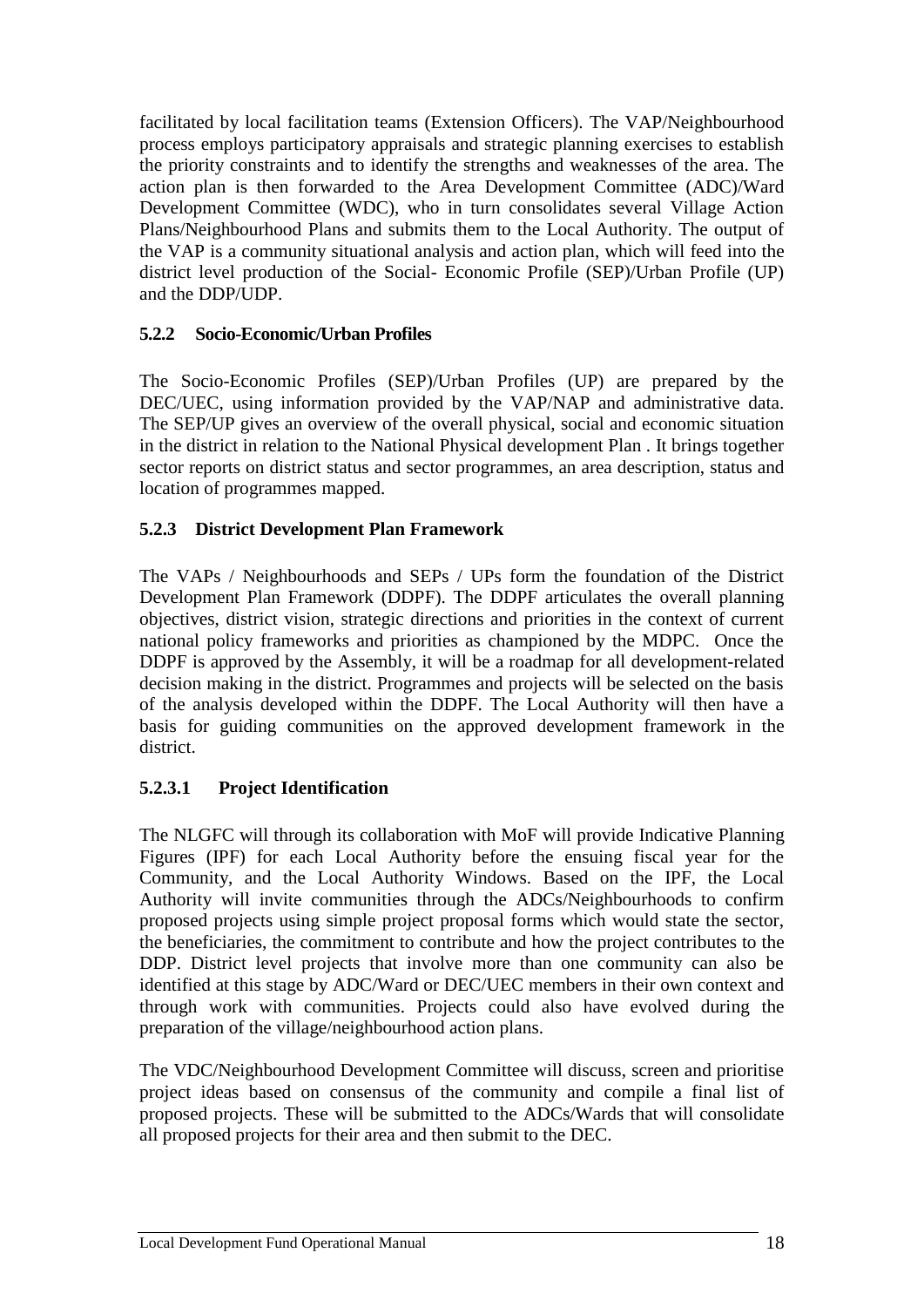# **5.2.3.2 Project Appraisal**

The DEC/UEC will then compile a list of the proposed projects from all ADCs/Wards to ensure consistency with the DDPF.

The Development Advisory Team (DAT), a sub-committee of the DEC/UEC will undertake a desk appraisal to check completeness and compliance of the proposal forms.

After the desk appraisal, the DAT will conduct field appraisals to verify information contained in the project proposals. Projects that do not meet the appraisal criteria during field appraisal are deferred for resubmission. The project proposals are then refined and cost estimates are revised. The appraisal report will be submitted to the DEC/UEC Chairperson.

# **5.2.4 District/Urban Development Plan**

The DDP/UDP will reflect the envisaged programmes and projects developed from the people's needs through the district development planning system described above.

The DDP/UDP is primarily a guide in directing resources to priority areas to address community felt needs. The DDP/UDP is also a tool used to project investment packages in a consistent and coordinated manner, promoting socio-economic and political development. The DDP/UDP will normally be implemented for a period of 5 years before it is reviewed.

# **5.2.5 Annual Investment Plan**

From the DDP/UDP, the district will formulate the Annual Investment Plans (AIPs), this will be approved by the Assembly. Once the AIP is approved by the Assembly, it will be submitted to MDPC through MoLG&RD at least 3 months before the ensuing financial year.

The process of planning is summarised in Figure 2.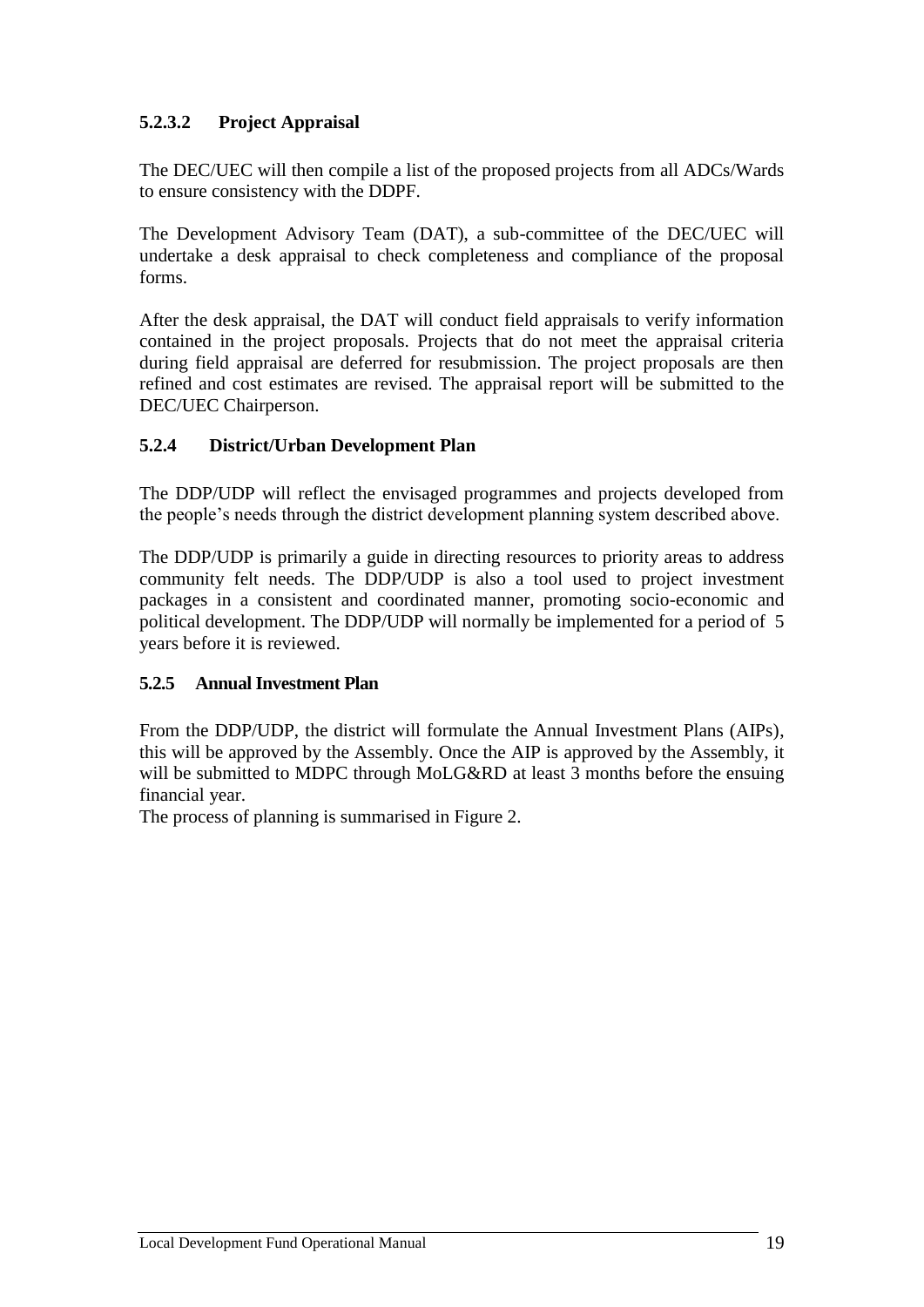

Figure 2 District / Urban Planning System

# **5.3Generic Project Cycle Management**

The project cycle presents a stage by stage process of how the sub projects will be processed from identification through implementation to completion. Project cycle management issues are detailed in handbooks for particular Windows

The generic project cycle is provided in Figure 3.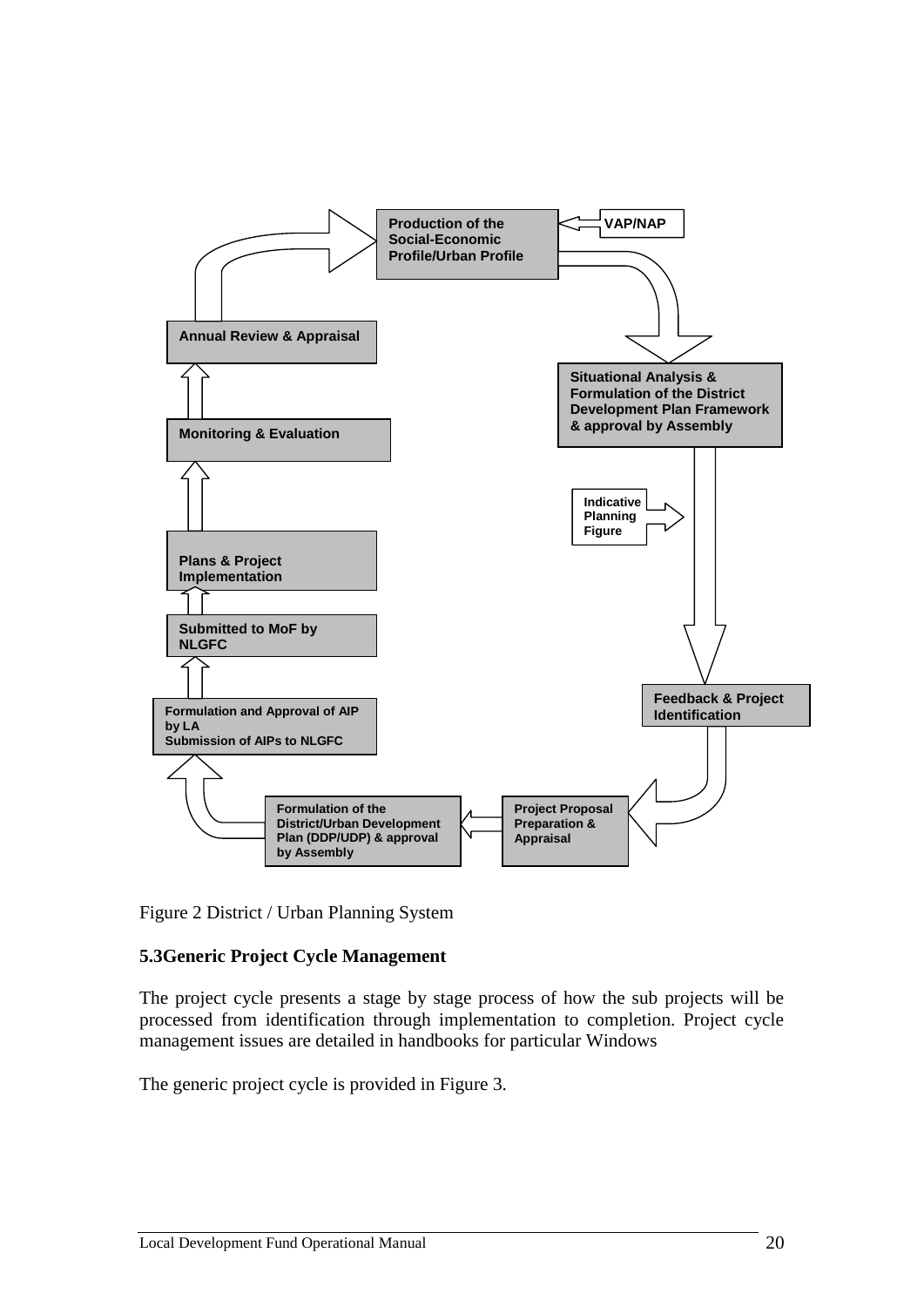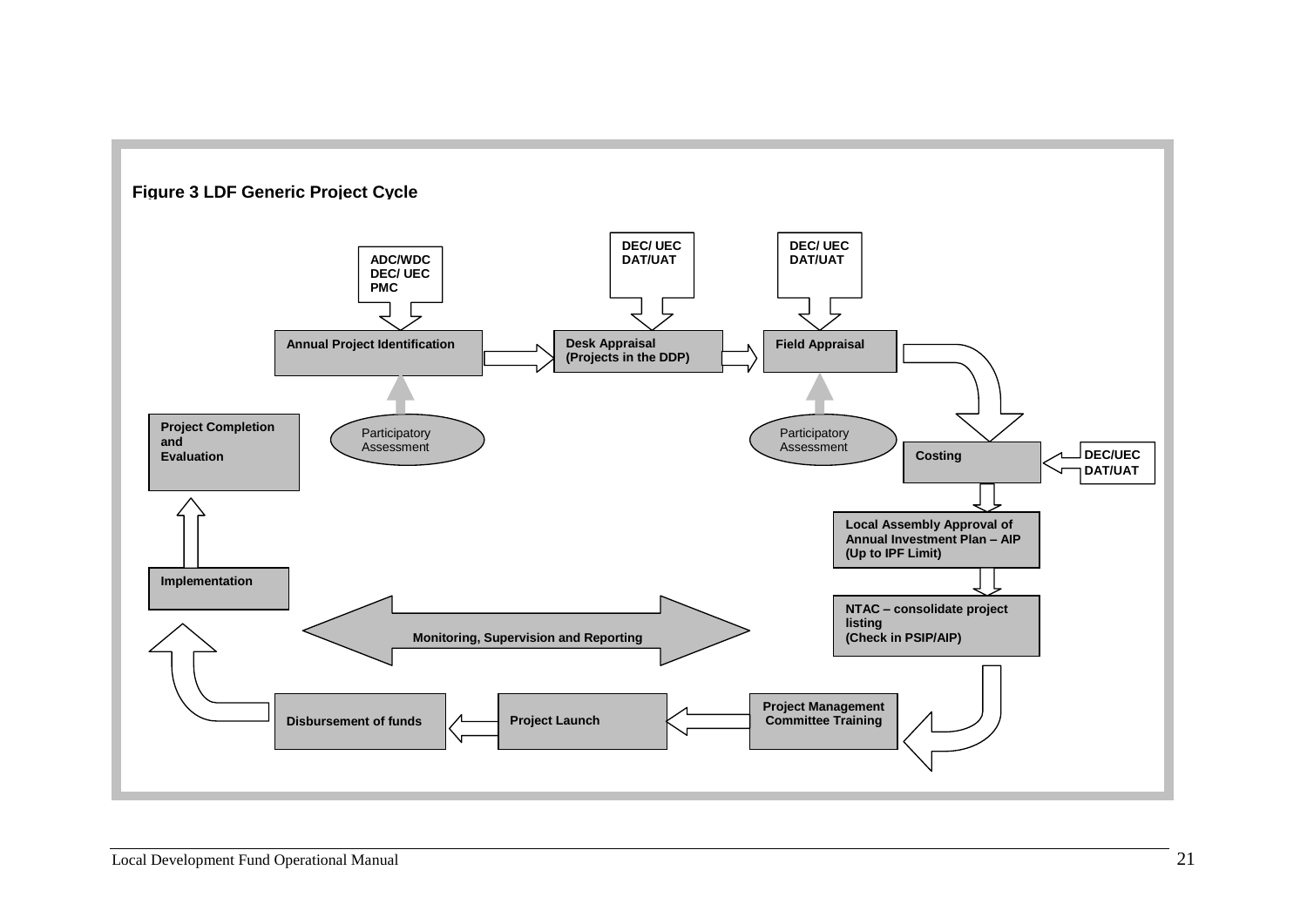# **5.4 Budgeting**

The NLGFC will provide the Indicative Planning Figures (IPF) for each Local Authority before the ensuing fiscal year for the Community and Local Authority Windows. The IPF will be based on an agreed formula and any bonus the Local Authority may have earned through the performance assessment mechanism*.*

# **5.4.1 The Budgetary Process**

The DC/CE, following the LA budget calendar shall initiate the budget excises by issuing a circular memorandum together with guidelines and IPF ( as obtained from the NLGFC) to all involved in the budget process to prepare their budget requirements in line with relevant policy guidelines. There shall be a budget committee that shall consolidate all such budgets for the LAs.

The planning and budgeting cycle shall take a participatory bottom approach. The detailed planning and budgeting cycle under each financing window of the LDF is presented in respective handbooks of the LDF financing windows;-

# **5.4.2 LDF Budget Approval Process**

The budgets approval process shall be as follows,

- i. The draft LDF budget as consolidated by the budget committee shall be presented to management for discussion
- ii. The draft annual budget shall be presented to the finance and development committees for scrutiny and recommendations to full assembly
- iii. The chairperson committee shall present the draft LDF budget, as incorporated into the draft Assembly budget to the full assembly for approval .
- iv. The DC/CE shall forward the approved annual budget of the Assembly with accompanying full assembly minutes to the NLGFC for consideration and consolidation, ninety (90) days before the commencement if the financial year ensuing
- v. The NLGFC shall extract and submit the consolidated LA LDF Budget on NTAC.
- vi. The final approval budget shall be communicated back to the Assembly by the NLGFC.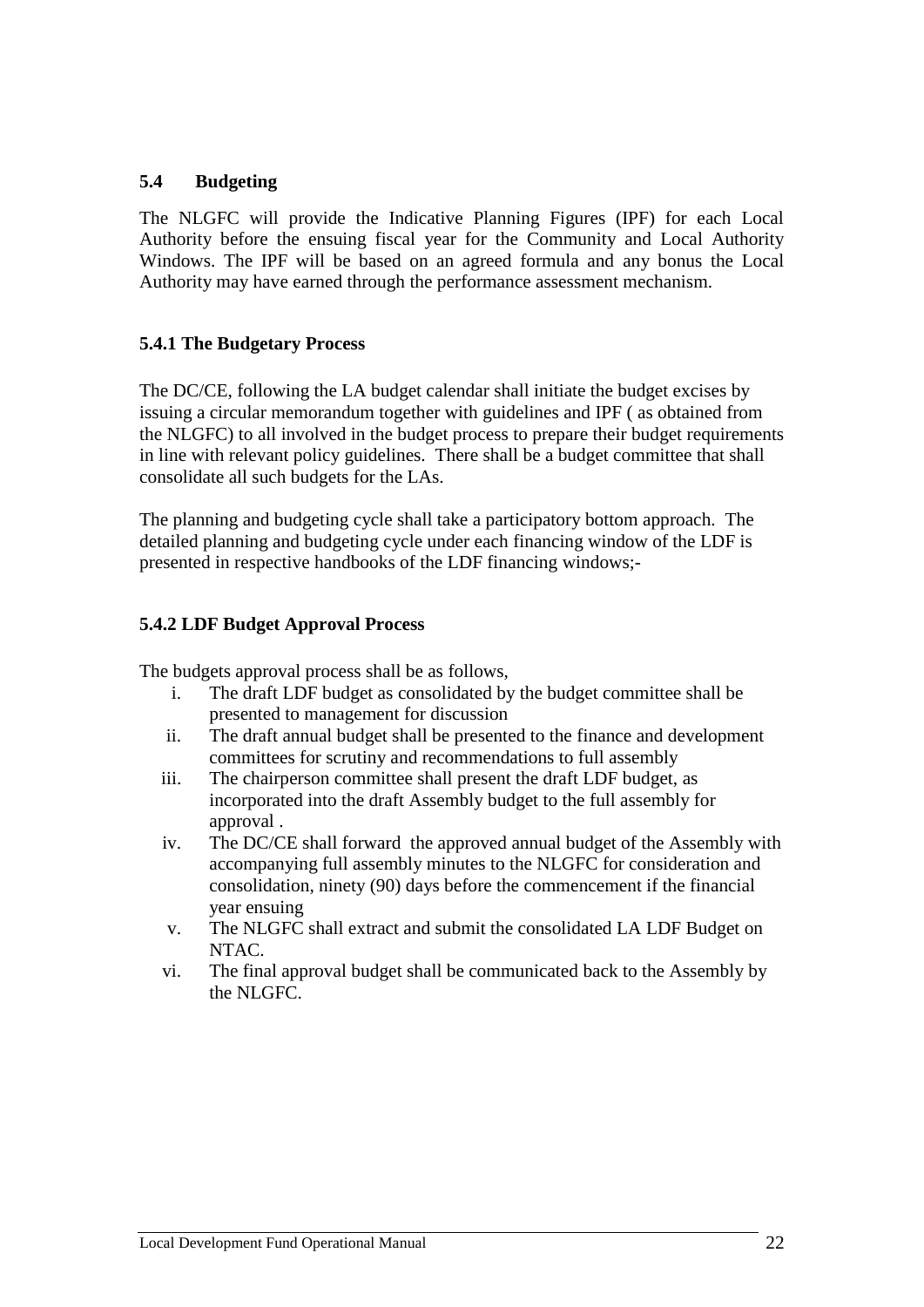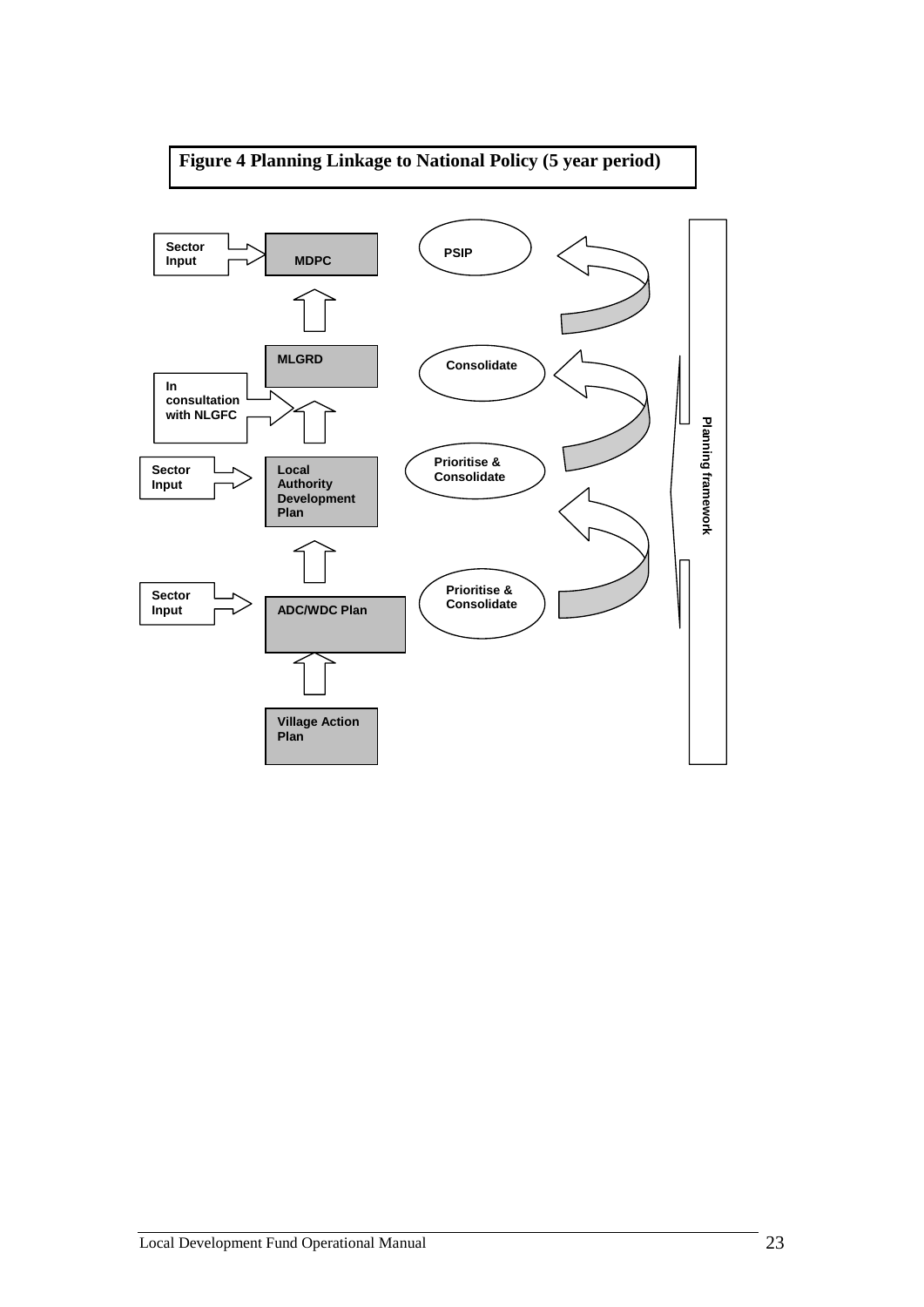# **5.4.3 Allocation of Funds - Indicative Planning Figure (IPF)**

The IPF allocation is based on Inter governmental fiscal transfer formula. The IPF seeks to provide Local Authorities with predictable resource allocations in a manner that is transparent and objective.

The use of the IPF in allocating funds aims at providing the Local Authorities with an incentive for planning, and encouraging accountability between the Local Authority and beneficiary communities. The IPF promotes efficient and effective utilisation of funds provided.

Before the Local Authorities access the IPF, they will have to meet the Minimum Access Conditions (MAC) for a particular Window. These will be updated yearly in line with guidelines provided for meeting priorities identified and the MGDS targets. Operations based on **earmarked resources** in the first years of rolling out the LDF up to 2011.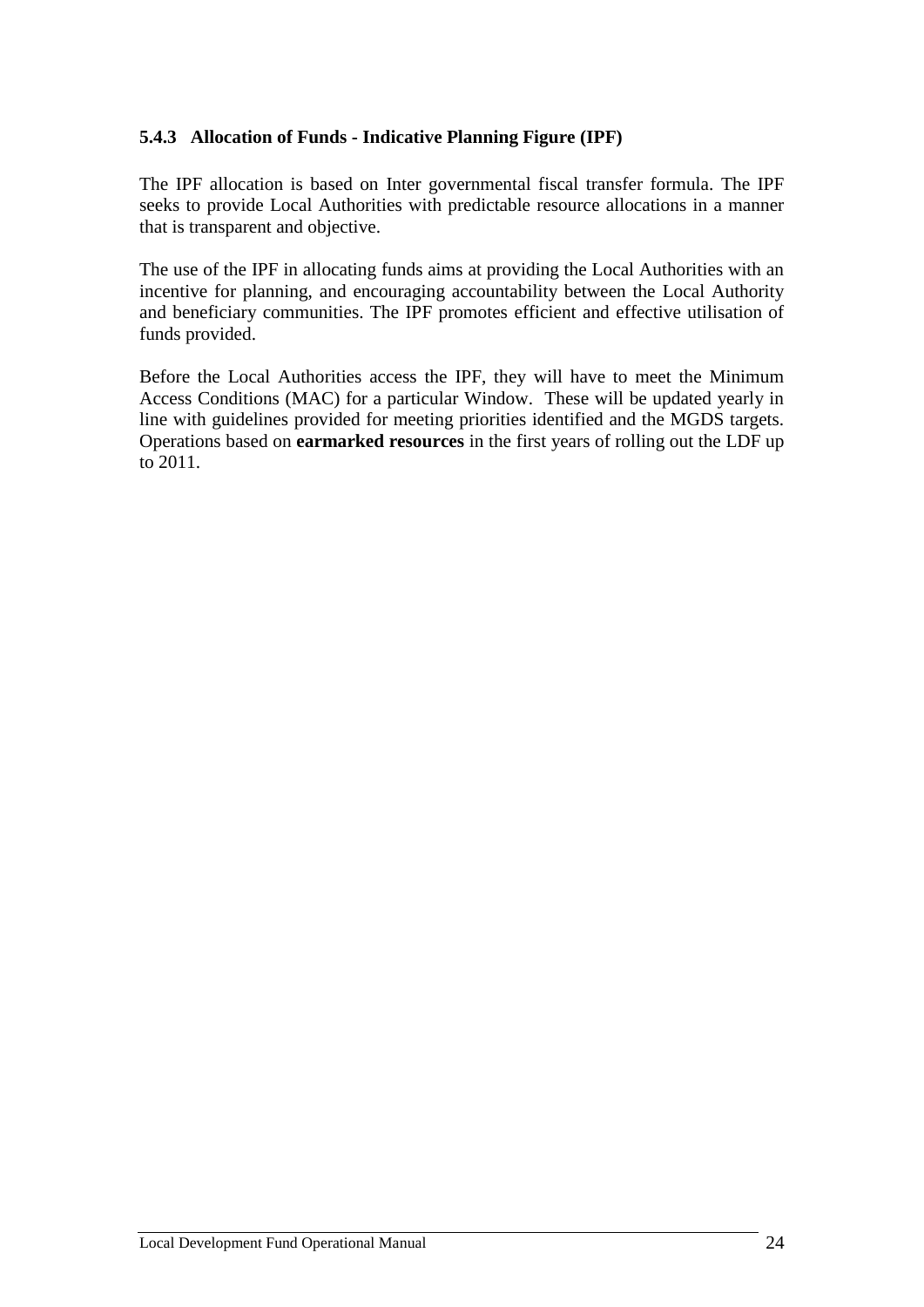# **CHAPTER 6**

#### **FINANCIAL MANAGEMENT AND ACCOUNTABILITY**

#### **6.1 Introduction**

The LDF approach aims to harmonise funds management methods by Local Authorities in line with the spirit of the Paris Declaration as enhanced by the Accra Agenda for action. This single Intergovernmental fiscal transfer system will be the only source of discretionary development grant financing to local Governments.

Detailed Financial Management Procedures for the LDF are contained in the LDF Financial Management handbooks.

#### **6.2 Sources and Flow of Funds**

Cooperating Partners (external resources) and Government of Malawi (Internal resources) will constitute the principal financiers of the LDF.

#### **6.2.1 External Resources**

The financing partners will enter into a financing agreement with the Ministry of Finance, supported by the Ministry of Justice. The Agreement will specify the conditions of the financing. The Ministry of Finance will ensure that all the conditions of the financing are complied with during and after implementation. The flow of funds, unless otherwise agreed with Government, will involve the financing partners opening an account in respect of the agreement (loan, credit, or grant account) for the benefit of the Government of Malawi. The Ministry of Finance will open dollar denominated special account and a Kwacha holding account at the Reserve Bank of Malawi. The TST with approval from the Accountant General will open an LDF account at a Commercial Bank. Funds will flow through these accounts based on specified triggers to the implementing agencies. Figure 5 provides an outline of the flows.

#### **6.2.2 Internal Resources**

Counterpart or stand alone funds, made available for the LDF activities by the Government, will flow from RBM (Consolidated Account) to a Holding Account within RBM. Flows commence once funds are approved in Parliament. The designated implementing agencies will access the funds by way of transfers from Ministry of Finance facilitated by the TST following the path outlined in 5. Again, funds will flow through these accounts based on specified triggers.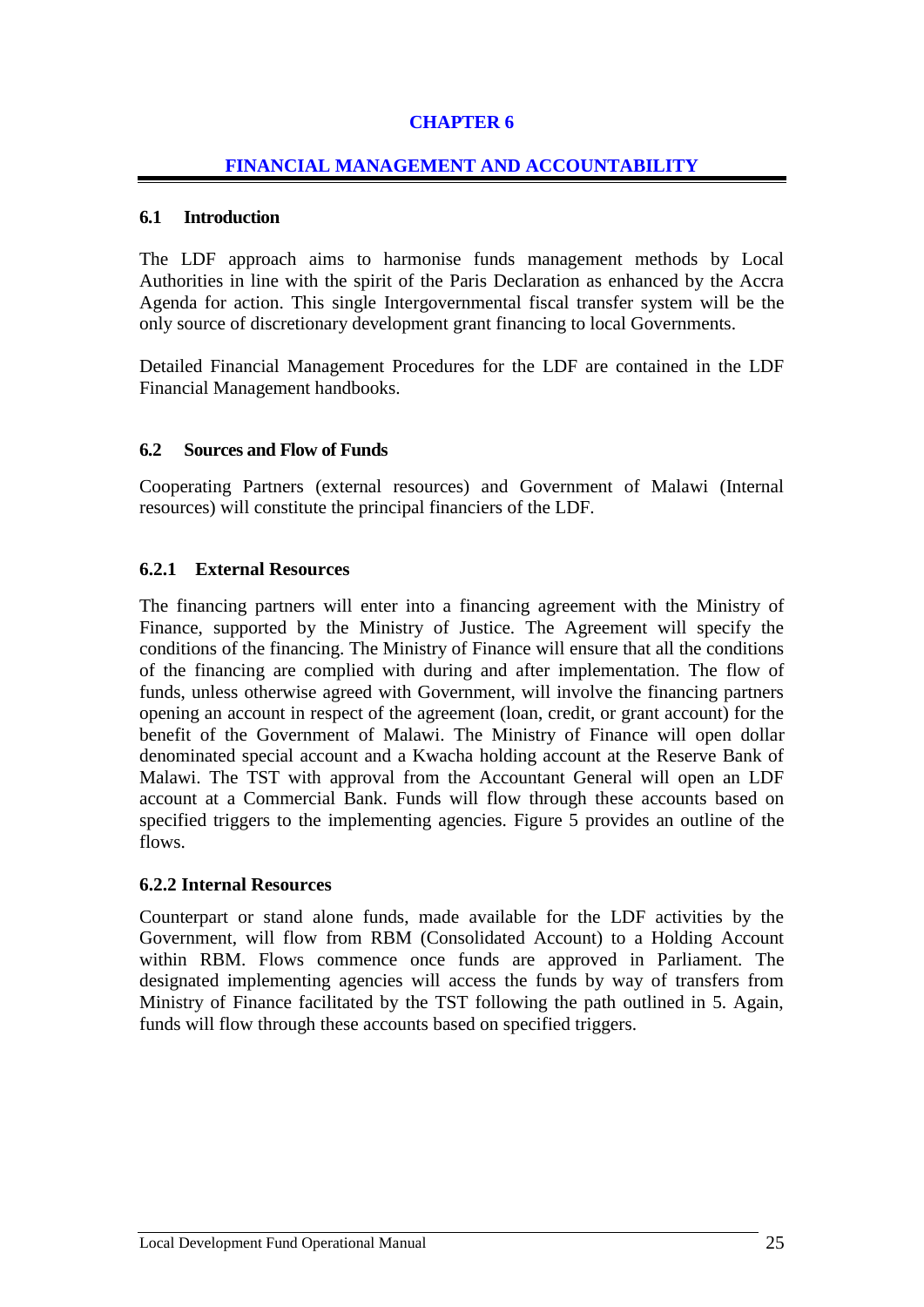# **6.3 Transfer of Funds to Local Authorities**

#### **6.3.1 Local Authority Bank Account**

The Local Authorities will open an "LDF Bank Account" with a commercial bank into which transfer of funds from the Treasury for all Funding Windows will be made. The opening of the bank account will be processed through the Office of the Accountant General.

The signing arrangements will be guided by provisions of Treasury Instructions as provided by the Accountant General.

LDF Window specific ledgers shall be maintained by Local Authorities in respect of the LDF financing.

#### **6.3.2 Funds Transfer**

The Ministry of Finance shall transfer funds to Local Authority LDF bank accounts through the Credit Ceiling Authority financing arrangement.

The Credit Ceiling Authority System was introduced by the Malawi Government in order to improve the cash budget system. Under the system, funds are kept at the RBM in a related holding account to a commercial bank. The following applies to the holding account and the commercial bank operating account:

- i. The corresponding commercial bank account where the account is held is informed of the credit ceiling for the month;
- ii. The commercial bank only clears the project's cheques up to and not exceeding the amount of the ceiling;
- iii. The commercial bank claims refunds from the holding account not exceeding the monthly allocation and cleared henceforth.
- iv. If cheques or cash are deposited into the commercial bank account, a supplementary credit ceiling has to be obtained from the Accountant General in order for the deposited amount to be withdrawn.

Funds will be disbursed to Local Authorities to be used across the Funding Windows, based on approved projects. The Local Authority will also have furnished the MOF with duly completed LDF Bank Account details.

# **1. The Community Window**

The disbursement of funds for the Community Window (CW) will involve the following activities:

- i. Ministry of Finance will disburse a first allocation of 50% of the approved projects under the Community Window of the LDF.
- ii. The Local Authority shall use the tranching principle in transferring financing to communities with the first tranche being an equivalent of 50% of the approved projects.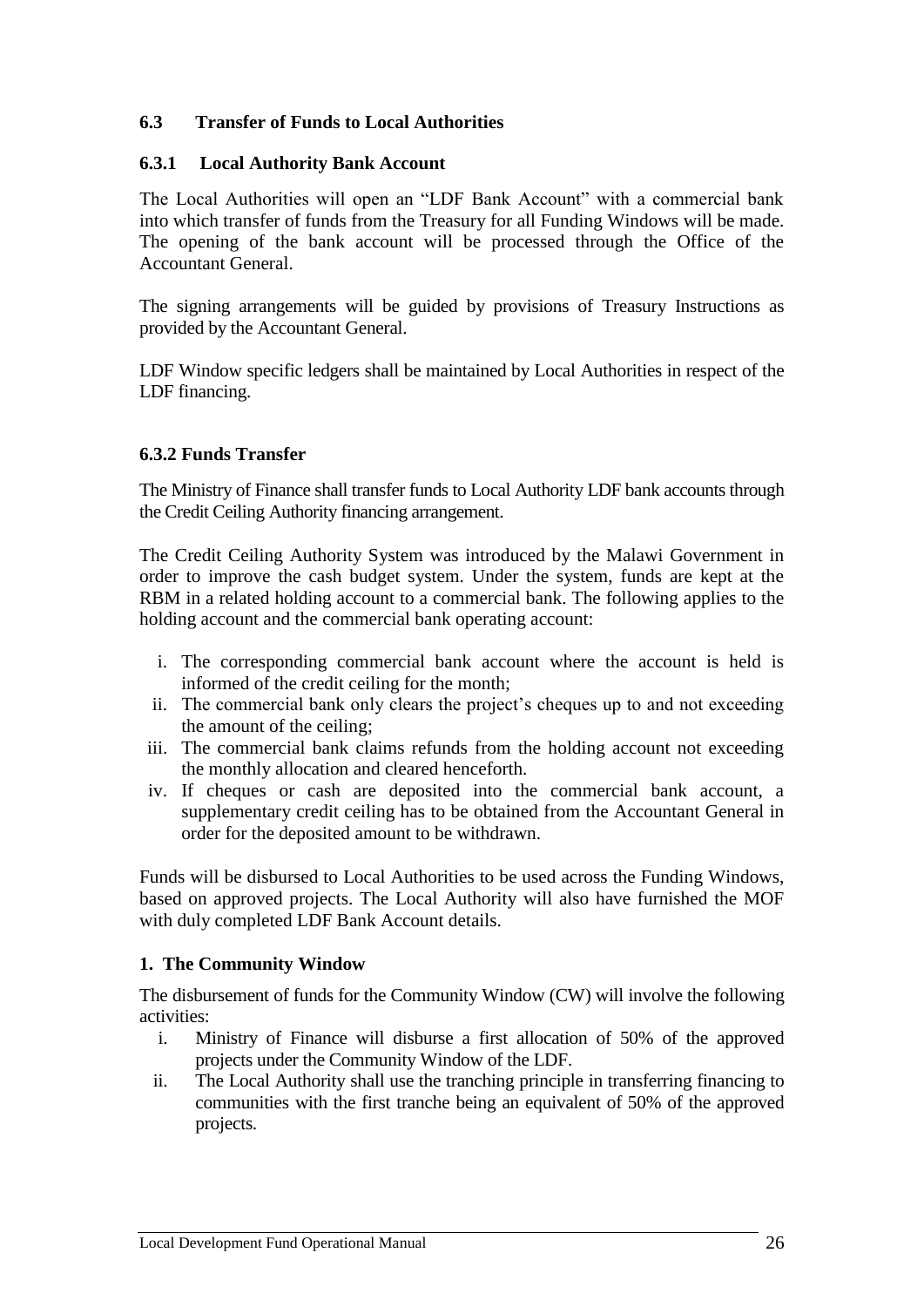- iii. A final disbursement to the Local Authority of the balance of 50% shall be made by the Ministry of Finance as long as the Local Authority has accounted for at least 70% of the first allocation using agreed reporting formats.
- iv. The Local Authority will subsequently only pay out to a project, upon the community justifying at least 70% of the first instalment.
- v. The project will account to the Local Authority the remaining 30% from the first disbursement and 100% of the final disbursement in order to fully account for the funds disbursed to the project.

The Local Authority will in turn submit its final justification to the MOF through the NLGFC. The Local Authority will keep original receipts and any other documentation for post review.

# **2. The Local Authority Window**

The following disbursement principles shall apply:

- i. A first disbursement of 50% of the approved budget to the Local Authority.
- ii. A final allocation to the Local Authority of the balance of 50% as long as the Local Authority has accounted for at least 70% of the first disbursement using agreed reporting formats.
- iii. The Local Authority will justify to the NLGFC the balance 30% from the first disbursement and 100% of the final disbursement in order to fully account for the funds disbursed to the project. The Local Authority will keep original receipts and any other documentation for post review.

# **3. The Urban Window**

The disbursement of funds for the Urban Window (UW) shall be on the basis of approved work schedules and will involve the following:

- i. Funding for technical studies whose outputs will include investment needs for growth points; and
- ii. Funding for productive investments based on work plans, detailed contracts and progress of individual activities as they are being carried out.

The mode of funding will be two fold: direct funding to Local Authorities for some activities and direct transfers for larger single contracts i.e more than US160, 000 per single payment request.

# **4. The Performance Window**

Local Authorities that qualify for bonus payments under the annual Performance assessments shall determine projects and corresponding LDF financing window under which the projects will be implemented. Funds disbursement modalities for the relevant financing window shall therefore apply.

Local Authorities will further access both supply and demand driven capacity enhancements based on the assessments to be conducted on an annual basis. Funding will be provided depending on the cost centre of the particular activity.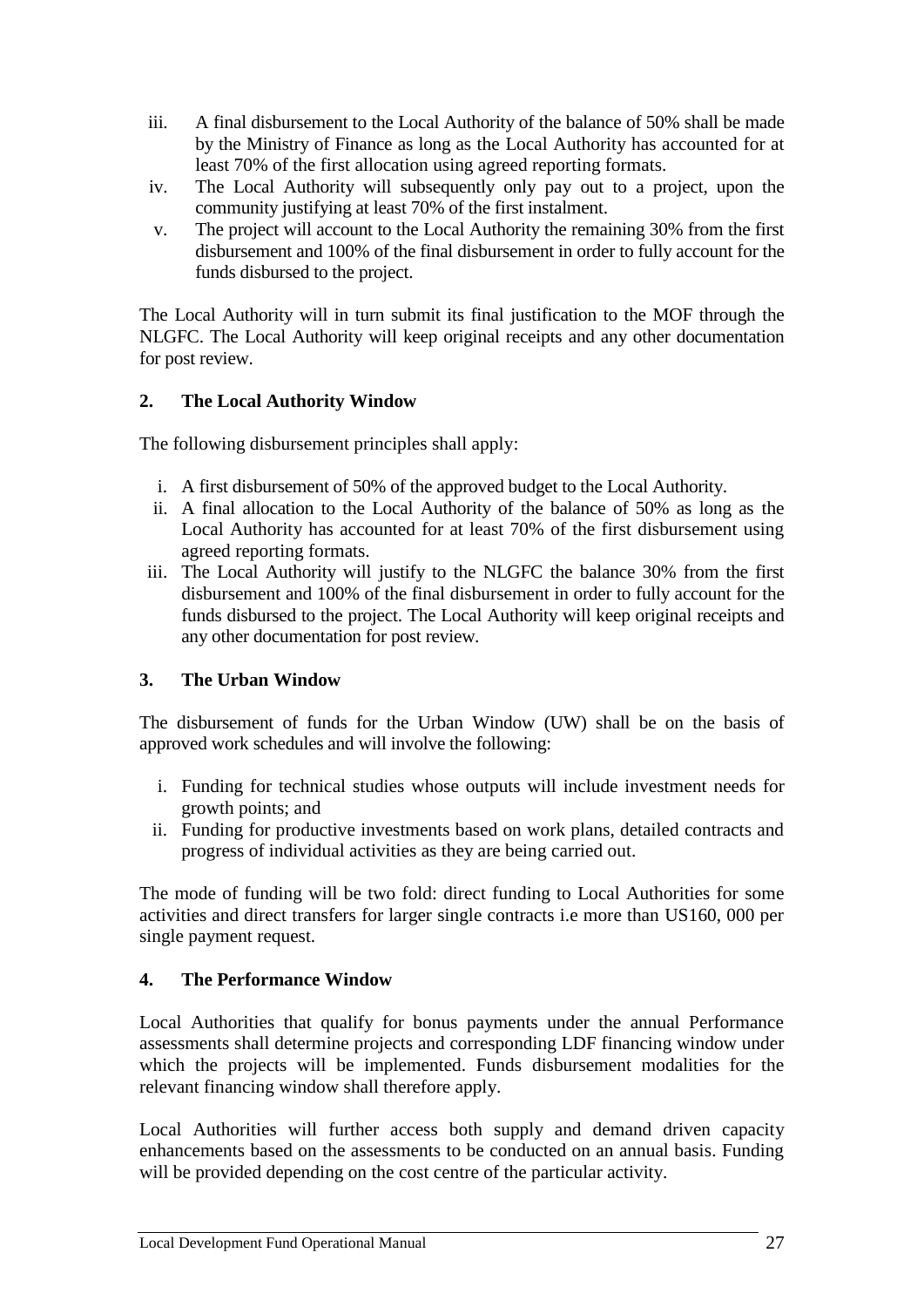# Figure 5: LDF fund flow

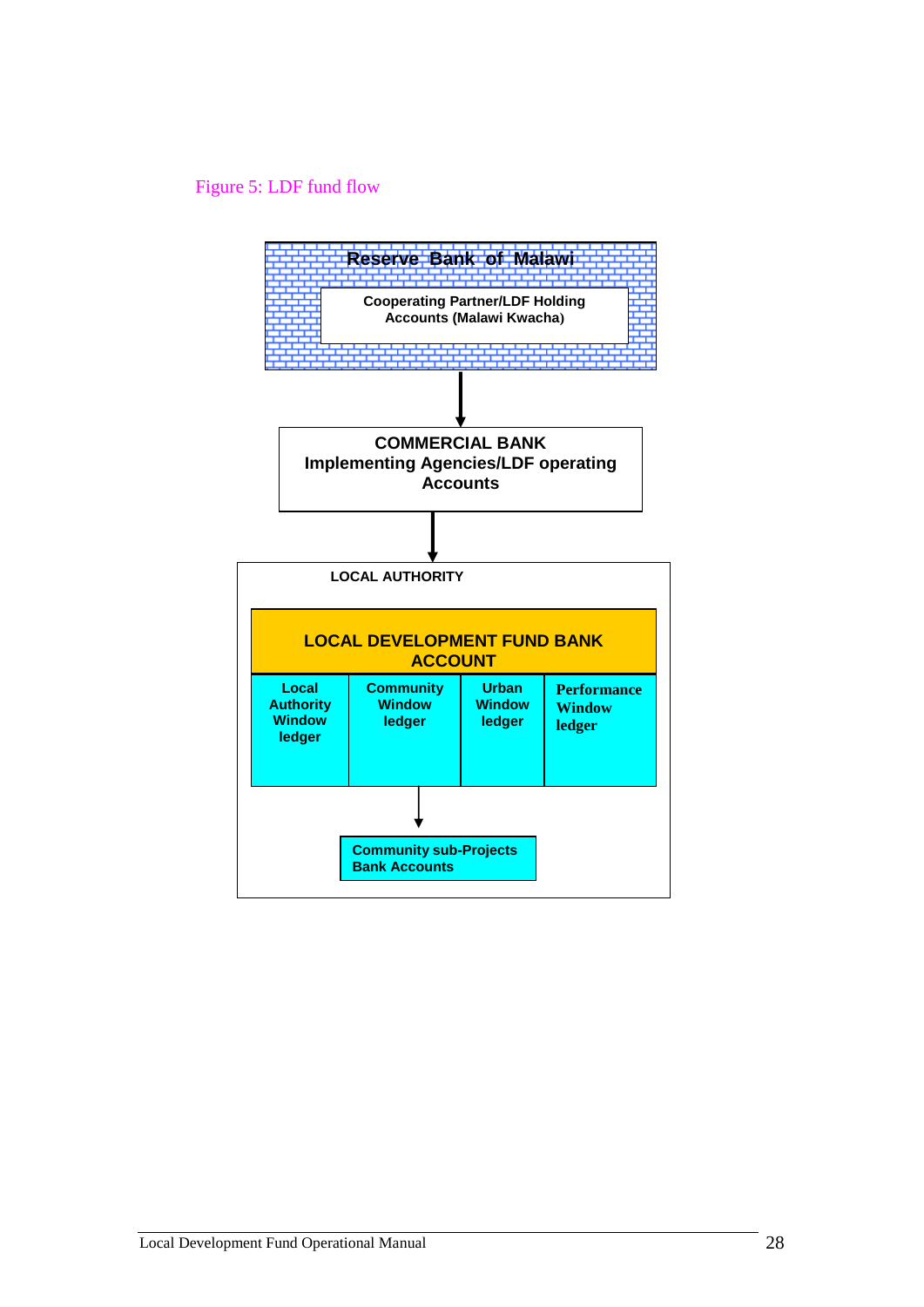# **6.5 LDF Management Costs at the LA**

Local Authorities will be eligible to access 10% of the total investment for administration purposes, as funds that will contribute to pre-investment servicing and monitoring of the projects. The resources provided should be split into two i.e. (i) 50% for pre-investment servicing / and PMC capacity building and (ii) 50% for monitoring costs. The 50% pre-investment cost should be used by Local Authorities for mobilisation, procurement of specialist services i.e. consultants in areas which the Local Authorities might otherwise not have the capacity, and capacity building for PMCs. This is to ensure that investments made provide real value for money. Examples of specialised services would include engineering services, designs, technical guidance, etc. The 50% for monitoring costs can be used to meet any administrative or monitoring expenses which Local Authorities may incur in order to ensure that the correct services are delivered or projects are successfully implemented. All Local Authorities should ensure that sector heads, DATs and M& E Officers obtain access to the resources provided.

In addition, the Local Authorities will incur expenditure arising from capacity building of beneficiaries in various aspects of project management including procurement and mainstreaming of cross cutting issues. The Local Authority will provide to NTAC a budget for capacity building at the same time they submit their AIP. Once approved by NTAC, the MOF will be advised to disburse the funds to the Local Authority relative to the tranches on Funding Windows as described above.

The administrative costs will only be replenished on satisfactory accounting for expenditures with reports acceptable to MOF using agreed financial reporting formats.

# **6.6 Accounting System**

Accounting for LDF resources shall be streamlined within the prescribed Local Authority and Financial Management system. A computerised Integrated Financial Management Information System (IFMIS) shall be used for the LDF accounting function by Local Authorities. Detailed accounting and financial management procedures are contained in the LDF Accounting and Financial Management handbook for Local Authorities.

# **6.7 Financial Reporting**

The LDF will have well defined reporting systems to facilitate the production of financial reports on monthly basis which will be sent to the National Local Government Finance Committee (NLGFC). The NLGFC shall consolidate the financial reports on a quarterly basis and submitted to the National Technical Advisory Committee (NTAC). The monthly financial reports shall further be submitted to the Finance Committee of the Assembly and to the Full Assembly on a quarterly basis.

Annual LDF financial statements shall be prepared by Local Authorities within four (4) months of the financial year end. The LDF financial statements shall be streamlined within the annual financial statements of the Assembly.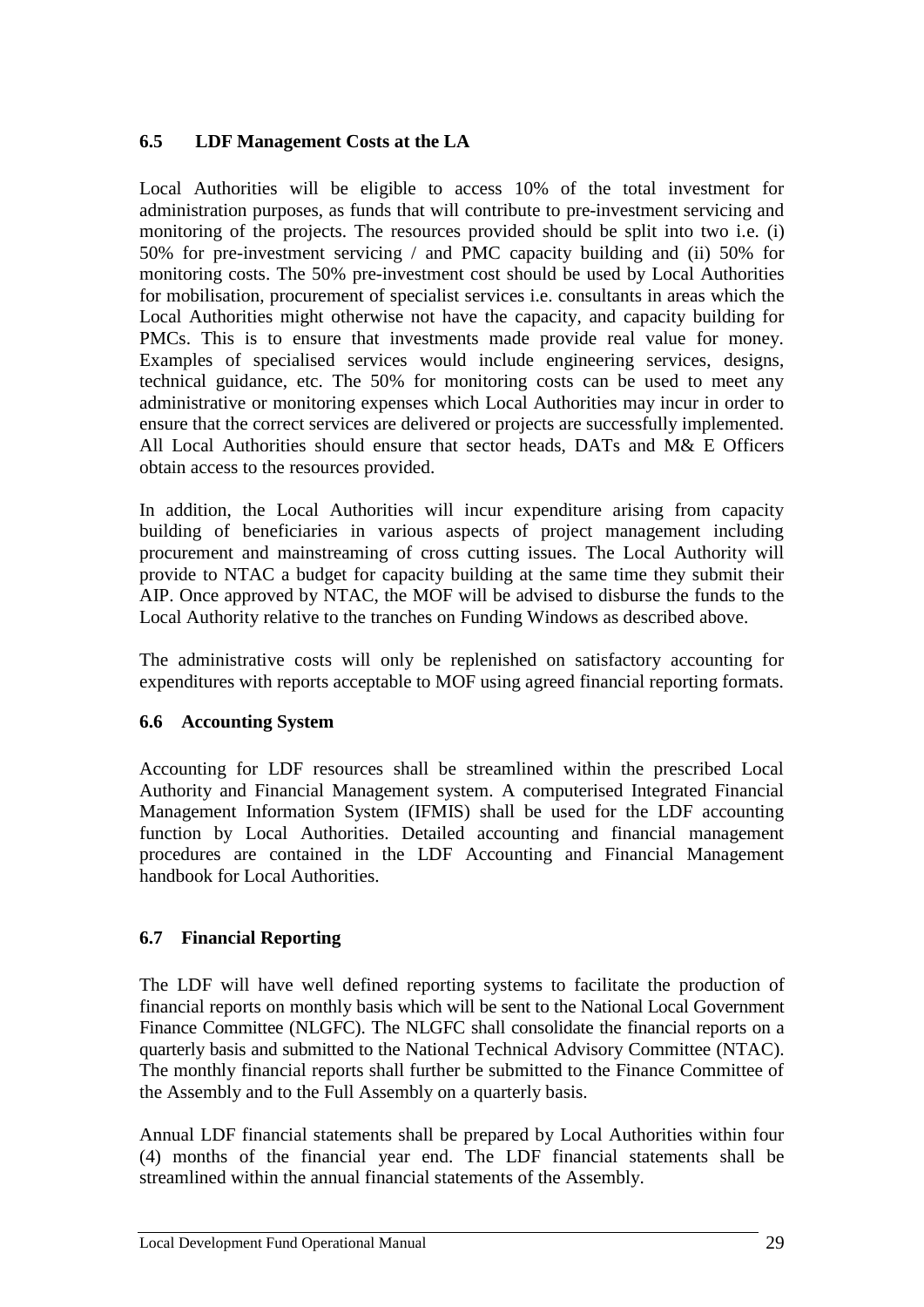# **6.8 Internal Control Arrangements**

The Chief Executive or District Commissioner will be responsible in ensuring that all internal control arrangements are followed. The internal control systems and procedures will be defined and articulated in such a way as to provide reasonable assurance to the attainment of the LDF accounting objectives of:

- Effectiveness and efficiency of LDF operations;
- Reliability and credibility of financial reporting environment;
- Compliance with applicable laws and regulations; and
- Adherence to approved budgets and various agreements between the Government of Malawi and Development Partners that have subscribed to the Memorandum of Understanding.

# **6.9 External Auditing**

LDF policies on institutional governance include undertaking of internal and external audits. The audits are aimed at:

- Ensuring accountability and transparency across all LDF activities;
- Ensuring that the LDF management framework (the project delivery mechanism) is functioning to the required standards;
- Safeguarding assets from various types of risks; and
- Adherence to statutory requirements and internal rules and regulations;

The LA will prepare annual consolidated financial statements within 4 months of the financial year end. The audit of all funds relating to the LDF will be conducted by the Auditor General or his Appointee in line with the provisions of the Public Audit Act, 2003.

All audit opinions and management letters relating to the audit of the LDF will be submitted to the Assembly, the NLGFC, the MLGRD and the MOF not later than 6 months following the end of the financial year. It is expected that the relevant bodies will act on the audit findings in an appropriate manner including addressing the weaknesses identified in the audit reviews expeditiously.

# **6.10 Internal Auditing**

The Internal Audit functions shall include an independent appraisals of the financial, operational, and control activities in the LDF.

The Internal Auditors responsibilities will include reporting on the adequacy of internal controls, the accuracy and propriety of transactions, the extent to which assets are accounted for and safeguarded, and the level of compliance with financial procedures and Government laws and regulations.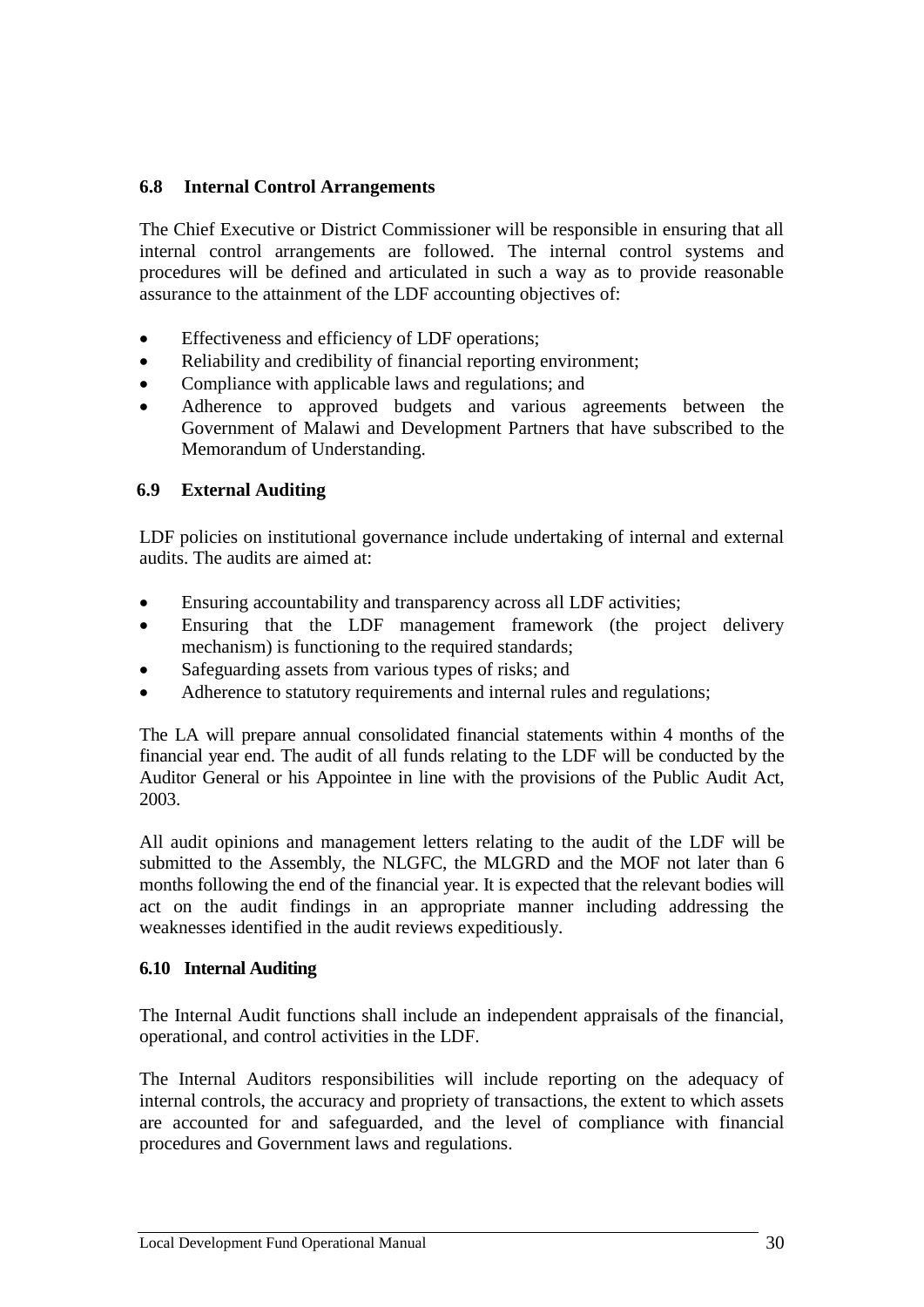The NLGFC shall coordinate the internal audit function of the Local Authorities and shall collaborate with the Assembly Internal Auditors and the Central Internal Audit Unit in the Ministry of Finance.

Where incidences of funds mismanagement are discovered, the NLGFC will exercise its legal mandate to disallow the expenditure and surcharge the appropriate officer (s) in line with the NLGFC Surcharge Guidelines.

Cases of fraud, corruption, and mismanagement of funds will further be referred to the Directorate of Public Prosecution as well as the Anti-Corruption Bureau.

# **6.10.1 Community Auditing**

The Communities shall set up an audit committee to track usage of project resources. The Chairperson of the PMC in consultation with the Chairperson of the Community auditing committee shall on a regular basis call for community meetings to provide an account regarding the use of sub-project resources backed by an assurance report by the Chairperson of the Community auditing committee.

The Local Assembly may stop or suspend the works of a Sub-Project if it becomes evident that the PMC is not performing its roles and responsibilities satisfactorily.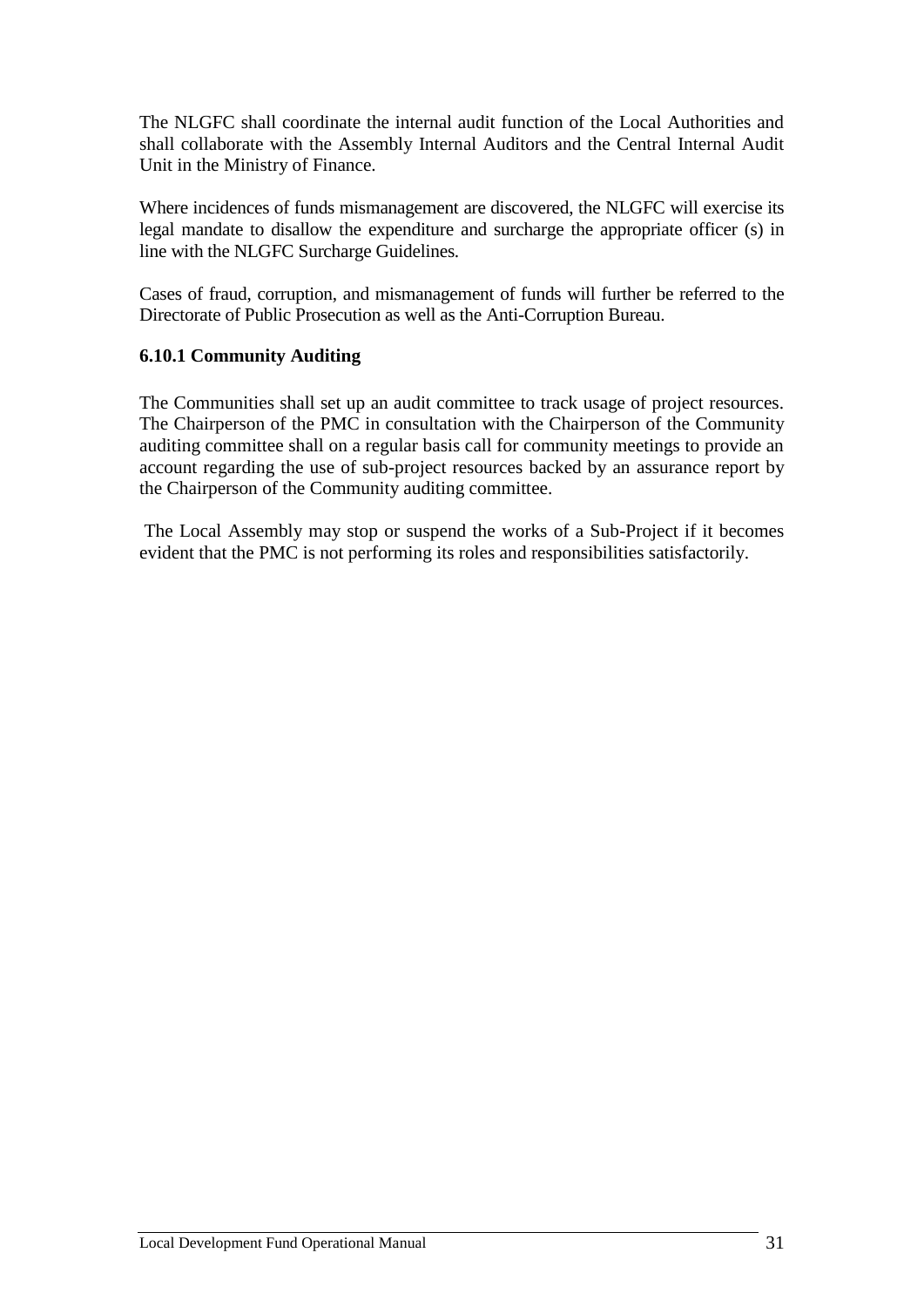# **CHAPTER 7**

# **PROCUREMENT**

# **7.1 Procurement Principles**

The Public Procurement Act, 2003 (PPA), Procurement Regulations and Desk Instructions will guide procurement under LDF funding windows. The LDF Procurement handbook, which essentially is simplified version of the desk instructions and regulations, will be the user guide in the procurement processes.

# **7.2 Internal Procurement Committee**

The PPA 2003, calls for the establishment of Internal Procurement Committees(IPC) in all Public Procurement entities.

There is in each Assembly an Internal Procurement Committee's (IPC). Section 8(3) of the PPA 2003 empowers the IPC to undertake the following functions

- i) Ascertaining the availability of funds to pay for each procurement
- ii) Opening of the bids
- iii) Examination, evaluation, and comparison of bids and the selection of the successful bidder

#### **7.2.2 The Assembly**

The Assembly will manage and implement all LAW activities. A Specialised Procurement Unit (SPU) will manage the procurement processes. Depending on the projects being implemented, procurement will be carried out for materials, contractors, transporters and consultants.

In accordance with ODPP regulations, contract award recommendations shall be submitted to the IPC for approval.

# **7.2.3 Community Level**

The communities will implement projects in the Community Window. Procurement at community level will be carried out by a Procurement Committee with the guidance and technical support of the District Advisory Team (DAT), as outlined in the LDF Procurement Handbooks.

Procurement at community level will be carried out for materials, contractors and transporters.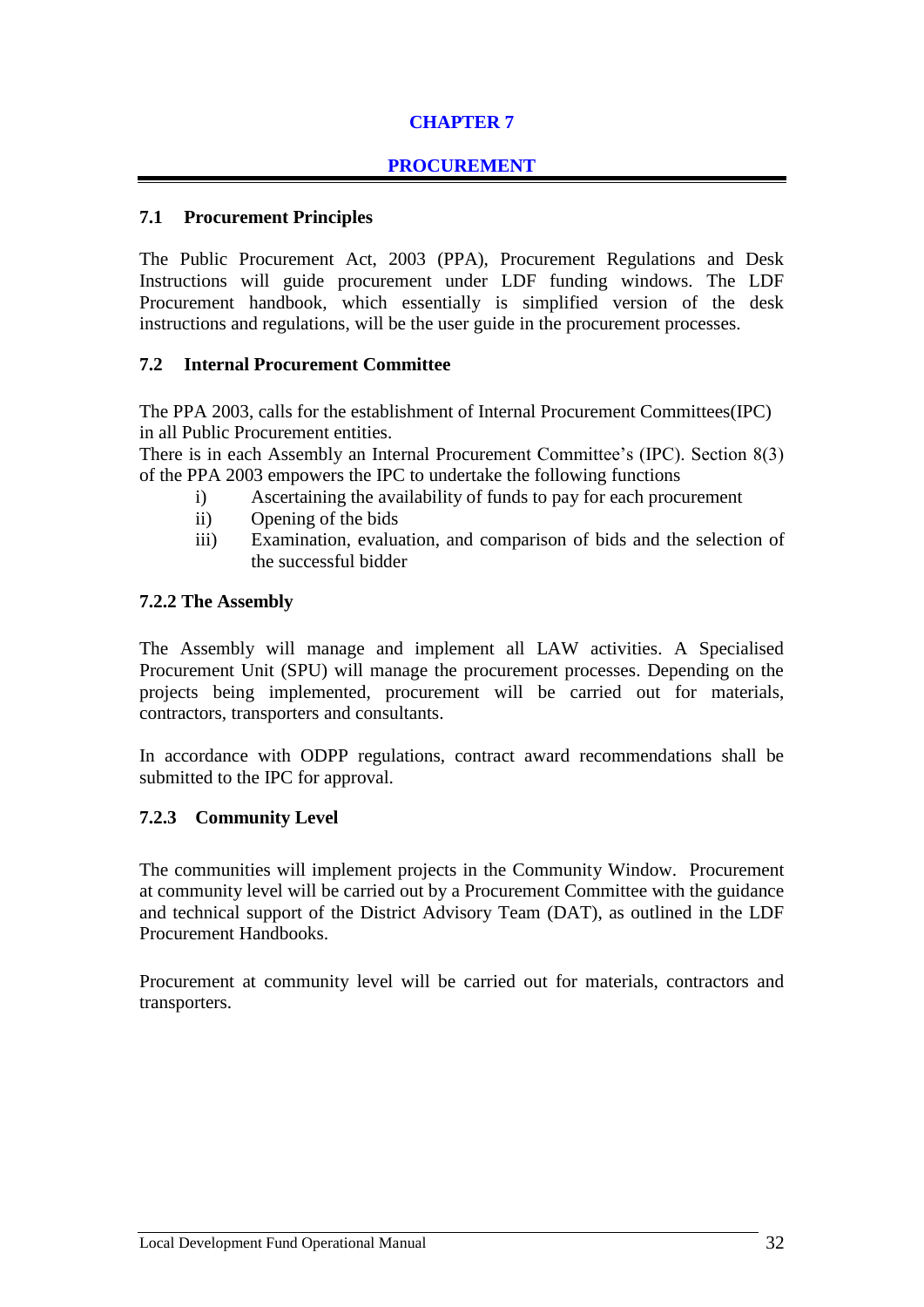# **7.3 Procurement Methods**

# **7.3.1 Local Assembly Level**

The PPA 2003 recognises Open tendering as the default method of procurement. Use of other methods other than open tendering requires prior approval by the Director of Public Procurement.

The Desk Instructions issued by the ODPP give guidance on procurement of goods, works and services on the following general procurement methods defined in the Public Procurement Act, 2003 and Public Procurement Regulations, 2004:

| Item No.       | <b>Procurement</b>      | <b>Conditions for Use</b>                                                                                                                                                                                                                                                   | <b>Main Procedures</b>                                                                                                                                                                                                                                                                                                                                                                                         |  |
|----------------|-------------------------|-----------------------------------------------------------------------------------------------------------------------------------------------------------------------------------------------------------------------------------------------------------------------------|----------------------------------------------------------------------------------------------------------------------------------------------------------------------------------------------------------------------------------------------------------------------------------------------------------------------------------------------------------------------------------------------------------------|--|
|                | <b>Method</b>           |                                                                                                                                                                                                                                                                             |                                                                                                                                                                                                                                                                                                                                                                                                                |  |
| 1              | Tendering               | method<br>Normal<br>for<br>procurement of goods, works<br>and routine services (non-<br>consultancy services)                                                                                                                                                               | solicitation<br>Open<br>tenders<br>of<br><b>or</b><br>applications<br>to<br>pre-qualify<br>Objective<br>and<br>performance<br>based<br>technical<br>specifications<br>Complete contract<br>terms included in<br>bidding<br>documents<br>Public bid opening<br>Evaluation<br>of<br>tenders<br>and<br>selection<br><sub>in</sub><br>with<br>accordance<br>pre-disclosed<br>evaluation criteria<br>No negotiation |  |
| $\overline{2}$ | Restricted<br>Tendering | Object available only<br>$\bullet$<br>from limited number<br>of suppliers, known<br>to procuring entity.<br>(ground a)<br>Economy<br>and<br>efficiency<br>in<br>procurement do not<br>justify<br>preparation<br>of<br>and evaluation<br>alarge number of bids<br>(ground b) | (in the case<br>of<br>$\bullet$<br><i>ground</i> ) invite all<br>suppliers<br>$(In$ the case of<br><i>ground b</i> ) Invite<br>as<br>many<br>as<br>practicable<br>enough<br>to<br>engender<br>real<br>competition (e.g at<br>least 3 bidders)<br>Except<br>for<br>restricted<br>solicitation,<br>procedures<br>οf<br>tendering                                                                                 |  |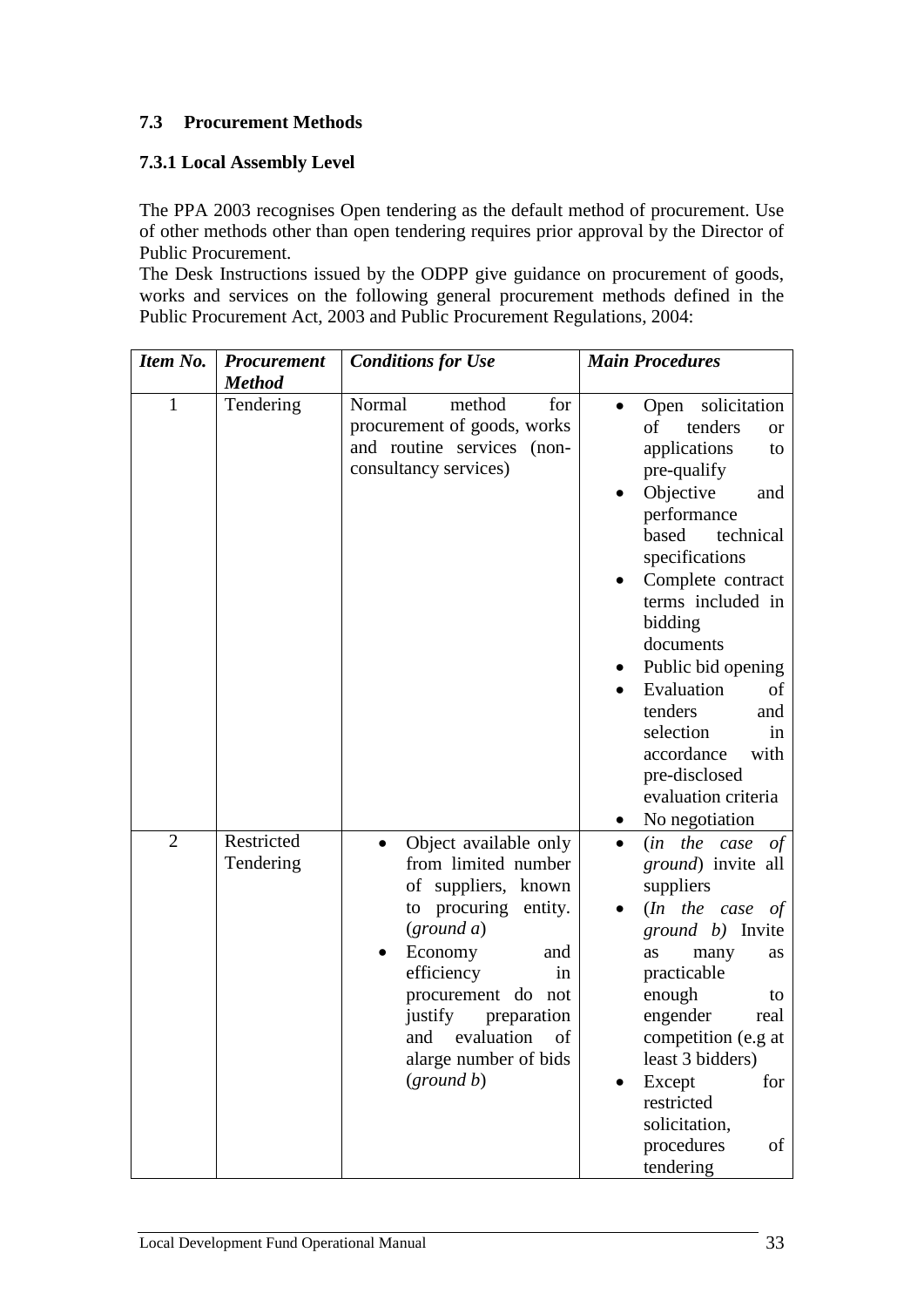|                |                                                |                                                                                                                                                                                                                                          | proceedings apply                                                                                                                                                                                                                                                                                                                                                                                                                                                                                                           |
|----------------|------------------------------------------------|------------------------------------------------------------------------------------------------------------------------------------------------------------------------------------------------------------------------------------------|-----------------------------------------------------------------------------------------------------------------------------------------------------------------------------------------------------------------------------------------------------------------------------------------------------------------------------------------------------------------------------------------------------------------------------------------------------------------------------------------------------------------------------|
| Item No.       | <b>Procurement</b><br><b>Method</b>            | <b>Conditions for Use</b>                                                                                                                                                                                                                | <b>Main Procedures</b>                                                                                                                                                                                                                                                                                                                                                                                                                                                                                                      |
| 3              | Two<br><b>Stage</b><br>Tendering               | Not feasible or not<br>$\bullet$<br>advisable to finalise<br>technical<br>specifications<br>Procuring<br>entity<br>wishes<br>consider<br>to<br>various technical or<br>contractual variants,<br>finalizing<br>prior to<br>specifications | first<br>In<br>stage,<br>$\bullet$<br>bidders submit the<br>particular<br>technical<br>and<br>contractual<br>proposals<br>in<br>response<br>to<br>general, tentative<br>specifications<br>only,<br>and<br>no<br>financial<br>proposals<br>submitted at this<br>stage<br>Procuring<br>entity<br>reviews proposals<br>and may engage in<br>technical<br>discussions<br>with<br>bidders as to their<br>proposals<br>Following<br>conclusions<br>of<br>those discussions,<br>procuring<br>entity<br>finalizes<br>specifications |
| $\overline{4}$ | for<br>Request<br>Proposals<br>for<br>services | of<br>Procurement<br>consultant services                                                                                                                                                                                                 | Solicitation<br>to<br>a<br>list<br>of<br>short<br>bidders<br>Emphasis<br>on<br>quality<br>and<br>technical<br>aspects<br>of proposals in the<br>selection process.<br>Selection either on<br>basis<br>the<br>of<br>quality,<br><b>or</b><br>on<br>combination<br>of<br>quality and cost,<br>or by least cost<br>method.                                                                                                                                                                                                     |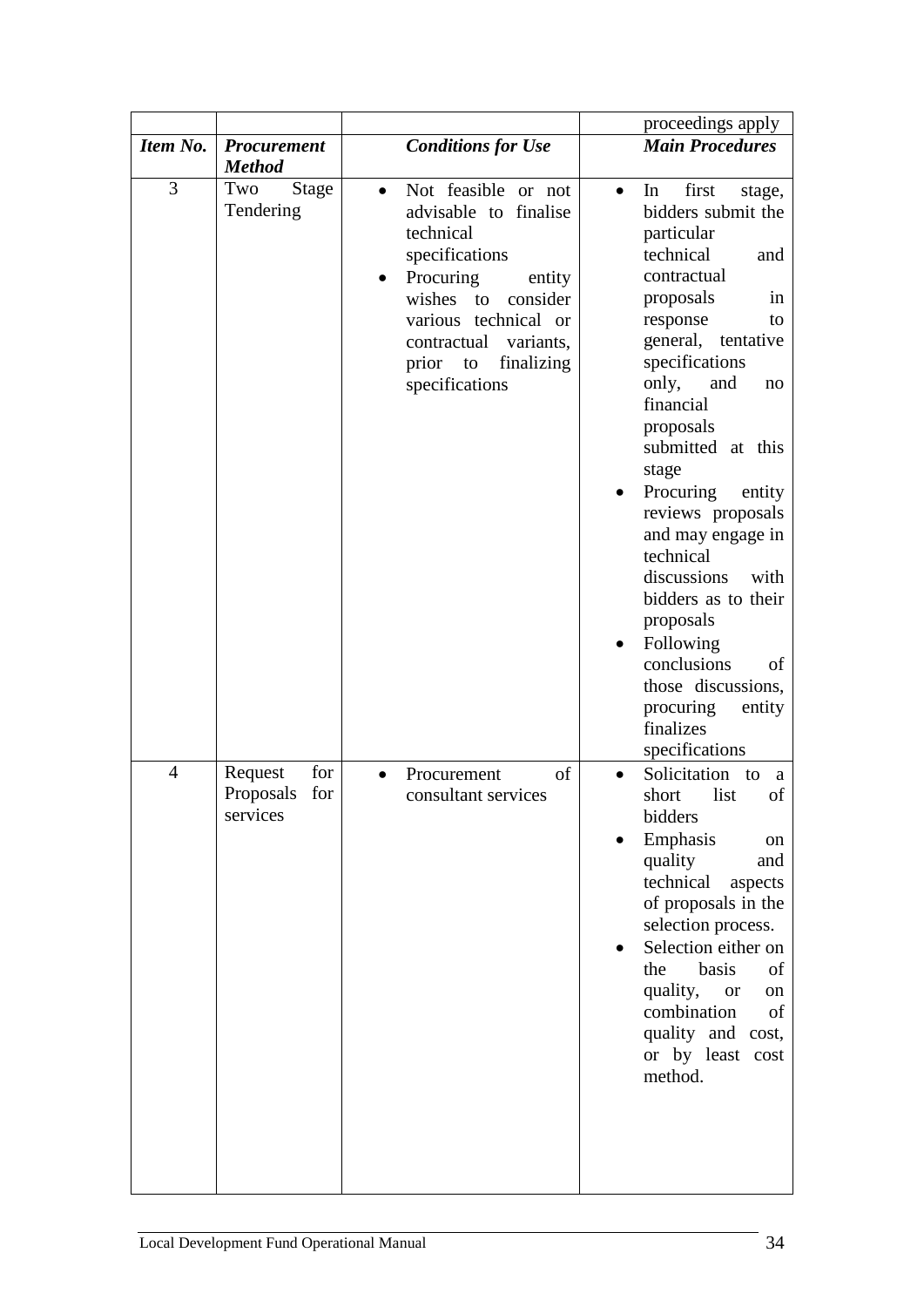| <b>Item No.</b> | <b>Procurement</b><br><b>Method</b> | <b>Conditions for use</b>                                                                                                                                                                                                                  | <b>Main Procedures</b>                                                                                                                                                                                 |
|-----------------|-------------------------------------|--------------------------------------------------------------------------------------------------------------------------------------------------------------------------------------------------------------------------------------------|--------------------------------------------------------------------------------------------------------------------------------------------------------------------------------------------------------|
| 5               | for<br>Request<br>quotations        | of<br>Procurement<br>$\bullet$<br>standardized, off-the<br>shelf goods or routine<br>services<br><b>or</b><br>minor<br>works services.                                                                                                     | Solicitations<br>of<br>quotations from a<br>minimum of three<br>bidders<br>One quotation per<br>bidder<br>no<br>negotiation.<br>Award to lowest<br>price quotation<br>responsive<br>to<br>requirements |
| 6               | Single source<br>procurement        | Object available for<br>$\bullet$<br>sole source<br>Urgency, not due to<br>dilatory conduct<br><sub>or</sub><br>negligence<br>of<br>procuring<br>entity;<br>imminent danger to<br>person or property.<br>Standardization<br>Artistic works | of<br>In<br>cases<br>emergency<br>procurement, limit<br>to<br>amount<br>required to meet<br>the emergency                                                                                              |

Detailed procedures applicable under LDF are explained in the **"Procurement Guidelines for LDF"**

# **7.3.2 Community Level**

Procurement at community level shall be carried out using Community Procurement Committees (CPC). Each CPC shall comprise of 6 members; 4 of which shall be elected democratically from the beneficiary community. The other 2 members shall be from the Project Management Committee, which will in most cases, use the existing management structures e.g. School Management Committee for Education projects. Depending on thresholds, the contract award recommendations by the PC shall be submitted to the IPC at the LA for approval. Outlined below is a brief description of the requirements.

- i. Procurement Planning Bills of Quantities should be used to determine the types, quantity and quality of goods to be procured based on stage of implementation. List of materials should be developed any time the committee is proceeding on a buying trip, with guidance from the Local Assembly.
- ii. Shopping for Goods or Services Under this method, the Procurement Committee shall solicit quotations from at least three qualified suppliers based on simplified quotation forms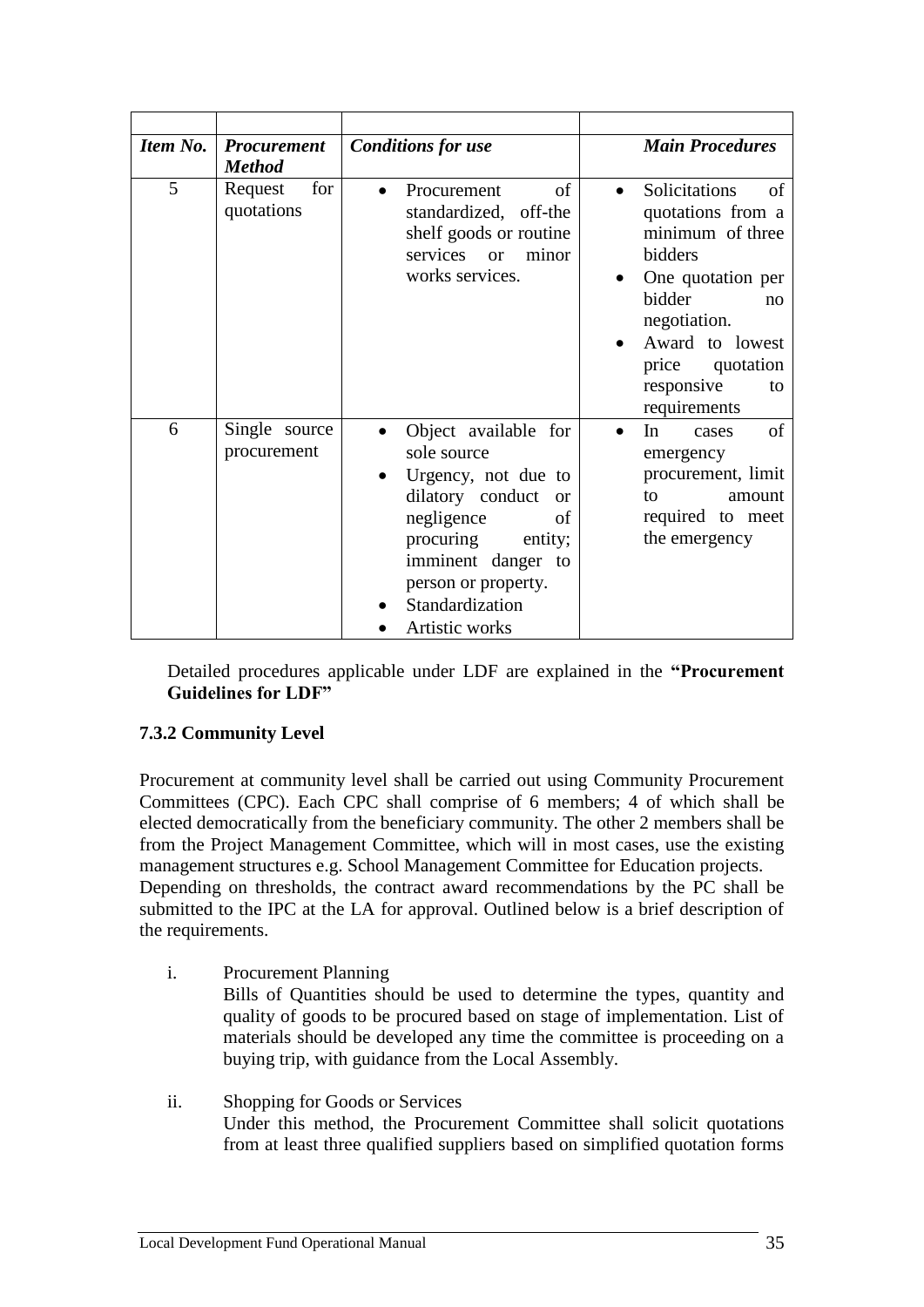that include a description of the goods or materials and detailed specifications. All quotations shall be made in writing and signed.

Quotations shall be opened in a public ceremony attended to the extent possible by bidders and community members. Quotations received shall be evaluated by at least 3 Evaluation Committee members. The comparison of prices shall be carried out using a standard form provided in Annex 3. As a general rule, a qualified supplier who offers goods or materials that meet the specifications at the lowest price shall be recommended for award of the contract. The Evaluation Committee shall produce and sign minutes of the evaluation process.

Award recommendations shall be submitted to the LA Internal Procurement Committee (IPC) for approval and the LA Procurement Officer shall assist in drafting the Contract for the supply of materials to be signed by the LA and the supplier. All contracts shall be on a lump sum fixed price basis and in the form provided in Annex 4.

Communities shall undertake procurement of goods, works and services through shopping procedures up to a contract value or order estimated to cost **MK3 million** equivalent). Any procurement estimated to cost **MK3million** or more will be undertaken by Local Authorities through National Competitive Bidding.

#### iii. Local Bidding for Works or Labour Contracts

This method will be applicable for use by Local Authorities and communities. Under this method the bid will be advertised locally using media such as in local newspaper, radio, posting notices at strategic places, circulating such notices or reading them out in community meetings or other public gatherings. The advert will principally target contractors within the vicinity of the beneficiary community.

The request for bids shall spell out the work needed, the criteria for selection and the deadline for submission of bids. All applications will be opened at the same time and in the presence of the Procurement Committee. The committee will evaluate the applications based on qualifications, experience, skills, price and proximity of the contractor to the project site. The committee shall seek assistance of the Director of Public Works (DPW) or Building Supervisor (BS) from the LA's office in the selection of the contractor.

For labour contracts, after this initial evaluation, the committee will invite the qualified and experienced contractor who submitted the lowest evaluated price for interviews to ascertain his experience and skills, with the assistance of the DPW or BS. When satisfied with his experience and qualifications, the committee will proceed to negotiate a contract with the contractor. Contractors' fees should be agreed prior to the start of the work. Upon agreement, a contract such be signed in the format provided in the Procurement Manual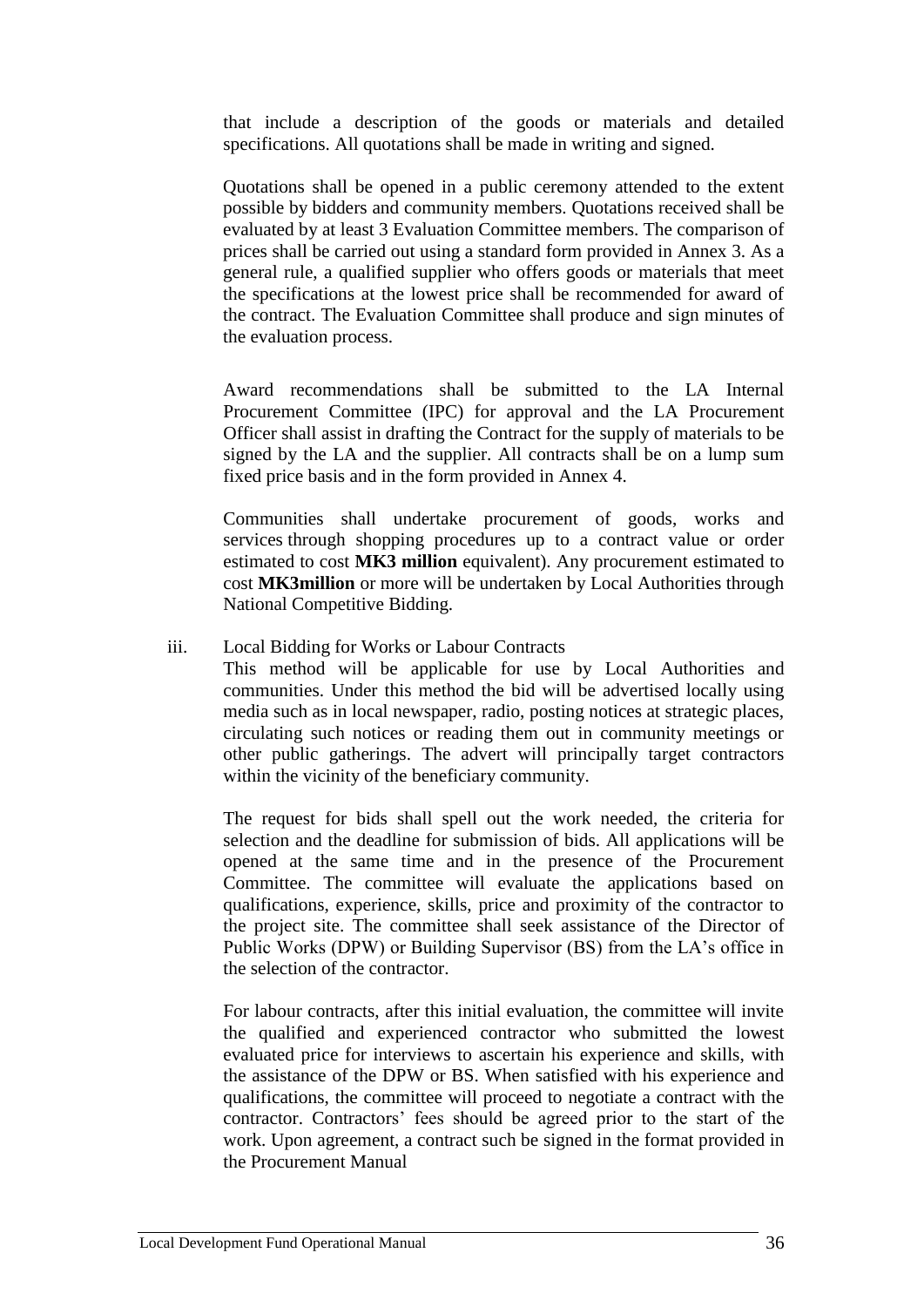Payment should be agreed in stages e.g. at Foundation, Window, Roof and Finishing levels.

Local bidding for Works shall be for contracts estimated to cost less than **MK5million.**

iv. Procurement of Transport Services

The processes involved will be similar to those of Local Shopping. The committee shall shop around and get a minimum of three quotations. Some of the places where transport may be obtained are PVHO, Transport Companies, Private Vehicles, NGO etc. The quotations should be in written form. After getting quotations, the committee should proceed to evaluate based on capacity of vehicle; Hire rate (the charge), vehicle road worthiness and evidence of road tax and insurance.

v. Single Sourcing

Communities may procure goods through Single Sourcing contracting where:

- i. goods are proprietary in nature;
- ii. As continuation of a previous contract awarded through a competitive process; or
- iii. Where there is one supplier and the cost of obtaining quotation may not be cost effective as would be the case for remote districts.

Communities may procure goods or services through Single Sourcing for contracts estimated to cost MK150,000.00 equivalent or less.

Single Sourcing above MK1,500.00 and below Mk150,000.00 shall require prior review by the IPC at the LA.

Single Sourcing contracting above MK150,000.00 shall require prior review by the ODPP.

# **7.4 Procurement Training**

In order for Local Authorities and PMCs to undertake the anticipated procurement activities outlined above, there will be need for training to be carried out at those levels. The TST in liaison with the ODPP will facilitate procurement training of the Local Authorities.

# **7.5 Technical and Procurement Audits**

On an annual basis, the Auditor General in conjunction with ODPP or their appointee will undertake Technical and Procurement Audit to cover activities that took place during the previous year.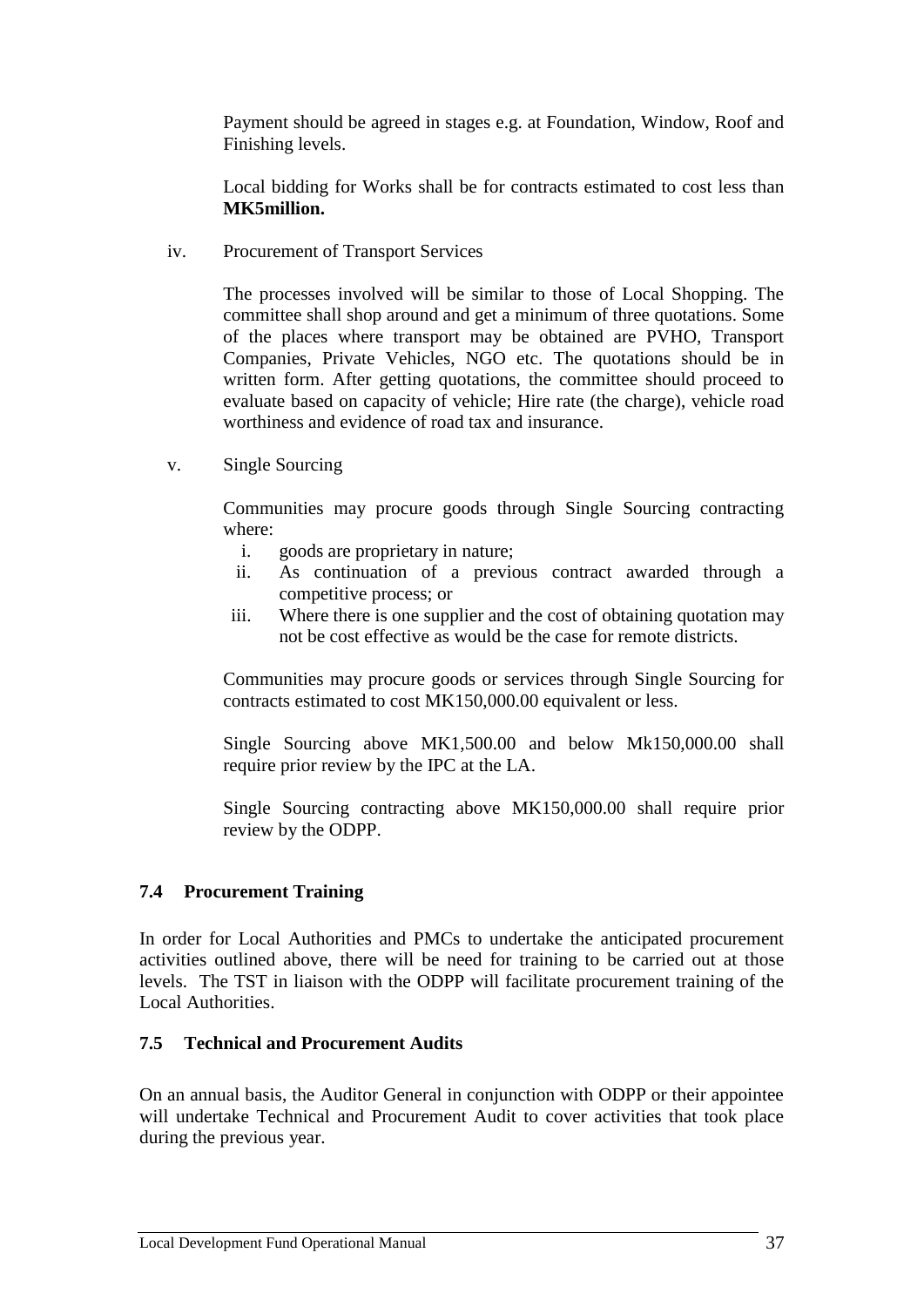# **CHAPTER 8**

# **CROSS CUTTING ISSUES: HIV and AIDS, GENDER, ENVIRONMENT and Other SOCIAL SAFEGUARDS**

#### **8.1 Introduction**

Government recognizes the importance of mainstreaming cross cutting issues of HIV and AIDS, Gender, Environment and Social Safeguards in the implementation of the LDF in order to foster sustainable development.

The mainstreaming processes will involve creating awareness and supporting communities to implement specific interventions that deal with the crosscutting issues. To strengthen the capacity of Local Authorities, the DEC will be trained on cross cutting issues at trainers of Trainers level. Skills obtained during the training will be transferred to extension workers.

#### **8.2 HIV and AIDS**

In line with the National HIV and AIDS Policy and the HIV and AIDS Mainstreaming Framework, specific organisational responses to HIV- and AIDS on the LDF operations relate to:

- i. Putting in place policies and practice that protect staff from vulnerability to infection and support staff that are living with HIV and AIDS and its impacts. This particularly relates to human resource planning, recruitment and training, which takes into consideration future staff depletion rates and increased disruption caused by increased morbidity and mortality.
- ii. Ensuring that those infected or affected are able to benefit from programme activities and that sector activities do not increase the vulnerability of the communities with which they work.

Internal mainstreaming concerns how the public service can address staff-related issues and the internal functioning of public sector organisations. This will involve:

- i. Measuring and predicting the impacts of HIV and AIDS on LAs and their staff: recording the number of staff that will become sick and die because of AIDS and the impacts of HIV and AIDS on the morale, indicate skills transfer needs and similar factors that may disrupt the functioning of the organisation.
- ii. Working with staff and all stakeholders to reduce susceptibility to infection and to support people living with HIV and AIDS.
- iii. Minimising the impact of HIV and AIDS on the functioning of the LAs and consider response measures.

External mainstreaming concerns the external work of the sector i.e. the services it provides to the general public. The key issue to be considered are:

i. How activities of the LDF may increase vulnerability to HIV infection or reduce the capacity of the public to deal with the impacts of HIV and AIDS.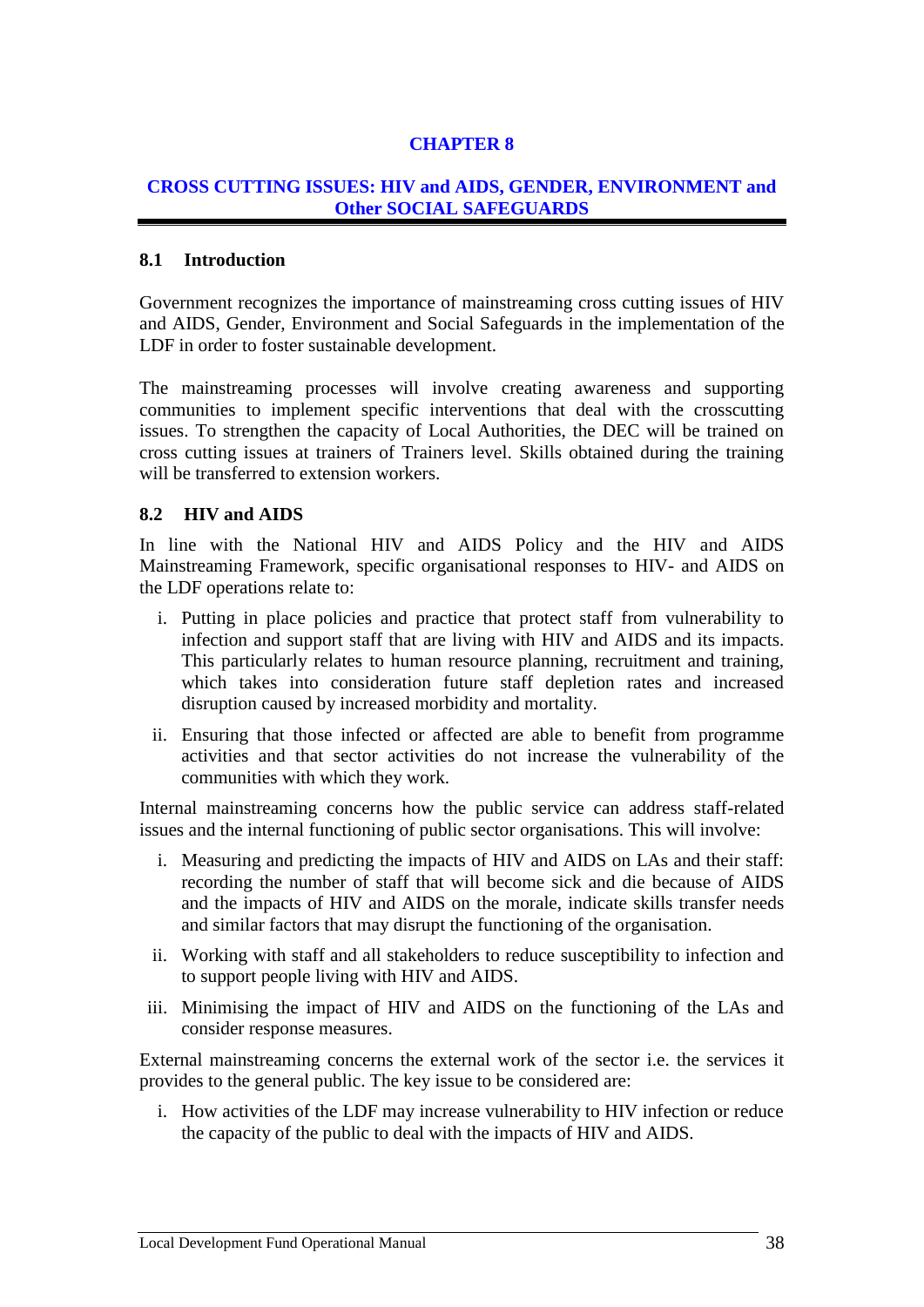ii. How HIV and AIDS may impact on the services provided by the LAs and what the sector should do to respond<sup>3</sup>.

# **8.3 Gender**

To effectively mainstream gender issues, all LAs need to consider the different roles, needs and interests of men and women at the earlier stages of the programme cycle and the highest levels of policy formulation. LAs, supported by the TST, will need to analyse information on gender roles and needs, including the nature and extent of gender-based discrimination and on possible barriers to participation by women, the youth and vulnerable groups in and benefit from the capacity development strategies and programme activities. LAs will further need to ensure capacity development strategies benefit all gender groups. Where some groups are currently seriously disadvantaged, LDF operations should consider the design of specific activities or positive action measures<sup>4</sup>.

In accordance with the National Gender Policy, implementing LAs will need to:

- i. Consider whether explicit provisions need to be made to ensure that all groups benefit equally from the planned activities and determine the measures necessary to develop the institutional capacity towards the promotion of gender equality.
- ii. Ensure that LDF activities benefit all gender groups
- iii. Ensure that sufficient human and financial resources are allocated for any gender specific activities.

# **8.4 Environment and Resettlement**

Environmental concerns will be actively integrated into all LDF project processes to ensure that the programme contributes to the sustainable management of the natural habitat and minimize the risk of some micro projects triggering resettlement. In LDF Environmental and Social Management Framework (ESMF) will be emphasised to ensure sub-projects will be designed and implemented in an environmentally and socially sustainable manner, taking into account Malawi's relevant sector legislation and Policies. The objectives of the ESMF are:

- i. To ensure that all sub-projects are screened for potential adverse environmental and social impacts and appropriate mitigation and monitoring measures, including cost estimates, are identified and implemented by qualified personnel at the community, district and national levels;
- **ii.** To support and empower communities to carry out the environmental and social screening process as outlined in this handbook, including the implementation and monitoring of mitigation measures of all sub-projects as necessary.

Implementation of environment and social screening processes will be carried out in accordance with the Environmental Management Act 1996 and the Malawi Land Policy 2002, LDF Resettlement Policy Framework, July 2009 and LDF Environmental Management Framework, July 2009.

 $\overline{a}$ 

<sup>&</sup>lt;sup>3</sup> Reference: HIV/AIDS Mainstreaming: A Definition, Some Experiences and Strategies, DFID, 2003

<sup>4</sup> Reference: International Labour Organisation, Gender Mainstreaming: A How-To Manual, K. Landuyt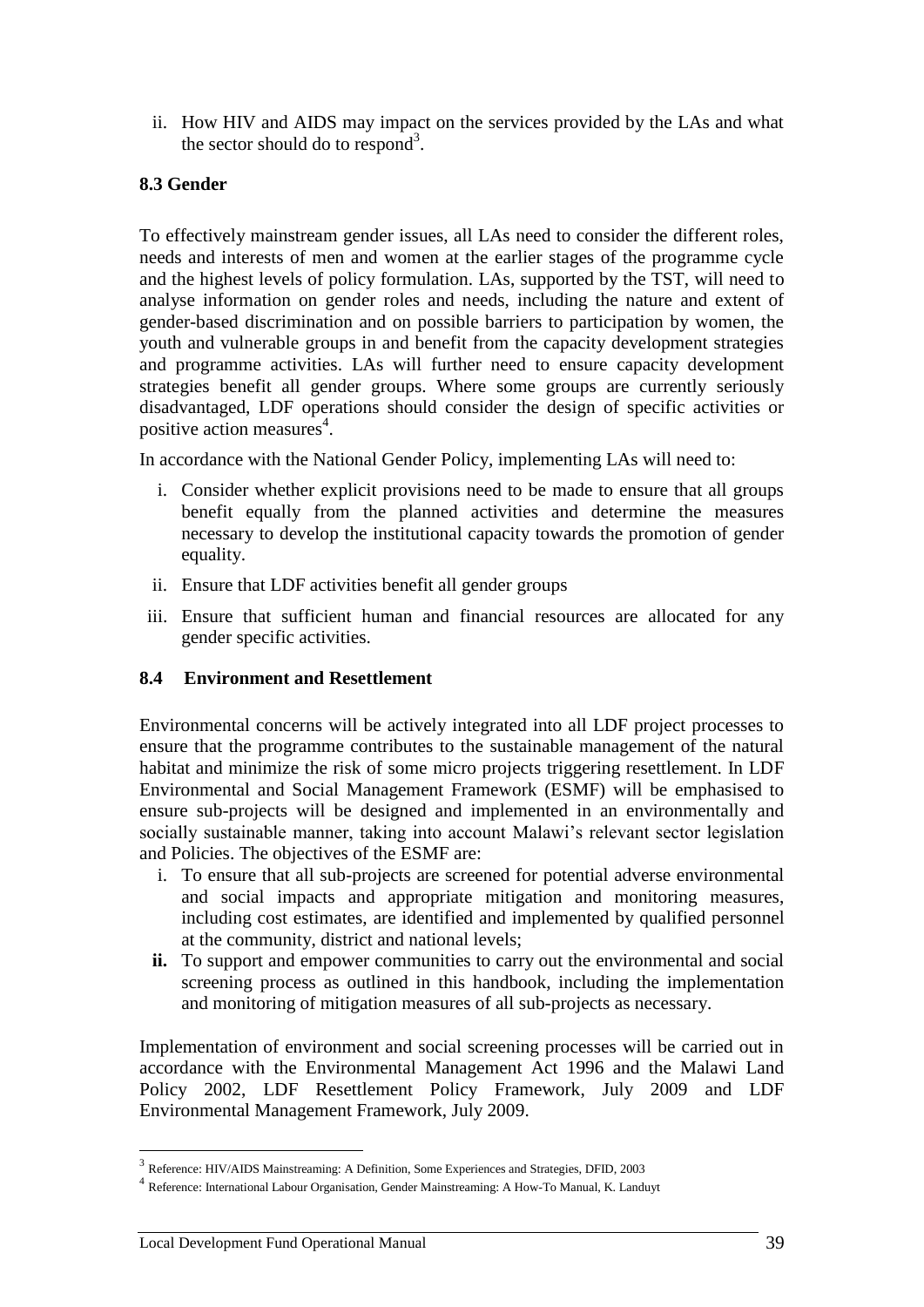All environmental and social screening processes will be mainstreamed into normal LA service delivery operations. Environmental and social screening will be implemented in coordination with the relevant sector ministries as appropriate.

# **8.4.2 Implementation Modalities**

All projects will be screened for environmental and social effects. Social safeguards will in addition aim to synchronise resettlement planning within project implementation by ensuring that resettlement related cases are avoided at the earliest opportunity.

The objectives of the screening process will be to:

- i. Determine the level of environmental work required (i.e. whether an EIA is required or not; whether the application of simple mitigation measures will suffice; or whether no additional environmental work is required);
- ii. Determine appropriate mitigation measures for addressing adverse impacts;
- iii. Incorporate mitigation measures into the sub project plans;
- iv. Determine which construction and rehabilitation activities are likely to have potential negative environmental and social impacts;
- v. Indicate the need for a Resettlement Action Plan (RAP), which would be prepared in line with the Resettlement Policy Framework (RPF) prepared;
- vi. Facilitate the review and approval of the screening results regarding construction and rehabilitation proposals; and
- vii. Provide guidelines for monitoring environmental and social screening parameters during the construction, rehabilitation, operation and maintenance of the infrastructure service facilities and related project activities.

Resources for mitigating environment and social safeguards will be the responsibility of the implementing agency (LAs and communities). Community participatory project monitoring will include discussions on environmental and social screening processes.

**Use of Checklists:** General sectoral checklists for environmental and social assessment will be used to facilitate environmental and social assessment and action planning for mitigation measures. Main features of the checklists include a detailed description of the activities to be undertaken, potential negative effects/concerns, mitigation measures to be undertaken and the organization/person responsible for each activity.

# **8.5 Other Social Safeguards**

Other social concerns to be considered on LDF activities include climate change, occupational safety and health, and safety at use for facilities created.

# **8.6 Capacity Building for Cross cutting issues**

The LDF will support capacity building for stakeholders on cross cutting issues. Specifically capacity building will be targeted towards PMCs, Village Development Committees and their sub committees during pre-launch training. Project specific ESMF will be discussed in community meetings at project launch and monitored by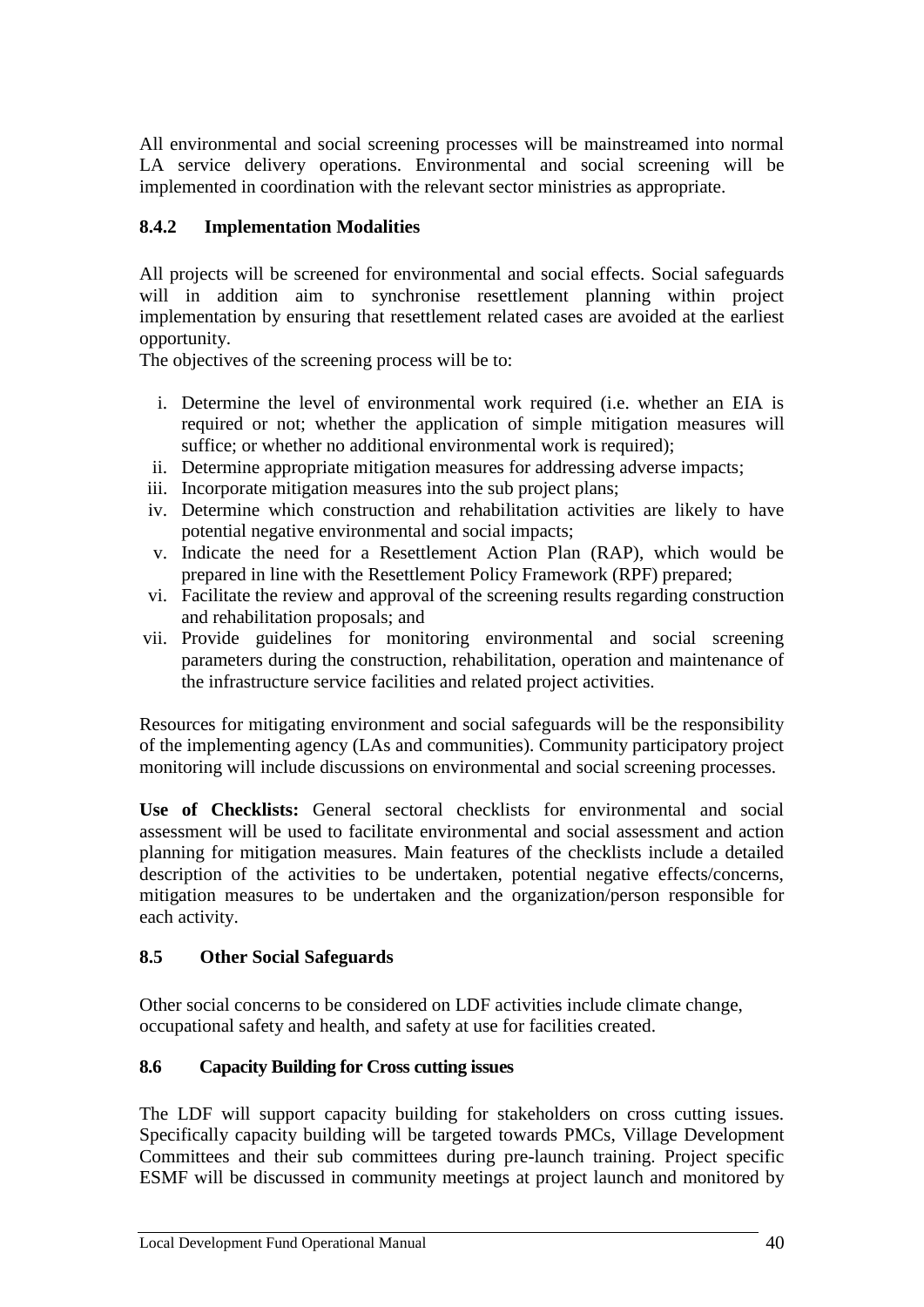the VDC during implementation. The launch will also be used as a platform for information dissemination on cross cutting issues outlined in various handbooks and outlining mitigation measures as required. Projects that contribute to the rehabilitation of the environment such as, afforestation, using suitable tree species and those that mitigate against vulnerability will be prioritized by the Local Assemblies as they consolidate Village Action Plans into the District Development Plan.

The LDF will assist in providing targeted messages to Local Authority Level and communities designed to increase environmental and social screening awareness and promoting tree planting, soil conservation, and the use of alternative technologies where appropriate.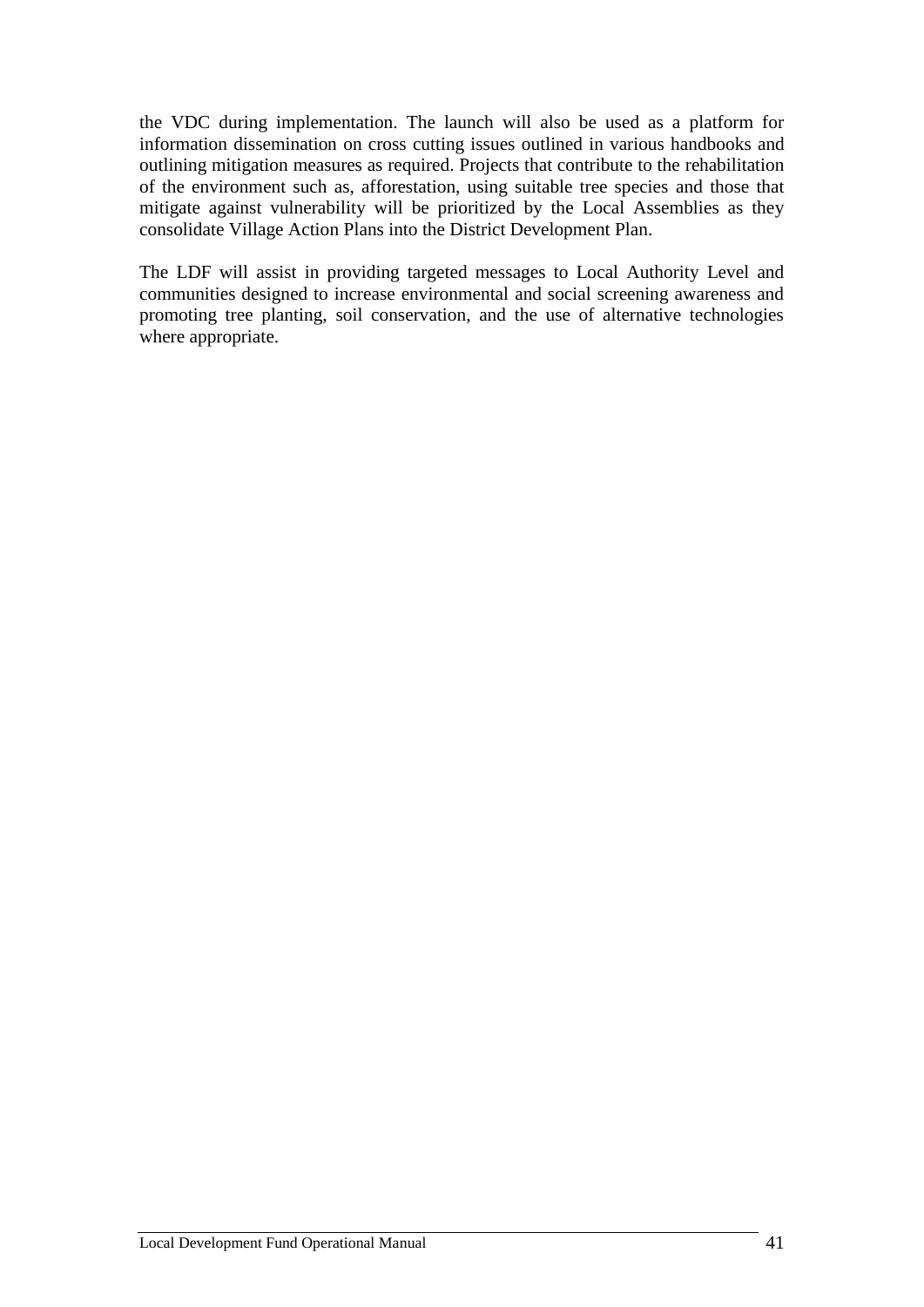# **CHAPTER 9**

#### **PROJECT MANAGEMENT SUPPORT SYSTEMS**

#### **9.1 Management Information Systems (MIS)**

A computerised MIS will be put in place to cater for the information needs of (a) local assembly development planning (b) community level investments (c) project management and administrative functions and (d) other local assembly level information needs. LAs will utilise the MIS to monitor operations in the implementation of the LADF (local and community level investment projects). In the context of Intergovernmental Fiscal Transfers, the MIS will help to address two major concerns:-

i.efficiency and accountability in the utilization of resources; and

ii.Ability of the local level structures to account for results.

The MIS will ensure timely availability of information to aid decision making and reporting as well as being an important tool for strategic and annual planning, resource allocation and sector harmonization of data stored by sector ministries. This will be an important tool that ensures that accurate, timely and continuous reporting is available for Central Government, Development Partners and other stakeholders.

Standard data management procedures and processes will be put in place to ensure flexibility in the utilization of the MIS and provision of reports. Specifically, the MIS will be used to:

- i. Track the sub project processes;
- ii. Manage finances, budgets and procurement;
- iii. Provide relevant reports.

Under MASAF 3 APL1, the Local Accountability Management Information System (LAMIS) was put in place at the LA level to ensure that there is improved accountability on resource allocation to sub projects (inputs) and reporting on results. Simple modifications were made to the system to make it more generic and allow for the tracking of physical and financial information for LA-wide community level investments. This system will continue to be utilised as a stop gap measure to provide requisite information to aid decision making at various levels of operation. Certificates from LAMIS will be retained at the Local Assembly in readiness for inspection by any interested stakeholder including Ministry of Finance and NLGFC.

# **9.2 Development Communication**

Development Communication i.e. Information, Education and Communication (IEC) activities will be critical in raising awareness on LDF programme activities and sensitise key stakeholders on various aspects of the programme, including their roles and responsibilities.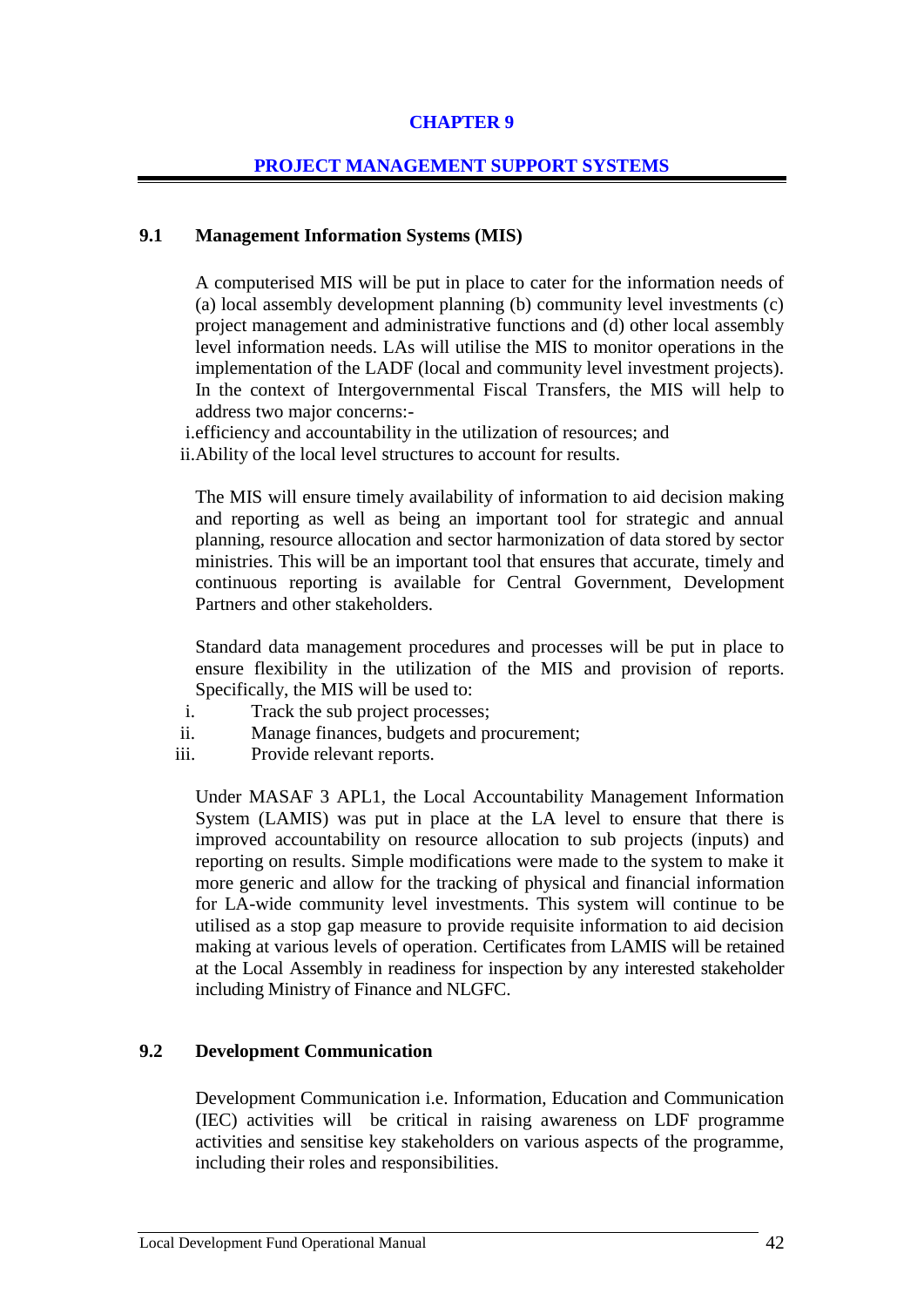Through the IEC, stakeholders will be sensitised on how to access LDF funds and the related responsibilities in the implementation of the subprojects.

Each LA will develop a communication strategy in which the following will be highlighted: major communication themes; type of messages; target group for the messages; channels to be used; and responsible persons. The LA will be assisted where necessary to build competencies and capacity to handle the IEC activities.

# **9.3.1 Monitoring, Evaluation and Reporting**

The overall objective of the LDF Monitoring and Evaluation function is to track programme performance towards achievement of LDF programme goal. The LDF M&E system will generate data and information from different information sources including communities, LAs and other implementing agencies to aid decision making and programme accountability. The following tools and methods will be used to ensure systematic performance measurement of the LDF:

- i. Results framework- that constitutes clearly defined goals, objectives, outputs and activities with corresponding indicators, means of verification and key assumptions;
- ii. M&E strategy for processes, information requirements, tools and methodologies for data collection, analysis and reporting;
- iii. Comprehensive M&E plan with clear roles and responsibilities relating to data collection and reporting;
- iv. Management Information System to cater for LA information needs;
- v. Internal and external periodic assessments and evaluation (i.e. *Annual tracking studies, Baseline studies, Impact Evaluation, Implementation Support Missions; beneficiary assessment*s and Joint Annual Programme reviews).

Both financial and physical progress on the specific LDF windows will be tracked using Key Performance Indicators throughout implementation of the LDF.

At the LA level, Monitoring and Evaluation Officers will coordinate all M&E activities. Data on various LDF interventions will be collected using existing LA progress reporting framework. The M&E officers will also provide technical assistance to communities to ensure that all relevant subproject information is recorded for consolidation at the LA and for feedback to other community members.

In terms of reporting, each LA will produce a quarterly report that will cover both financial and physical progress on the respective LDF windows. The report will be sent to the Ministry of Local Government and Rural Development, with copies to Ministry of Finance and Ministry of Economic Planning and Development.